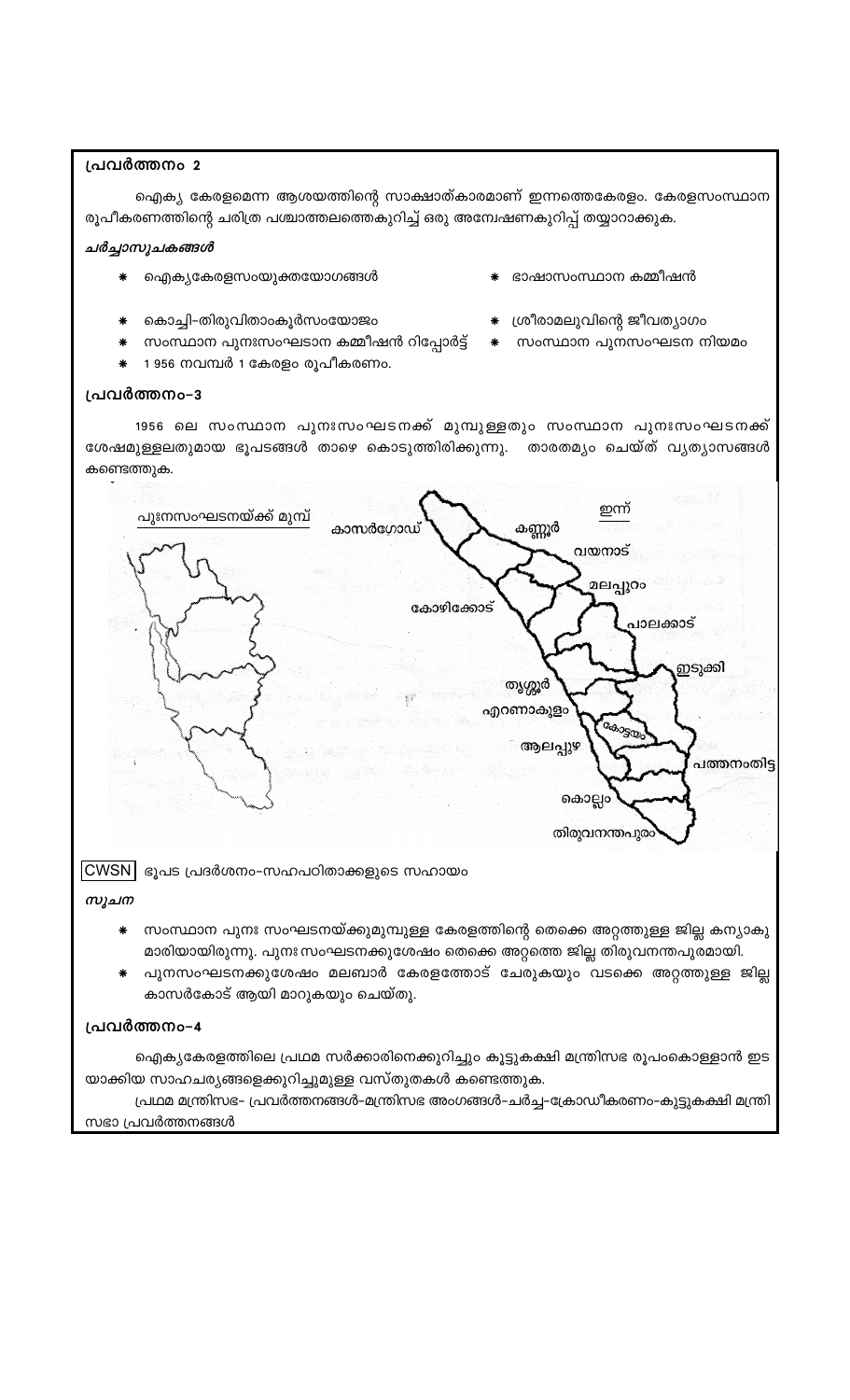## ചർച്ചസൂചകങ്ങൾ

1957–ലെ പൊതുതിരഞ്ഞെടുപ്പ്

ഇ.എം.ശങ്കരൻ നമ്പൂതിരിപ്പാടിന്റെ നേതൃത്വത്തിൽ ഗവൺമെന്റ്

തിരഞ്ഞെടുപ്പിലൂടെ അധികാരത്തിലേറിയ ആദ്യത്തെ കമ്യൂണിസ്റ്റ് മന്ത്രിസഭ

1958 ലെ കാർഷിക ബന്ധബിൽ, വിദ്യാഭ്യാസ ബിൽ

വിമോചനസമരം

1959 ൽ മന്ത്രിസഭ പിരിച്ചുവിട്ടു-പ്രസിഡണ്ടു ഭരണം-

കൂട്ടുകക്ഷി ഭരണം

## സൂചന

## പ്രഥമ മന്ത്രിസഭയിലെ അംഗങ്ങൾ

ഇ.എം.ശങ്കരൻ നമ്പൂതിരിപ്പാട്

ടി.വി.തോമസ്

ജോസഫ് മുണ്ടശ്ശേരി വി.ആർ.കൃഷ്ണയ്യർ കെ.ആർ.ഗൗരിയമ്മ എ.ആർ.മേനോൻ സി.കെ.ജോർജ്ജ് കെ.പി.ഗോപാലൻ ടി.എ.മജീദ്

ചാത്തൻമാസ്റ്റർ

<mark>വിദ്യാഭ്യാസ ബിൽ</mark> : വിദ്യാഭ്യാസ രംഗത്ത് സാമൂഹിക ഉത്തരവാദിത്വം, സ്വകാര്യ മാനേജ്മെന്റിന് നിയന്ത്രണം <mark>കാർഷിക ബന്ധബിൽ</mark>: എല്ലാവർക്കും ഭൂമി, ഭൂമിക്ക് പരിധി നിശ്ചയിക്കൽ

കേരളപിറവിക്ക് ശേഷം നിലവിൽ വന്ന മന്ത്രിസഭകളെക്കുറിച്ചുള്ള വിവര ശേഖരണം നടത്തുക. പ്രധാനപ്പെട്ട വകുപ്പുകൾ കൈകാര്യം ചെയ്തിരുന്നു മന്ത്രിമാർ ആരെല്ലാമെന്നു കണ്ടെത്തുക.

## പ്രവർത്തനം-5

ഭുപരിഷ്കരണങ്ങൾ കേരളീയ സമുഹത്തിൽ നിരവധി–സ്വാധീനങ്ങൾ ചെലുത്തിയിണ്ട് –ഈ പരീ ക്ഷണങ്ങളുടെ ലക്ഷ്യങ്ങളും പ്രത്യാഘാതങ്ങളും കണ്ടെത്തുക-പൊതുചർച്ച –തുടർന്ന് താഴെ കൊടുത്ത പട്ടിക വിപുലപ്പെടുത്തു<mark>ക.</mark>

| ലക്ഷ്യങ്ങൾ                                                                        | പ്രത്യാഘാതങ്ങൾ                                                  |
|-----------------------------------------------------------------------------------|-----------------------------------------------------------------|
| കുടിശ്ശികക്കാർക്ക് പത്ത് സെന്റ് സ്ഥലത്തിന്റെ<br>∗<br>ഉടമസ്ഥാവകാശം പതിച്ചുകൊടുക്കൽ | ഭൂമി പാട്ടത്തിന് കൊടുക്കുന്നത് നിയമവിരുദ്ധമാ<br>$\ast$<br>ക്കി. |
| സുചകങ്ങൾ                                                                          |                                                                 |

- ജന്മി–കുടിയാൻ ബന്ധം റദ്ദാക്കൽ
- കൈവശഭൂമിക്ക് പരിധി നിർണ്ണയിക്കൽ
- \* ഭൂരഹിതർക്ക് മിച്ചഭൂമി വിതരണം.
- ജന്മിമാർ എന്ന വിഭാഗം ഇല്ലാതായി
- \* പാട്ടഭൂമി കുടിയാൻമാർക്ക് നൽകി.
- \* വൻകിട ഭൂവുടമകൾ മിച്ചഭൂമി വിറ്റ് കാശാക്കി.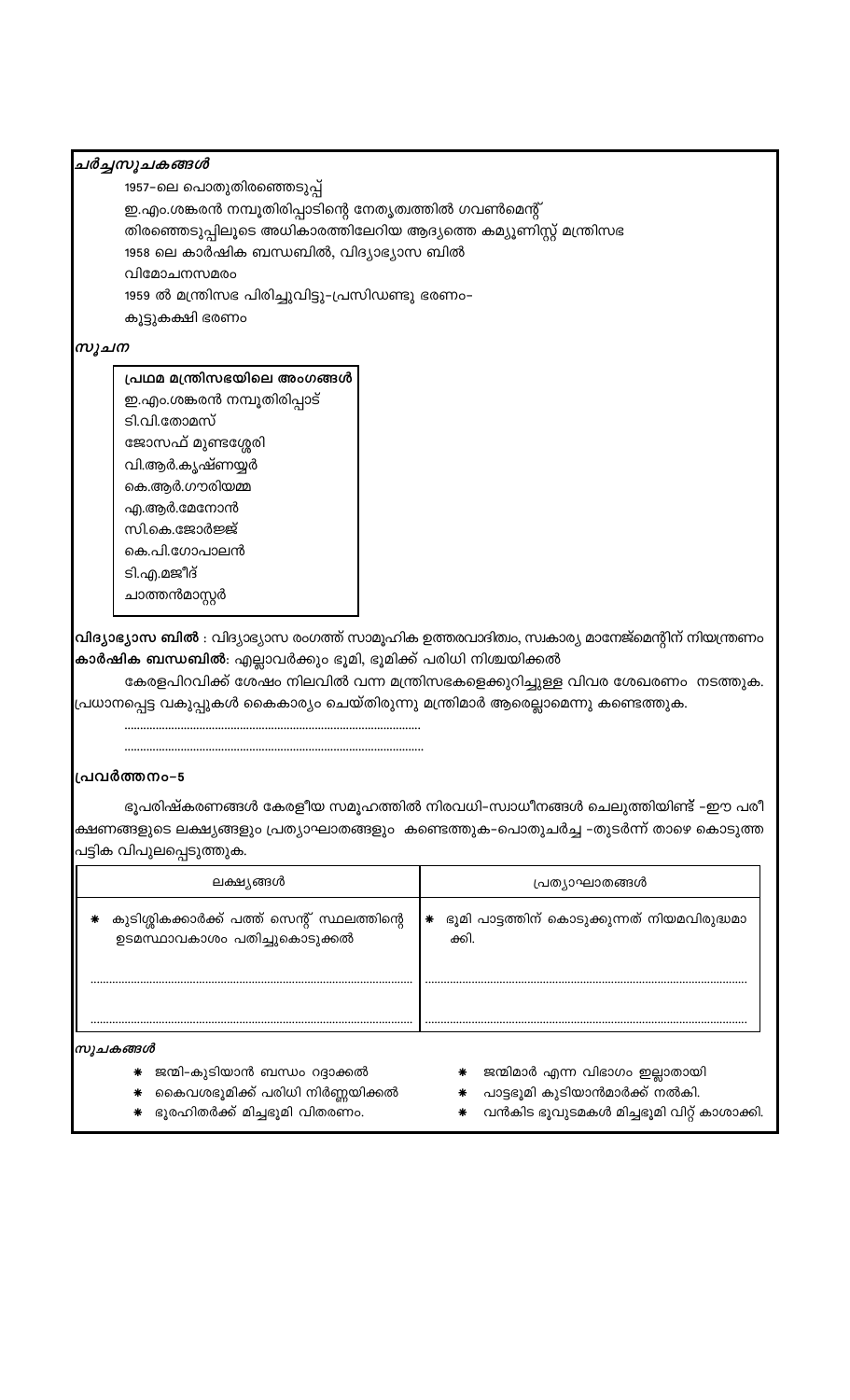കാർഷിക രംഗത്തെ ചൂഷണം ഇല്ലാതാക്കൽ

- സാമൂഹിക അസമത്വങ്ങൾ ഇല്ലാതാക്കൽ
- ഉണ്ടായി. കുടികിടപ്പുകാർക്ക് 10 സെന്റുവരെ സ്ഥലത്തിന്റെ ഉടമസ്ഥാവകാശം ലഭിച്ചു

ലക്ഷക്കണക്കിന് ആളുകൾക്ക് കിടപ്പാടം

| 1958 | കാർഷിക ബന്ധബിൽ                  |
|------|---------------------------------|
| 1960 | സമഗ്ര കാർഷിക ബന്ധബിൽ            |
| 1964 | കേരള ഭൂപരിഷ്കരണ നിയമം           |
| 1969 | കേരള ഭൂപരിഷ്കരണ ഭേദഗതി          |
| 1970 | ജന്മിത്ത സമ്പ്രദായം അവസാനിച്ചു. |
|      |                                 |

#### പ്രവർത്തനം-6

കേരളത്തിന്റെ വ്യാവസായിക പിന്നാക്കാവസ്ഥക്കുള്ള കാരണങ്ങളെക്കുറിച്ചും പരിഹാരമാർഗ്ഗങ്ങളെക്കു റിച്ചുമുള്ള കാരണങ്ങൾ-ഗ്രൂപ്പ് ചർച്ച-ശേഷം പട്ടിക വിപുലപ്പെടുത്തുക.

 $\ast$ 

| കാരണങ്ങൾ                                                                 | പരിഹാരങ്ങൾ                                                                                                                        |
|--------------------------------------------------------------------------|-----------------------------------------------------------------------------------------------------------------------------------|
| പ്രാപ്തരായ വൃവസായ സംരംഭകരുടെ<br>∗<br>അഭാവം.<br>തൊഴിൽ മേഖലയിലെ പ്രശ്നങ്ങൾ | ഓരോ പ്രദേശത്തും അനുകൂലമായ വ്യവസായ<br>∗<br>ങ്ങൾ ആരംഭിക്കുക<br>* വ്യാവസായിക മേഖലയിലെ അമിതമായ രാഷ്ട്രീയ<br>ഇടപെടലുകൾ അവസാനിപ്പിക്കുക |
|                                                                          |                                                                                                                                   |

വ്യവസായ മേഖലയുടെ പിന്നാക്കാവസ്ഥ കേരളത്തിന്റെ ഏതൊക്കെ മേഖലകളിൽ പ്രയാസങ്ങൾ

ഗ്രൂപ്പ് ചർച്ചകൾ സംഘടിപ്പിക്കുക-ക്രോഡീകരണം-ചാർട്ട് പ്രദർശിപ്പിക്കുക

ഭക്ഷ്യ വസ്തുക്കളുടെ ഇറക്കുമതി വർദ്ധിപ്പിക്കുന്നു.

#### സൂചകങ്ങൾ

പ്രവർത്തനം-7

സൂചന:

നേരിടുന്നു.

- \* വ്യാവസായിക അന്തരീക്ഷമില്ലായ്മ
- ∗ മുലധന ദൗർല്ലഭ്യം
- ∗ താപവൈദ്യുതി ☀ മറ്റ് ഊർജ്ജ സ്രോതസ്സുകൾ
- ഉപഭോക്തൃ സംസ്കാരത്തിന്റെ കടന്നുകയറ്റം  $\,$  അടിസ്ഥാന സൗകര്യങ്ങൾ വർദ്ധിപ്പിക്കുക
- ∗ വിദഗ്ദ തൊഴിലാളികളുടെ അഭാവം
- \* ആസൂത്രണത്തിലെ പിഴവുകൾ

രൂക്ഷമായ തൊഴിലില്ലായ്മ പ്രതിശീർഷ വരുമാനം കുറവ്

<mark>CWSN</mark> ചാർട്ട് പ്രദർശനം...... പീർ ഗ്രൂപ്പ് വർക്ക്

ഉപഭോഗ സമൂഹമായി മാറുന്നു.

ഗവ:സാമ്പത്തിക സ്ഥിതി മോശമാകുന്നു

\* ഊർജ്ജ പ്രതിസന്ധി

ഉത്പാദക സമൂഹമായി മാറുക

(തിരമാലകൾ/കാറ്റ്/തെർമൽ)

പ്രകൃതി വിഭവങ്ങൾ കാര്യക്ഷമമായി ഉപയോഗിക്കുക

ഗതാഗത സൗകര്യങ്ങൾ മെച്ചപ്പെടുത്തുക.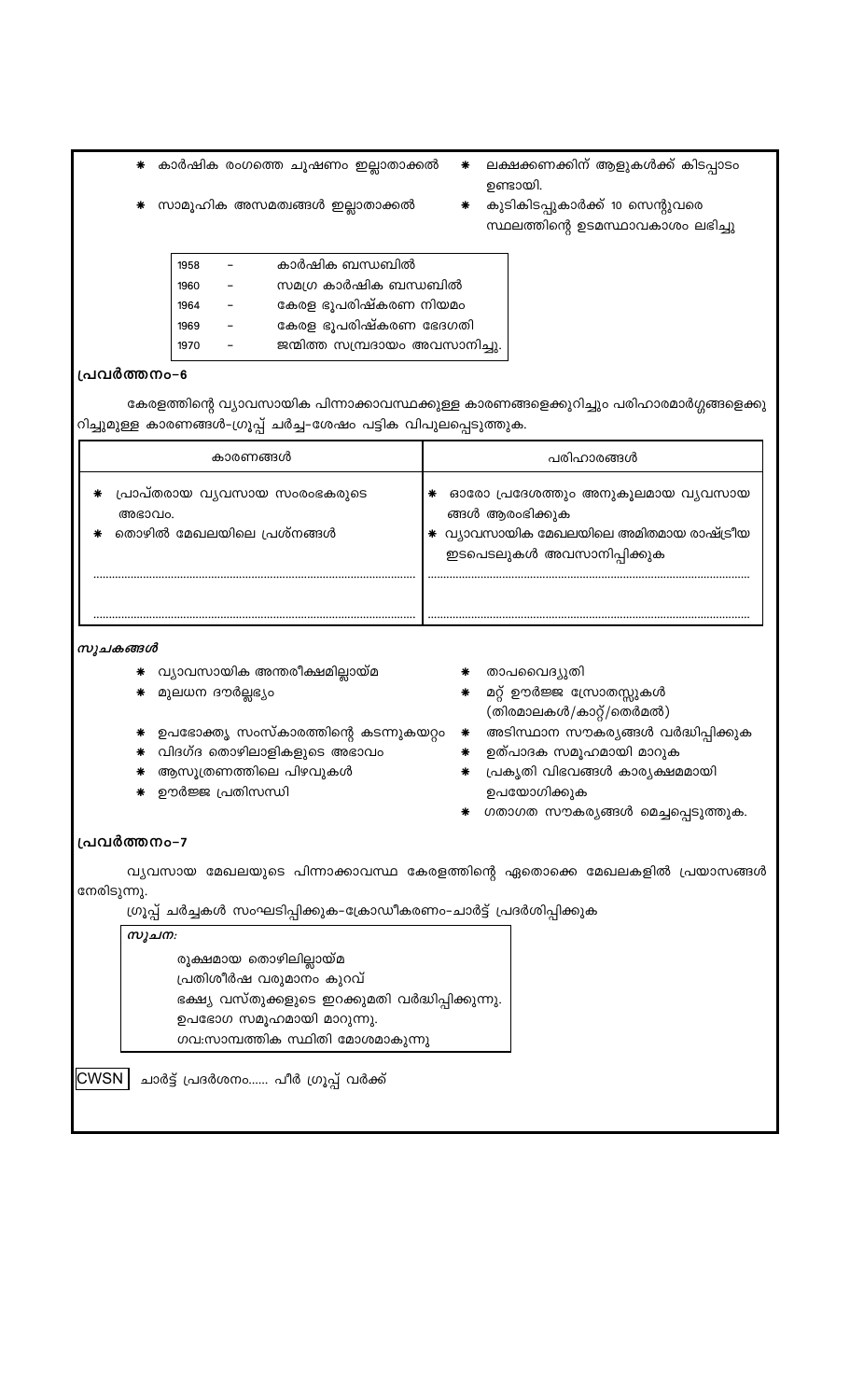#### പ്രവർത്തനം –8

സാമ്പത്തിക പിന്നോക്കാവസ്ഥയിലും ആരോഗ്യ മേഖലയിൽ വളരെയേറെ നേട്ടങ്ങൾ കൈവരിക്കു വാൻ കേരളത്തിന് സാധിച്ചിട്ടുണ്ട്. കേരള ആരോഗ്യ മാതൃക അന്തർദേശീയ തലത്തിൽ അംഗീകരിക്കപ്പെട്ടിട്ടു ണ്ട്. ഈ മേഖലയിലെ നേട്ടങ്ങളും പ്രശ്നങ്ങളും പരിഹാര മാർഗ്ഗങ്ങളും കണ്ടെത്തുക.

കേരളത്തിലെ ആരോഗ്യ മേഖലയിലെ നേട്ടങ്ങളെക്കുറിച്ചും പ്രശ്നങ്ങളെക്കുറിച്ചും പരിഹാരങ്ങളെ ക്കുറിച്ചും ചർച്ച നടത്തുക. തുടർന്ന് പട്ടിക വിപുലപ്പെടുക.

|   | നേട്ടങ്ങൾ                | പ്രശ്നങ്ങൾ                                               | പ്രതിവിധികൾ/പരിഹാരങ്ങൾ                                                                                                                           |
|---|--------------------------|----------------------------------------------------------|--------------------------------------------------------------------------------------------------------------------------------------------------|
|   | ശിശുമരണ നിരക്ക് കുറച്ചു  | വർദ്ധിച്ച ആരോഗ്യ<br>പരിപാലന ചെലവ്                        | ശുചിത്വബോധം വളർത്തുക                                                                                                                             |
|   |                          |                                                          |                                                                                                                                                  |
|   | സൂചനകൾ                   |                                                          |                                                                                                                                                  |
|   | ഉയർന്ന ആയുർദൈർഘ്യം       | * നിർമ്മാർജ്ജനം ചെയ്യപ്പെട്ട<br>രോഗങ്ങളുടെ തിരിച്ചുവരവ്  | ☀ സമ്പൂർണ്ണ ശുചിത്വ പദ്ധതി                                                                                                                       |
| ∗ | ജനന നിരക്ക് കുറച്ചു      |                                                          | * ഗവ: ശക്തമായ ഇടപെടൽ                                                                                                                             |
| ⋇ | മാരകരോഗങ്ങൾ ഇല്ലാതാക്കി  | * പുതിയ രോഗങ്ങളുടെ<br>ആവിർഭാവം                           | ☀ ആശുപത്രികളിലെ അടിസ്ഥാന<br>സൗകര്യങ്ങൾ വർദ്ധിപ്പിക്കുക                                                                                           |
|   | പോളിയോ വിമുക്തമാക്കി     | ∗ പകർച്ചവ്യാധികളുടെ<br>ആഗമനം                             | * പ്രൈമറി ഹെൽത്ത് സെന്ററു<br>കൾ കാര്യക്ഷമമാക്കുക.                                                                                                |
|   | പൊതുജനാരോഗ്യ<br>സംവിധാനം |                                                          |                                                                                                                                                  |
|   | ഗവ: ശക്തമായ ഇടപെടൽ       | * 30%ത്തിലധികം പേർക്ക്<br>വൈദ്യസഹായം<br>ലഭിക്കാത്ത അവസ്ഥ | ☀ പൊതുജനാരോഗ്യ സംവി<br>ധാനം ശക്തമാക്കുക<br>☀ രാഷ്ട്രീയ പാർട്ടികളുടെ<br>കൂട്ടായ്മ<br>* സന്നദ്ധ സംഘടനകളുടെ<br>കാര്യക്ഷമമായ ഇടപെടൽ<br>∗ ബോധവൽക്കരണം |

## പ്രവർത്തനം-9

വിദ്യാഭ്യാസ രംഗത്ത് ഇന്ത്യയിലെ ഇതര സംസ്ഥാനങ്ങളേക്കാൾ നേട്ടങ്ങൾ കൈവരിക്കാൻ കേരള ത്തിന് സാധിച്ചിട്ടുണ്ട്. ഈ മേഖലയിൽ കൈവരിച്ച നേട്ടങ്ങൾ, സാഹചര്യങ്ങൾ, ഈ മേഖലയിലെ പ്രശ്നങ്ങൾ ഇവയ്ക്കുള്ള പരിഹാര മാർഗ്ഗങ്ങൾ കണ്ടെത്തി പട്ടികപ്പെടുത്തുക.

വിദ്യാഭ്യാസ മേഖലയിലെ പ്രശ്നങ്ങളെക്കുറിച്ച് ചർച്ച സംഘടിപ്പിക്കുക. തുടർന്ന് പട്ടിക വിപുലപ്പെടുത്തുക.

| നേട്ടങ്ങൾ    | സാഹചര്യങ്ങൾ                                                                                                 | പ്രശ്നങ്ങൾ                                 | പരിഹാരങ്ങൾ                 |
|--------------|-------------------------------------------------------------------------------------------------------------|--------------------------------------------|----------------------------|
| വിദ്യാഭ്യാസം | സൗജന്യവും സാർവത്രി മിഷനറിമാരുടെ  നേതൃത്വ<br> കവുമായ പ്രാഥമിക ത്തിൽ നടന്ന വിദ്യാഭ്യാസ<br>  പ്രവർത്തനങ്ങൾ<br> | വിദ്യാഭ്യാസ ചെലവുകൾ<br>വർദ്ധിക്കുന്നു.<br> | ഗവ: ശക്തമായ ഇടപെ<br>ടൽ<br> |

#### സൂചകങ്ങൾ–നേട്ടങ്ങൾ

- \* 5 വയസ്സ് പൂർത്തിയാക്കുന്ന എല്ലാ കുട്ടികളും സ്കൂളിൽ എത്തുന്ന എക സംസ്ഥാനം.
- \* വിദ്യാഭ്യാസ സമ്പ്രദായം
- \* സ്കൂൾ വിദ്യാഭ്യാസം സമ്പൂർണ്ണവും സൗജന്യവുമാക്കി
- സ്കൂളുകളിൽ ഉച്ചഭക്ഷണ പരിപാടി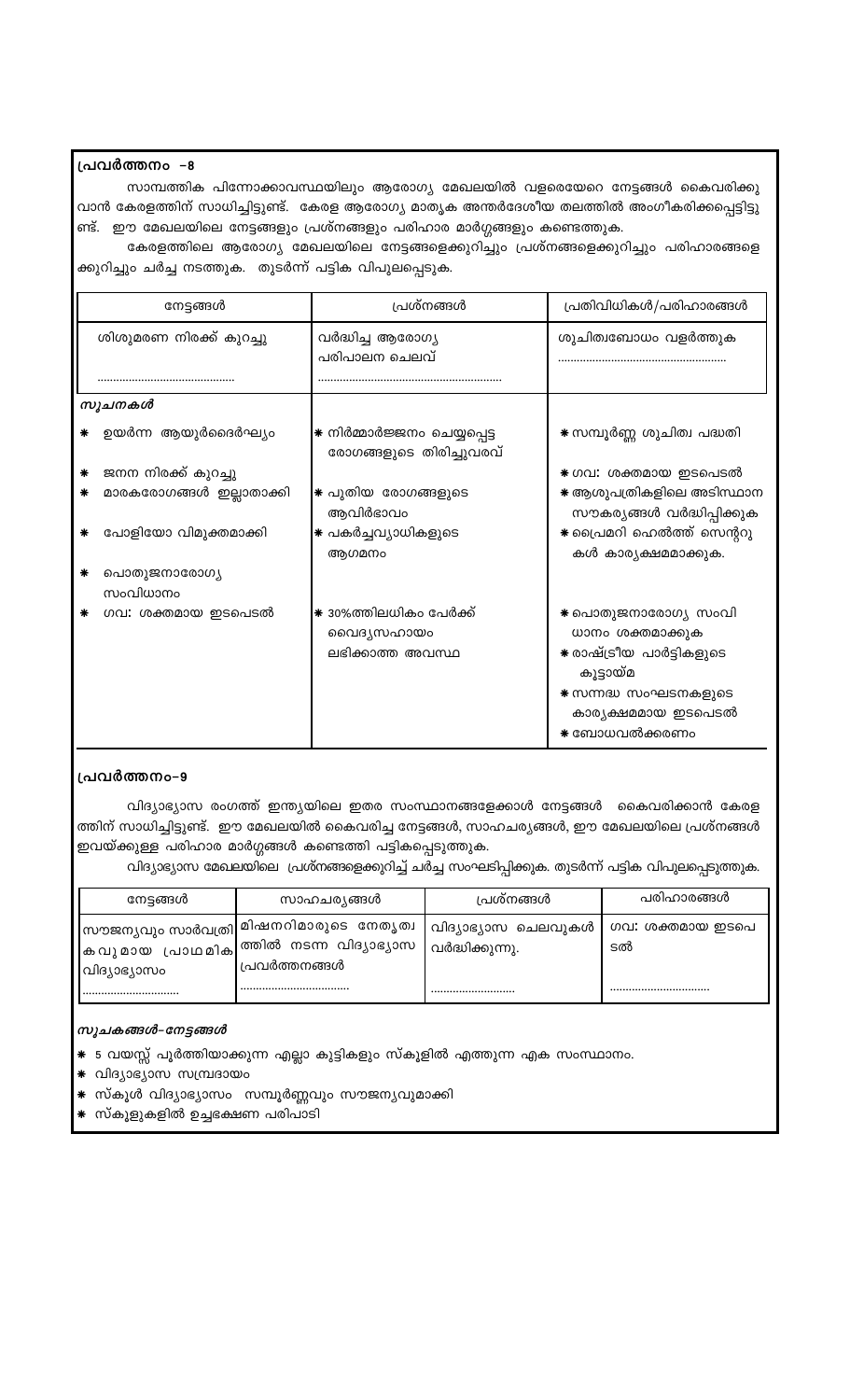1994 ൽ കേരള നിയമസഭ പാസാക്കിയ കേരള പഞ്ചായത്തീരാജ് ബിൽ അധികാര വികേന്ദ്രീകരണ പ്രക്രി യയിലേക്കുള്ള സുപ്രധാന കാൽവെയ്പ്പായിരുന്നു. അധികാര വികേന്ദ്രീകരണവും പ്രാദേശികാസൂത്രണ പ്രവർത്ത നങ്ങളും കൂടുതൽ ഫലപ്രദവും കാര്യക്ഷമവുമാക്കി. തദ്ദേശ ഭരണ സ്ഥാപനങ്ങളെ ശക്തിപ്പെടുത്തുക എന്ന

#### പ്രവർത്തനം-11

ചാർട്ട് പ്രദർശിപ്പിക്കുക.

|                          | വർഷം | കേന്ദ്രങ്ങൾ | പ്രവർത്തനമേഖലകൾ |
|--------------------------|------|-------------|-----------------|
| കേരള ലളിതകലാ അക്കാദമി    |      |             |                 |
| കേരള സാഹിത്യ അക്കാദമി    |      |             |                 |
| കേരള കലാ മണ്ഡലം          |      |             |                 |
| കേരള സംഗീത നാടക അക്കാദമി |      |             |                 |

## ങ്ങൾ, ഏത് മേഖലകളിൽ, പ്രവർത്തനങ്ങൾ എന്നിവ കണ്ടെത്തി പട്ടികപ്പെടുത്തുക.

ഇത്തരം അക്കാദമികളെക്കുറിച്ച് ചർച്ചകൾ സംഘടിപ്പിക്കുക-അക്കാദമികൾ രൂപീകരിച്ച വർഷം,കേന്ദ്ര

കേരള സംഗീത നാടക അക്കാദമി

കേരള കലാമണ്ഡലം

കേരള സാഹിത്യ അക്കാദമി

കേരള ലളിതകലാ അക്കാദമി

ത്തിൽ വിവിധ അക്കാദമികൾ രൂപീകരിച്ചിട്ടുണ്ട്.

വിദ്യാഭ്യാസത്തിന്റെ പരമമായ ലക്ഷ്യം സാംസ്കാരികോന്നമനം നേടിയ പൗരസമൂഹത്തെ സൃഷ്ടി ക്കുക എന്നതാണ്–സംഗീതം, സാഹിത്യം, രംഗകല, ചിത്രകല തുടങ്ങിയവ പരിപോഷിപ്പിക്കുന്നതിന് കേരള

#### പ്രവർത്തനം-10

- \* സേവന സംഘടനകളുടെ ഇടപെടൽ
- \* സ്കൂളുകളിൽ കൗൺസിലിംഗ് സെന്ററുകൾ ആരംഭിക്കുക
- ☀ സ്കോളർഷിപ്പുകൾ വിപുലീകരിക്കുക
- \* കുട്ടികളുടെ ആരോഗ്യ പ്രശ്നങ്ങൾ പരിഹരിക്കുക
- <mark>\*</mark> മെച്ചപ്പെട്ട കോഴ്സുകൾ ലഭ്യമാക്കുക
- \* ഭൗതിക സാഹചര്യങ്ങൾ മെച്ചപ്പെടുത്തുക
- \* ഗുണനിലവാരം മെച്ചപ്പെടുത്തുവാനുള്ള പരിപാടികൾ
- \* അമിതമായ സ്വകാര്യവൽക്കരണം തടയുക

#### പരിഹാരങ്ങൾ

- \* വിദ്യാഭ്യാസ മേഖലക്ക് കൂടുതൽ ധനസഹായം നീക്കിവെച്ചത്.
- \* വിവിധ കാലഘട്ടങ്ങളിൽ നടപ്പിലാക്കിയ വിദ്യാഭ്യാസ നിയമങ്ങൾ
- \* സാമൂഹികപ്രസ്ഥാനങ്ങൾ നടത്തിയ പ്രവർത്തനങ്ങൾ
- \* കേരള രൂപീകരണത്തിന് മുമ്പുതന്നെ വിദ്യാഭ്യാസത്തിന് നൽകിയ പ്രോത്സാഹനങ്ങൾ

#### സാഹചര്യങ്ങൾ

- \* ഗുണനിലവാരം മെച്ചപ്പെടുത്തുവാനുള്ള പ്രവർത്തനങ്ങൾ
- സാക്ഷരതാ പ്രവർത്തനങ്ങൾ
- \* വിവര സാങ്കേതിക വിദ്യ പാഠ്യ വിഷയമാക്കി
- ⊁ 1957 ലെ കെ.ഇ.ആർ.നിയമം
- \* സർക്കാർ നേരിട്ട് ശമ്പളം നൽകുന്ന സംവിധാനങ്ങൾ
- \* വിദ്യാഭ്യാസ സ്ഥാപനങ്ങളും സർവകലാശാലകളും വർദ്ധിപ്പിച്ചു.
- സംവരണം
- പ്രത്യേക വിഭാഗങ്ങൾക്ക് സാമ്പത്തിക സഹായങ്ങൾ
- \* പൊതുവരുമാനത്തിന്റെ വലിയ പങ്ക് വിദ്യാഭ്യാസ മേഖലക്ക്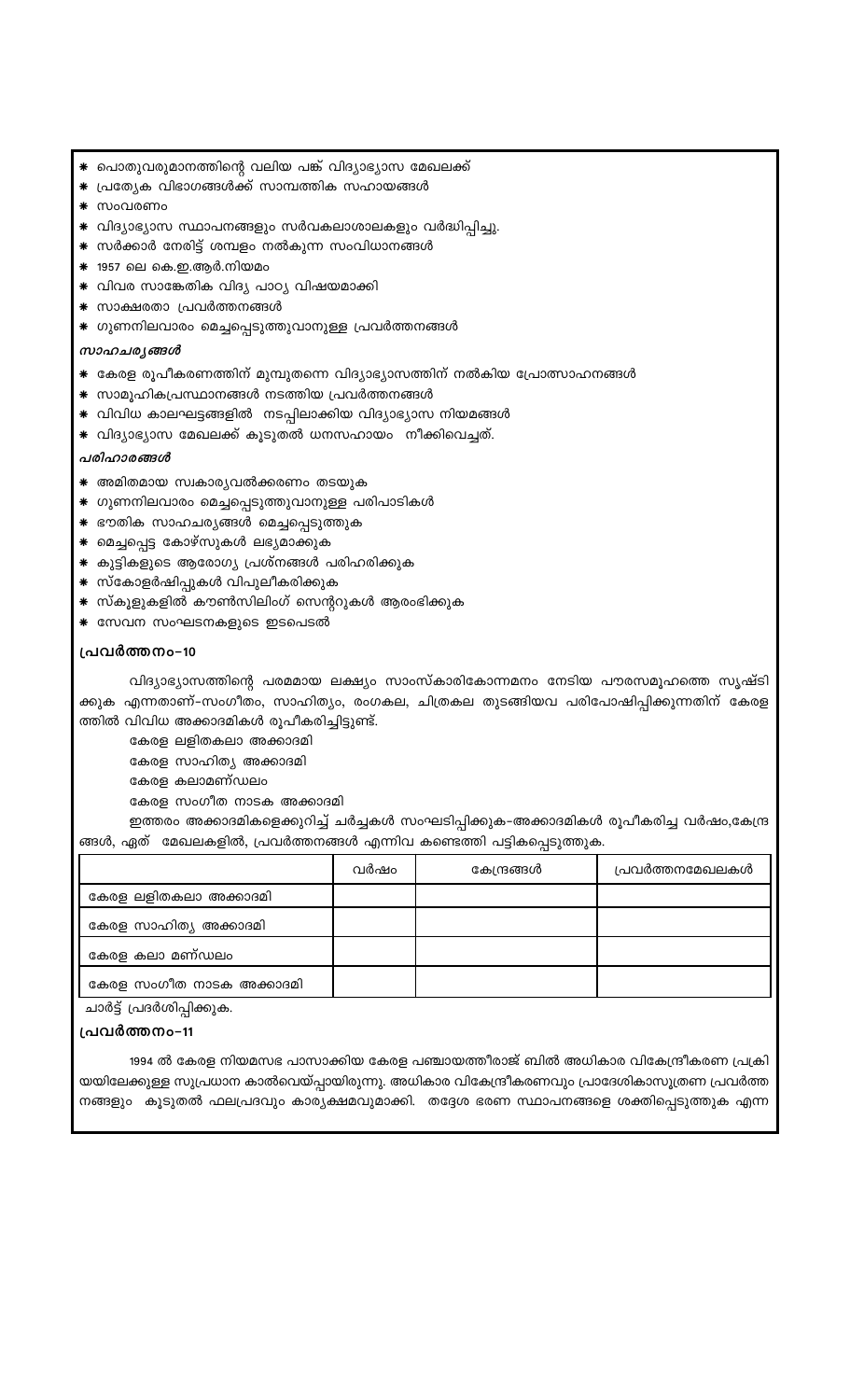| ലക്ഷ്യങ്ങൾ  |                                                                               | പ്രതിസന്ധികൾ                                                                                                                                                   | പരിഹാരങ്ങൾ                                                                                                                                                                                                                                    |  |
|-------------|-------------------------------------------------------------------------------|----------------------------------------------------------------------------------------------------------------------------------------------------------------|-----------------------------------------------------------------------------------------------------------------------------------------------------------------------------------------------------------------------------------------------|--|
| ₩           | സുസ്ഥിരമായ പ്രാദേശിക<br>വികസനം                                                | * സാമ്പത്തിക പിന്നോക്കാവസ്ഥ<br>വ്യാവസായിക പിന്നോക്കാവസ്ഥ<br>ജലദൗർലഭ്യം                                                                                         | * കൂടുതൽ നിക്ഷേപം<br>കണ്ടെത്തുക.                                                                                                                                                                                                              |  |
|             | സൂചനകൾ                                                                        |                                                                                                                                                                |                                                                                                                                                                                                                                               |  |
| ∗           | എല്ലാ തലത്തിലും ജനകീയ<br>പങ്കാളിത്തം                                          | ∗ വൈദ്യുതി ദൗർലഭ്യം                                                                                                                                            | ☀ ഉല്പാദക സമൂഹമായി മാറുക                                                                                                                                                                                                                      |  |
| ∗           | വ്യക്തമായ വികസന തന്ത്രം                                                       | ☀ മൂലധനത്തിന്റെ അപര്യാപ്തത<br>* വ്യവസായ സംരംഭകരുടെ<br>അഭാവം                                                                                                    | ☀ കാർഷികമേഖലക്ക് പ്രാധാന്യം                                                                                                                                                                                                                   |  |
|             |                                                                               |                                                                                                                                                                |                                                                                                                                                                                                                                               |  |
|             | ലക്ഷ്യങ്ങൾ                                                                    | പ്രതിസന്ധികൾ                                                                                                                                                   | പരിഹാരങ്ങൾ                                                                                                                                                                                                                                    |  |
| ₩<br>∗<br>∗ | പാഴ്ചെലവുകൾ<br>ഇല്ലാതാക്കുക<br>കാര്യക്ഷമത വർദ്ധിപ്പിക്കുക<br>പ്രാദേശിക വികസനം | കാർഷിക രംഗത്തെ<br>∗<br>വെല്ലുവിളികൾ<br>കാർഷിക വിളകളുടെ വിലയിടിവ്<br>∗<br>ഉപഭോഗ സമൂഹം<br>∗<br>ആരോഗ്യ മേഖലയിലെ<br>∗<br>പ്രശ്നങ്ങൾ<br>രാഷ്ട്രീയ അരക്ഷിതാവസ്ഥ<br>∗ | ഉല്പാദനം വർദ്ധിപ്പിക്കുക.<br>∗<br>പൊതുജനാരോഗ്യ<br>∗<br>സംവിധാനം ശക്തമാക്കുക.<br>ഊർജ്ജ പ്രതിസന്ധി<br>∗<br>പരിഹരിക്കുക<br>ശാസ്ത്രീയമായ മാർഗങ്ങൾ<br>∗<br>സ്വീകരിക്കുക<br>ഉദ്യോഗസ്ഥരുടെ കാര്യക്ഷമത<br>∗<br>വികസനത്തിൽ രാഷ്ട്രീയ<br>∗<br>കൂട്ടായ്മ |  |

## പ്രവർത്തനം-12

ഭൂപരിഷ്കരണങ്ങളും വിദ്യാഭ്യാസ പരിഷ്കരണങ്ങളും പിൽക്കാലത്ത് കേരള സമൂഹത്തിൽ നിരന്തര സ്വാധീനം ചെലുത്തിയിട്ടുണ്ട്. കൂടുതൽ വസ്തുതകൾ കണ്ടെത്തി താഴെ കൊടുത്തിരിക്കുന്ന പട്ടിക വിപുലപ്പെടുത്തുക.

| മേഖലകൾ              | സ്വാധീനങ്ങൾ                  |
|---------------------|------------------------------|
| ഭൂപരിഷ്കരണ <u>ം</u> | എല്ലാവർക്കും സ്വന്തമായി ഭൂമി |
|                     |                              |
|                     |                              |
| വ്യവസായം            | അനുകൂലമായ വ്യവസായ അന്തരീക്ഷം |
|                     |                              |
|                     |                              |
| ആരോഗ്യം             | ആയുർദൈർഘ്യം വർദ്ധിച്ചു.      |
|                     |                              |
|                     |                              |
|                     |                              |
|                     |                              |
|                     |                              |

കൾ പരിഹാര മാർഗ്ഗങ്ങൾ എന്നിവ കണ്ടെത്തുക തദ്ദേശ സ്വയംഭരണ സ്ഥാപനങ്ങളെക്കുറിച്ച് പൊതു ചർച്ച നടത്തുക– തുടർന്ന് കേരള വികസന പദ്ധ തിയുടെ ലക്ഷ്യങ്ങൾ, പ്രതിസന്ധികൾ, പരിഹാരങ്ങൾ സൂചിപ്പിക്കുന്ന ചാർട്ട് പ്രദർശിപ്പിക്കുക.

 $\mathsf{l}$ 

 $\overline{\phantom{a}}$ 

തായിരുന്നു കേരള വികസന പദ്ധതിയുടെ ഉദ്ദേശം. കേരള വികസന പദ്ധതിയുടെ പ്രധാന ലക്ഷ്യങ്ങൾ എന്തൊക്കെ ?. കേരളത്തിന്റെ വികസന പ്രതിസന്ധി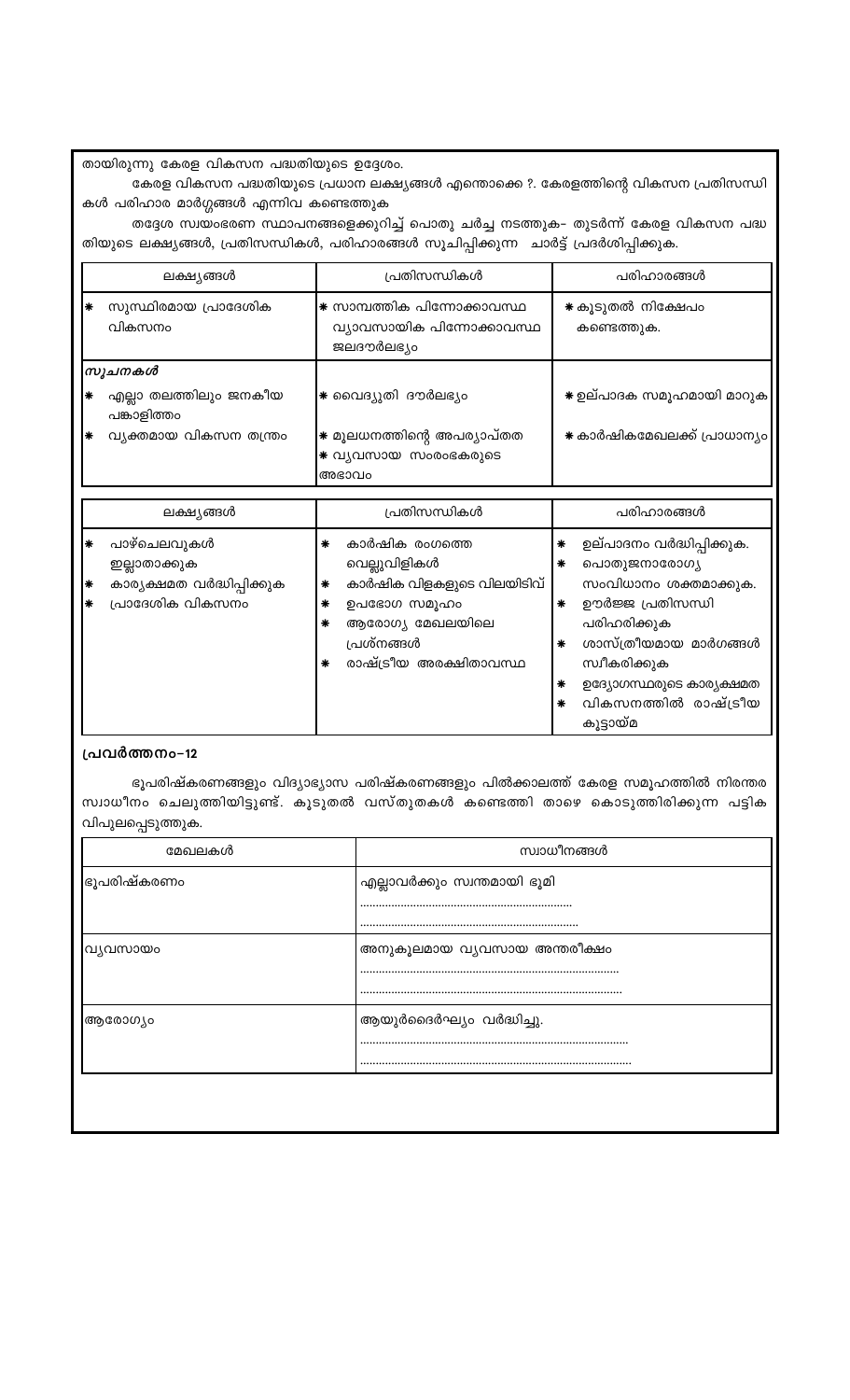| മേഖലകൾ       | സ്വാധീനങ്ങൾ                       |
|--------------|-----------------------------------|
| വിദ്യാഭ്യാസം | എല്ലാവർക്കും വിദ്യാഭ്യാസം         |
| ിസാംസ്കാരികം | സാംസ്കാരിക സ്ഥാപനങ്ങളുടെ ആവിർഭാവം |

## തുടർ പ്രവർത്തനങ്ങൾ

പോറ്റി ശ്രീരാമലുവിന്റെ ജീവാഹൂതിയാണ് കേരളപ്പിറവിക്ക് കാരണമെന്ന് ക്ലാസ്സിൽ നടന്ന സംവാദത്തിൽ 1. അഖിൽ തറപ്പിച്ചു പറയുന്നു. ഇത് ശരിയാണെന്ന് നിങ്ങൾ കരുതുന്നുണ്ടോ? നിങ്ങളുടെ അഭിപ്രായം സമർത്ഥിക്കുക.

ഉത്തര സൂചന : ശരിയല്ല.

കേരള സംസ്ഥാന രൂപീകരണത്തിനിടയാക്കിയ കാരണങ്ങൾ കണ്ടെത്തുക.

- $2.$ കേരള പിറവിക്ക് ശേഷം നടപ്പിലാക്കിയ ഭൂപരിഷ്കരണങ്ങൾ കേരളീയ സമൂഹത്തിൽ നിരവധി സ്വാധീനം ചെലുത്തിയിട്ടുണ്ട് എന്ന് സുരേഷ് അഭിപ്രായപ്പെട്ടു. ഈ പരിഷ്കരണങ്ങളുടെ ലക്ഷ്യങ്ങളും പ്രത്യാഘാതങ്ങളും എന്തൊക്കെയെന്ന് കണ്ടെത്തുക. സൂചന : പ്രവർത്തനം 5
- 3. കേരളത്തിന്റെ വ്യവസായിക മേഖലയിൽ നിരവധി പ്രശ്നങ്ങൾ നിലനിൽക്കുന്നുണ്ട്. ഈ മേഖലയിലെ പ്രശ്നങ്ങളും അവയ്ക്ക് പരിഹാരങ്ങളും നിർദ്ദേശിക്കുക. സൂചന : പ്രവർത്തനം 6
- 4. കേരള ആരോഗ്യ മാതൃക അന്തർദേശീയ തലത്തിൽ അംഗീകരിക്കപ്പെട്ടിട്ടുണ്ട്. എങ്കിലും കേരളത്തിലെ ആരോഗ്യ മേഖല ചില പ്രശ്നങ്ങൾ നേരിടുന്നുണ്ട് എന്ന അഭിപ്രായം പരിശോധിച്ച് അവയ്ക്ക് പരിഹാരം നിർദ്ദേശിക്കുക.
	- സൂചന : പ്രവർത്തനം 8
- 5. ഇന്ത്യയിലെ ഇതര സംസ്ഥാനങ്ങളെക്കാൾ വിദ്യാഭ്യാസ രംഗത്ത് നേട്ടങ്ങൾ കൈവരിച്ച സംസ്ഥാനമാണ് കേരളം. ഈ നേട്ടങ്ങൾ ഇന്ന് നേരിടുന്ന പ്രതിസന്ധികൾ കണ്ടെത്തി അവയ്ക്ക് പരിഹാരം നിർദ്ദേശിക്കുക. സൂചന : പ്രവർത്തനം 9
- 6. എ, ബി, സി കോളങ്ങൾ ശരിയായി യോജിപ്പിക്കുക.

| കേരളത്തിലെ ആദ്യത്തെ മുഖ്യമന്ത്രി | സമ്പൂർണ്ണ സാക്ഷരത         | ചെറുതുരുത്തി              |
|----------------------------------|---------------------------|---------------------------|
| കർഷക ബന്ധ ബിൽ                    | ചിത്രകല                   | ജനകീയാസൂത്രണം             |
| പഞ്ചായത്ത് രാജ് ബിൽ              | കഥകളി                     | 1958                      |
| കേരള ലളിതകലാ അക്കാദമി            | ഇ.എം.എസ്. നമ്പൂതിരിപ്പാട് | കമ്മ്യൂണിസ്റ്റ് മന്ത്രിസഭ |
| കേരളകലാമണ്ഡലം                    | അധികാര വികേന്ദ്രീകരണം     | 1991                      |

#### 7. ടൈം ലൈൻ തയ്യാറാക്കുക

| 1957 | കേരളത്തിലെ പ്രഥമ മന്ത്രിസഭ                  |
|------|---------------------------------------------|
| 1955 | സംസ്ഥാന പുനഃസംഘടനാ നിയമം                    |
| 1948 | ഭാഷാ സംസ്ഥാന പുനഃസംഘടനാ കമ്മീഷൻ റിപ്പോർട്ട് |
| 1949 | ഐക്യകേരള കൺവെൻഷൻ                            |
| 1956 | എസ്.കെ.ധർ കമ്മീഷൻ                           |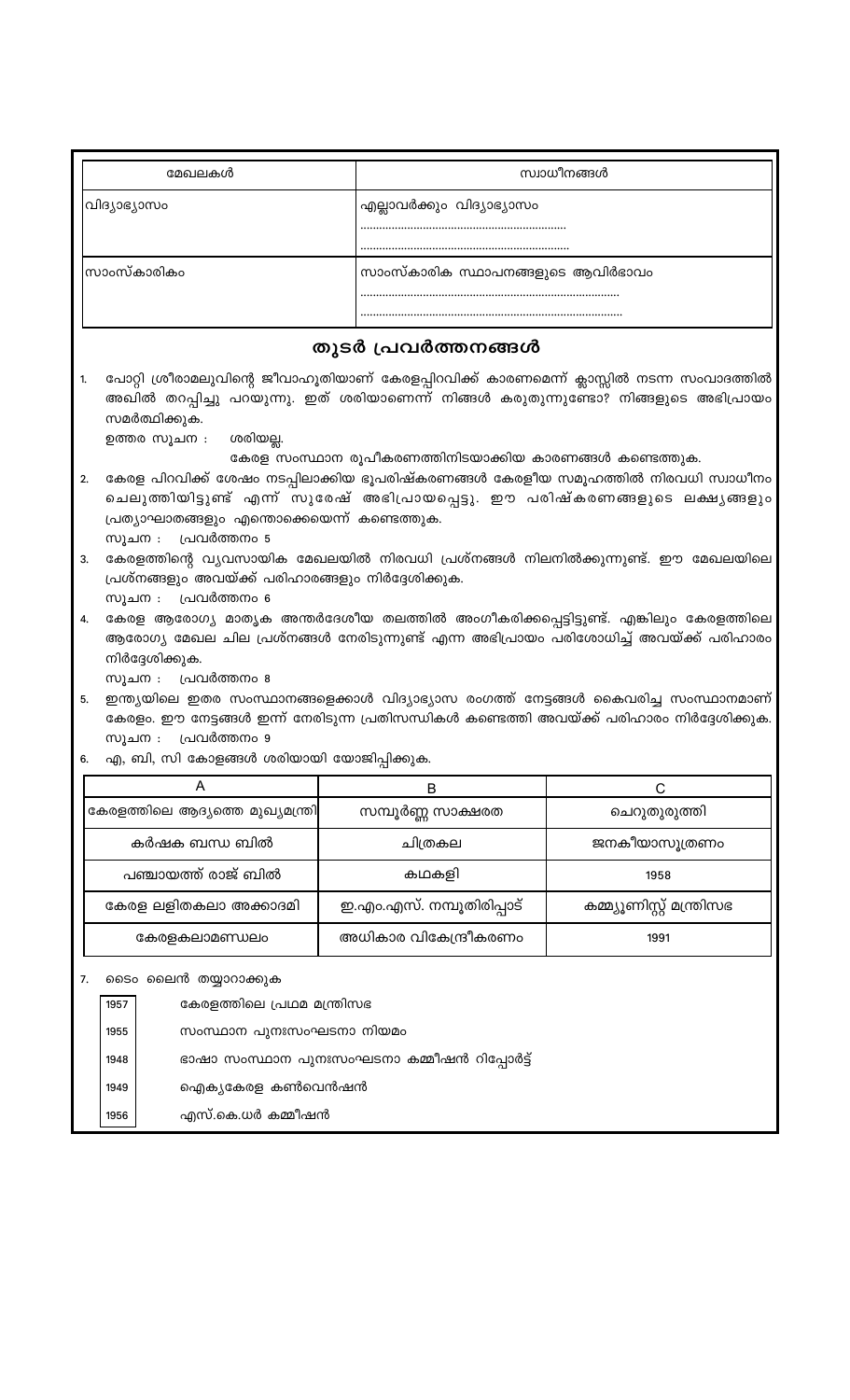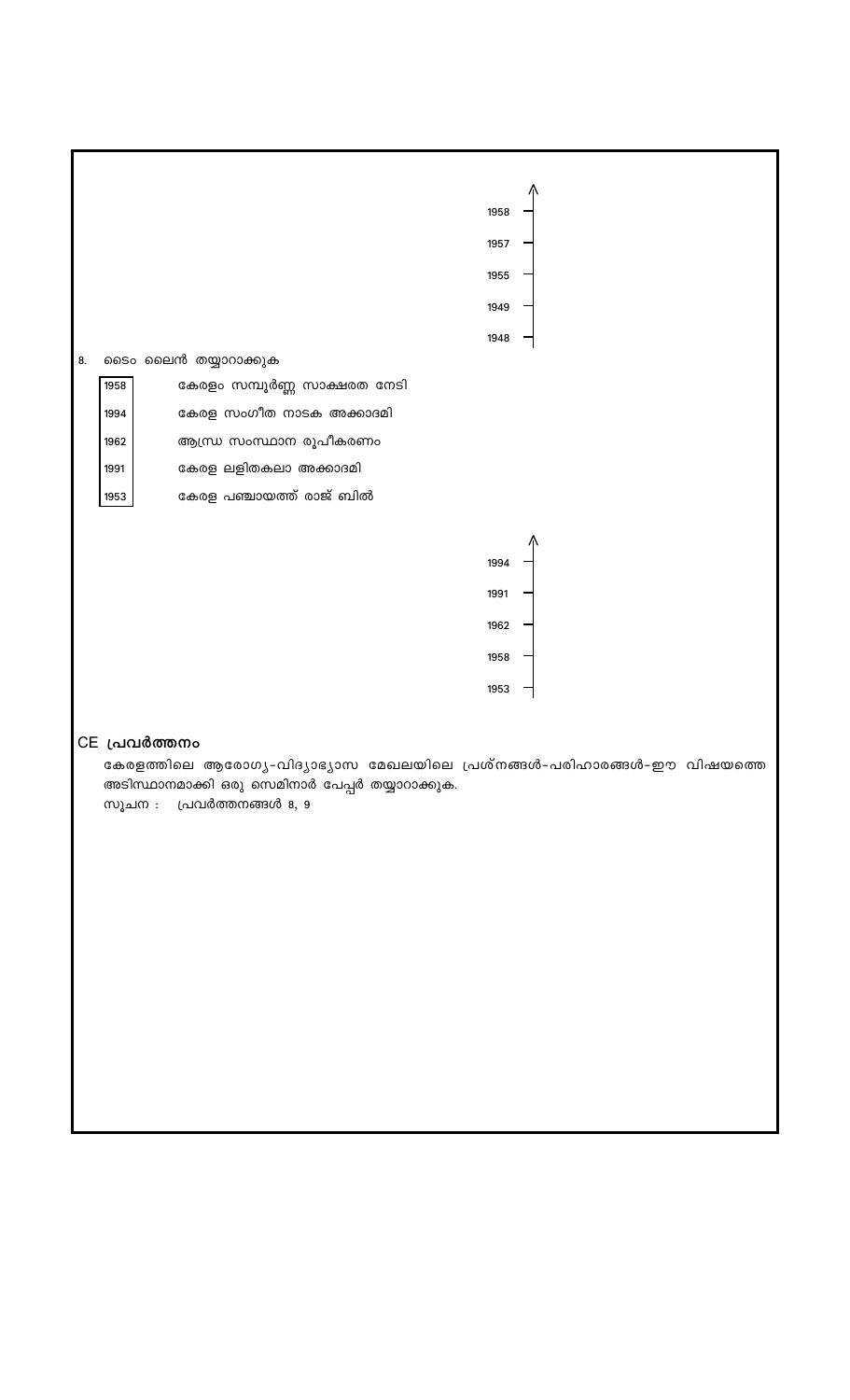# $\overline{5}$

# വൃക്തിയും സമൂഹവും

#### ആമുഖം

സാമൂഹ്യ ജീവിതക്രമത്തിന്റെ വളർച്ചയും വികാസവുമാണ് ഒരു വ്യക്തിയുടെ ജീവിതക്രമത്തെ ചിട്ടപ്പെ ടുത്തുന്നത്. വ്യക്തിയും സമൂഹവും തമ്മിലുള്ള പരസ്പര പൂരകമായ ബന്ധങ്ങളാണ് വ്യക്തിത്വ വികാസ ത്തിന്റെ അടിസ്ഥാന ഘടകം. പരിസ്ഥിതിയും പാരമ്പര്യവും വ്യക്തിത്വ രൂപീകരണത്തിൽ പ്രധാന പങ്കു വഹിക്കു ന്നു. സാമൂഹിക നിയന്ത്രണ സംവിധാനങ്ങൾ വ്യക്തിത്വ വികാസത്തിന് ശാസ്ത്രീയമായ ദിശാബോധം നൽകു കയും കുറ്റവാസനകൾ ഉൾപ്പെടെയുള്ള സാമൂഹ്യ വിരുദ്ധമായ പ്രവണതകളെ തടഞ്ഞു നിർത്തുകയും ചെയ്യു ന്നു. വ്യക്തി സ്വാതന്ത്ര്യവും ജനാധിപത്യ സമൂഹ ക്രമവും തുല്യതയും സമൂഹത്തിൽ നിലനിൽക്കേണ്ടത് വ്യക്തിത്വ വികാസത്തിന് അനിവാര്യമാണെന്നും അവ സാമൂഹ്യ പുരോഗതിക്ക് ആവശ്യമാണെന്നുമുള്ള ധാരണ ഉണ്ടാക്കു ന്നതരത്തിലുള്ള പ്രവർത്തനങ്ങളാണ് ഈ അദ്ധ്യായത്തിലൂടെ കുട്ടികളിലേക്കെത്തിക്കേണ്ടത്.

#### പ്രധാന ആശയങ്ങൾ

- ഒരു വ്യക്തിയുടെ വിചാര വ്യവഹാര തലങ്ങളെ നിർണയിക്കുന്ന വ്യവസ്ഥയാണ് വ്യക്തിത്വം  $\mathbf{1}$
- ജനിതക ഘടകങ്ങൾ വ്യക്തിത്വ രൂപീകരണത്തെ സ്വാധീനിക്കുന്നു  $\overline{2}$
- 3 വ്യക്തിത്വത്തെ സ്വാധീനിക്കുന്ന ഘടകമാണ് പരിസ്ഥിതി
- സാമൂഹ്യ– സംസ്കാരിക ഘടകങ്ങൾ വ്യക്തിയുടെ സ്വഭാവ രൂപീകരണത്തെ സഹായിക്കുന്നു.  $\overline{\mathbf{4}}$
- സാമൂഹീകരണ പ്രക്രിയയെ സഹായിക്കുന്ന ഘടകങ്ങളാണ് കുടുംബം, വിദ്യാഭ്യാസ സ്ഥാപനങ്ങൾ, 5 പീർഗ്രൂപ്പ്, മാധ്യമങ്ങൾ, മതം എന്നിവ
- 6 ബ്യൂറോക്രസി, പോലീസ്, കോടതി, ജയിൽ തുടങ്ങിയവ സാമൂഹ്യ നിയന്ത്രണത്തിനുള്ള ഔപചാരിക സംവിധാനങ്ങളാണ്
- $\overline{7}$ അനൗപചാരിക ഏജൻസികളും സാമൂഹിക നിയന്ത്രണം സാധ്യമാക്കുന്നു.
- സാമൂഹീകരണവും സാമൂഹീക നിയന്ത്രണവും മനുഷ്യ സമൂഹത്തിന്റെ നിലനില്പിന് അത്യന്താപേക്ഷിതമാ 8 ണ്.

## പ്രവർത്തനങ്ങൾ

#### പ്രവർത്തനം 1

ഒരാളുടെ വ്യക്തിത്വത്തെ രൂപപ്പെടുത്തുന്ന ജനിതക ഘടകങ്ങൾ കണ്ടെത്തി പദസൂര്യൻ പൂർത്തീകരി ക്കുക



സൂചന:പേജ്......136 CWSN ചാർട്ട് പ്രദർശനം.....പീർ ഗ്രൂപ്പ് വർക്ക്

## പ്രവർത്തനം-2

വ്യക്തിത്വത്തെ സ്വാധീനിക്കുന്ന ഭൂമിശാസ്ത്രപരമായ ഘടകങ്ങൾ കണ്ടെത്തുകയും പട്ടികപ്പെടുത്തു കയും ചെയ്യുക.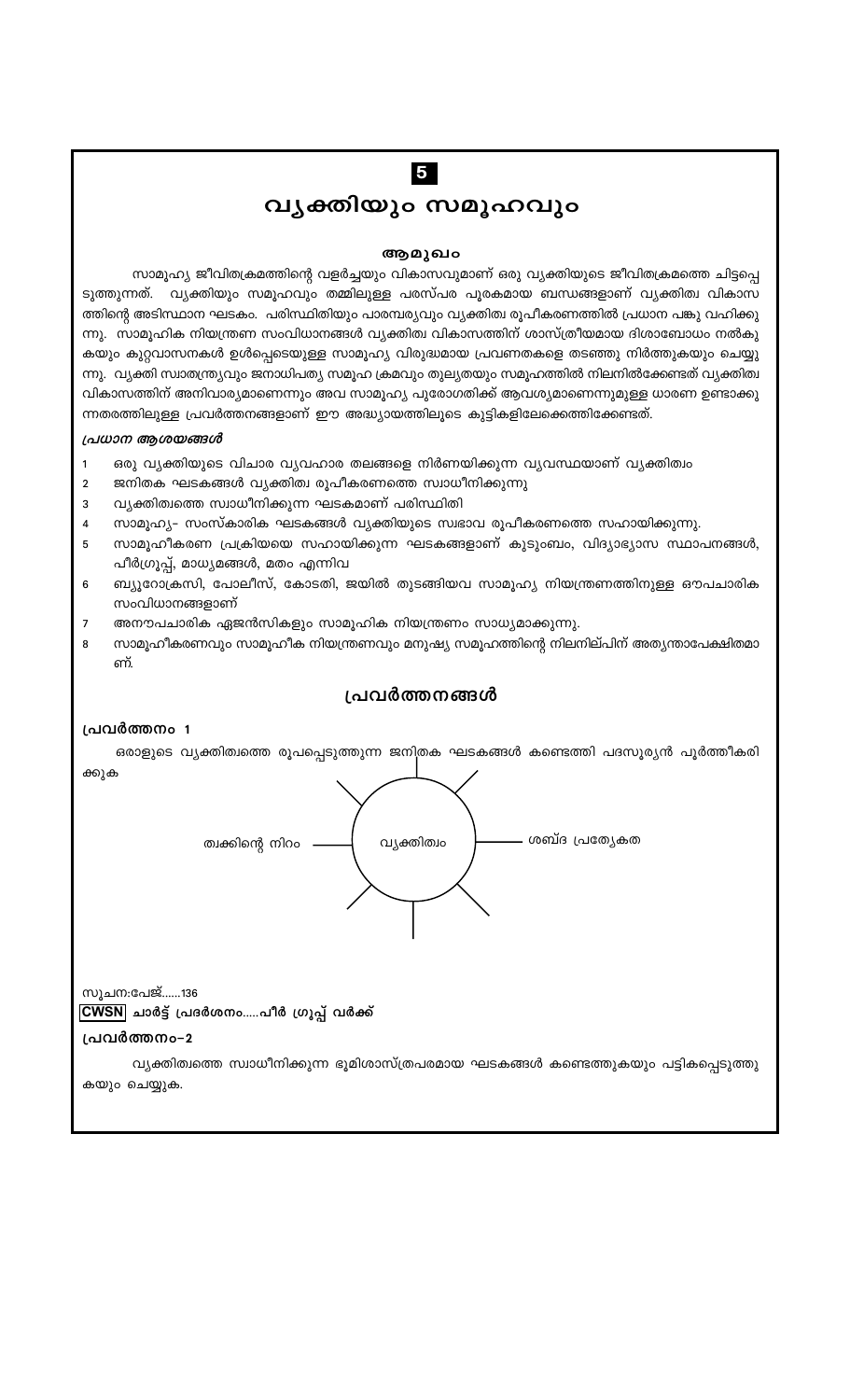

## പ്രവർത്തനം-3

സാമൂഹീകരണ പ്രക്രിയയിൽ വിവിധ ഏജൻസികൾ നടത്തുന്ന പ്രവർത്തനങ്ങൾ കണ്ടെത്തി ചാർട്ട് പൂർത്തിയാക്കുക.

| ഏജൻസി                  | സാമൂഹീകരണ പ്രക്രിയ |
|------------------------|--------------------|
| കുടുംബം                |                    |
| വിദ്യാഭ്യാസ സ്ഥാപനങ്ങൾ |                    |
| പീർ ഗ്രൂപ്പ്           |                    |
| മാധ്യമം                |                    |
| മതം                    |                    |

സൂചന:

| ഏജൻസി                                  | സാമൂഹീകരണ പ്രക്രിയ                                                                                                                                                                                                                                             |  |  |  |
|----------------------------------------|----------------------------------------------------------------------------------------------------------------------------------------------------------------------------------------------------------------------------------------------------------------|--|--|--|
| കുടുംബം                                | വ്യക്തിയുടെ സ്വഭാവ രൂപീകരണത്തെ സ്വാധീനിക്കുന്നു.<br>∗<br>ജീവിത മൂല്യങ്ങൾക്ക് അടിത്തറയിടുന്നു<br>∗                                                                                                                                                              |  |  |  |
| വിദ്യാഭ്യാസ സ്ഥാപനങ്ങൾ                 | ജീവിത ദർശനം രൂപപ്പെടുത്തുന്നു<br>∗<br>അച്ചടക്കം<br>ആത്മവിശ്വാസം വളർത്തുക<br>∗<br>ത്യാഗം<br>വിനയം<br>സേവന സന്നദ്ധത ഉണർത്തുന്നു<br>∗<br>പരസ്പര സ്നേഹം<br>ദേശീയ ബോധം വളർത്തുന്നു<br>∗<br>സേവന സന്നദ്ധത ഉണർത്തുന്നു<br>∗<br>ജനാധിപത്യപരമായ ഇടപെടലുകളുടെ ആരംഭം<br>∗ |  |  |  |
| സമാന വയസ്കരുടെ<br> സംഘം (പീർ ഗ്രൂപ്പ്) | നിലപാടുകളിൽമാറ്റം വരുത്താൻ പ്രേരിപ്പിക്കുന്നു<br>വ്യക്തിത്വ വികാസത്തെ സ്വാധീനിക്കുന്നു<br>സഹിഷ്ണുത, സഹവർത്തിത്തം മുതലായ കഴിവുകൾ ആർജ്ജിക്കുന്നു                                                                                                                 |  |  |  |
| മാധ്യമങ്ങൾ                             | സംസ്കാരികമൂല്യങ്ങൾ പ്രചരിപ്പിക്കുന്നു<br>വിജ്ഞാനവ്യാപനം<br>∗<br>∗<br>സാമൂഹ്യ ബോധം വളർത്തുന്നു<br>വിനോദം<br>∗<br>∗<br>ചിന്താധാരകളെ ഉദ്ദീപിപ്പിക്കുന്നു<br>∗<br>അജ്ഞത അകറ്റുന്നു<br>∗<br>അഭിപ്രായ രൂപീകരണത്തെ സ്വാധീനിക്കുന്നു<br>∗                              |  |  |  |
| മതം                                    | ജീവിത രീതികളെ ചിട്ടപ്പെടുത്തുന്നു<br>വിശ്വാസങ്ങളിലും നിലപാടുകളിലും സ്വാധീനം ചെലുത്തുന്നു<br>ആചാരാനുഷ്ഠാനങ്ങൾ പഠിപ്പിക്കുന്നു<br>മൂല്യബോധം വളർത്തുന്നു<br>സഹാനുഭൂതി വളർത്തുന്നു                                                                                 |  |  |  |

CWSN സഹപഠിതാക്കളുടെയും അധ്യാപകരുടെയും സഹായം

#### പ്രവർത്തനം-4

താഴെകൊടുത്തിരിക്കുന്ന ഏജൻസികളെ പ്രവർത്തന രീതികളെ ആസ്പദമാക്കി ഔപചാരികം അനൗപ ചാരികം എന്നിങ്ങനെ തരം തിരിക്കുക.

വിദ്യാഭ്യാസ സ്ഥാപനങ്ങൾ, ഉദ്യോഗസ്ഥ സംവിധാനം, പോലീസ്, ജയിൽ, പട്ടാളം, മത  $\ast$ സ്ഥാപനങ്ങൾ, ആചാരങ്ങൾ, മര്യാദകൾ, വിലക്കുകൾ, സന്നദ്ധ സംഘടനകൾ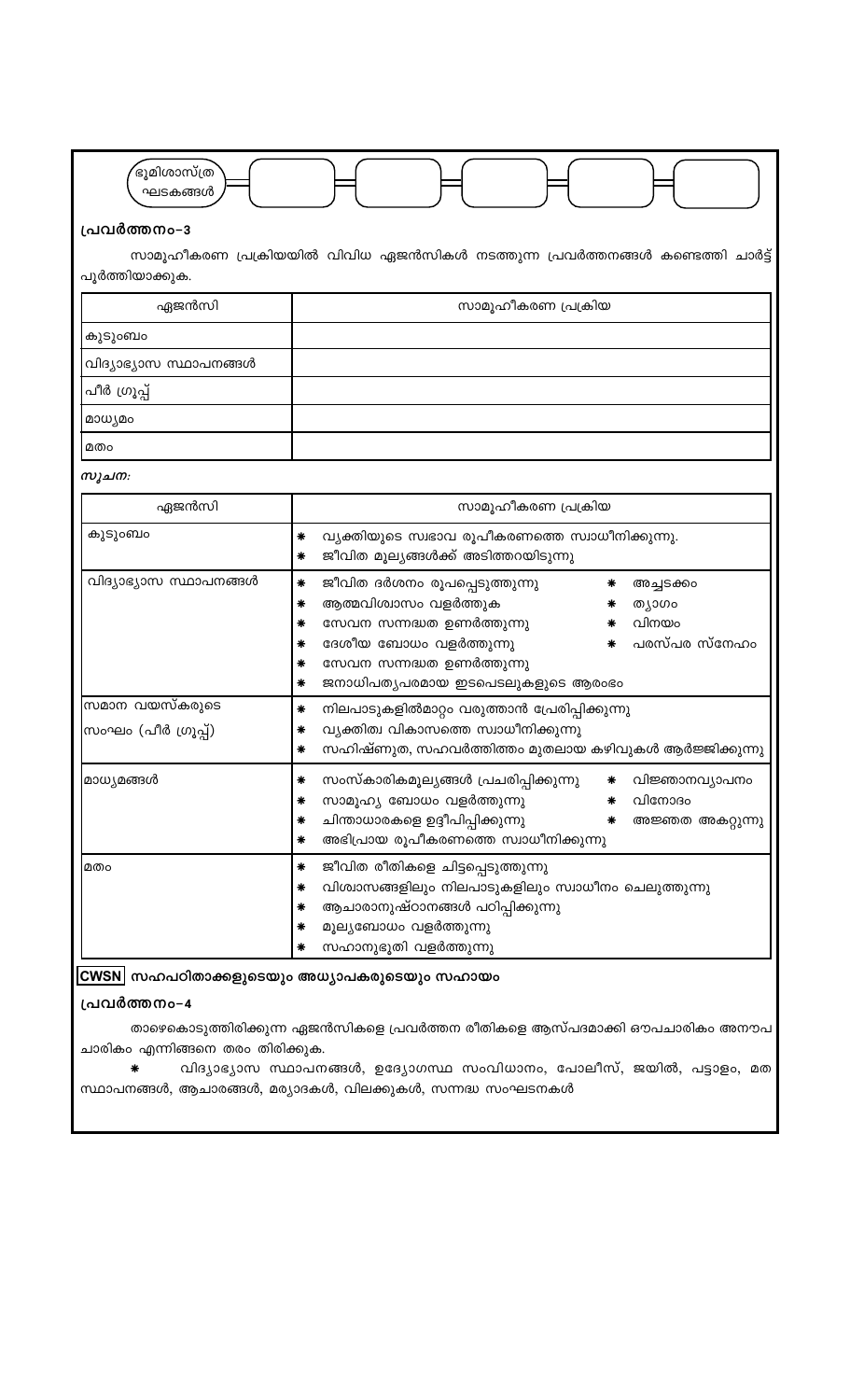## പ്രവർത്തനം-5

സാമൂഹിക നിയന്ത്രണത്തിൽ ഔപചാരിക ഏജൻസികളും അനൗപചാരിക ഏജൻസികളും ചെയ്യുന്ന പ്രവർത്തനങ്ങളെ താരതമ്യം ചെയ്ത് പട്ടികപ്പെടുത്തുക.

| ഔപചാരിക ഏജൻസികൾ |                                 | അനൗപചാരിക ഏജൻസികൾ |                                     |
|-----------------|---------------------------------|-------------------|-------------------------------------|
|                 | സാമൂഹിക നിയന്ത്രണം നിയമങ്ങൾ വഴി | ∗                 | സ്വയംബോധത്തിലൂടെ സാമൂഹിക നിയന്ത്രണം |
|                 | ബല പ്രയോഗം                      |                   | ബലപ്രയോഗമില്ല                       |
|                 | ഔപചാരിക ശിക്ഷകൾ                 |                   | ഔപചാരിക ശിക്ഷകളില്ല                 |
|                 | ഭയപ്പെടുത്തലുകൾ                 |                   | ഭയപ്പെടുത്തലുകളില്ല                 |

#### പ്രവർത്തനം-6

താഴെപ്പറയുന്ന സൂചനകൾ പരിശോധിച്ച് ഒരാളുടെ വ്യക്തിത്വത്തെ രൂപപ്പെടുത്തുന്ന ഘടകങ്ങൾ പട്ടി

|               | കപ്പെടുത്തുക         | പാരമ്പര്യ ഘടകങ്ങൾ | ഭൂമിശാസ്ത്ര ഘടകങ്ങൾ |
|---------------|----------------------|-------------------|---------------------|
|               | ത്വക്കിന്റെ നിറം     |                   |                     |
| $\mathcal{P}$ | ശരീരത്തിന്റെ വലിപ്പം |                   |                     |
|               | കാലാവസ്ഥ             |                   |                     |
|               | രാഷ്ട്രീയ അന്തരീക്ഷം |                   |                     |

#### പ്രവർത്തനം-7

ഭീകരവാദം, മയക്കുമരുന്നുപയോഗം, മോഷണം, എന്നിവ സമൂഹത്തിൽ വളർന്നുവരുന്നു. താഴെപ്പറയുന്ന സാമൂഹികരണ ഏജൻസികൾ ശരിയായ രീതിയിൽ പ്രവർത്തിക്കാത്തതാണോ? കാരണം പരിശോധിക്കുക.

- ഏജൻസികൾ
	-
	- സൂചന

- കുടുംബം, വിദ്യാഭ്യാസ സ്ഥാപനങ്ങൾ, മതം<br>- കുടുംബം, വിദ്യാഭ്യാസ സ്ഥാപനങ്ങൾ, മതങ്ങൾ ഇവയുടെ പ്രവർത്തനങ്ങൾ കണ്ടെത്തി കാരണം പരിശോധിക്കുക

#### പ്രവർത്തനം 8

മതം ഒരു സാമൂഹീകരണ ഏജൻസിയും നിയന്ത്രണ ഏജൻസിയുമാണ്. പരിശോധിക്കുക

| സാമൂഹീകരണ ഏജൻസി                                                | സാമൂഹിക നിയന്ത്രണ ഏജൻസി                                                                   |
|----------------------------------------------------------------|-------------------------------------------------------------------------------------------|
| മത സഹിഷ്ണുത<br>അനുകമ്പ<br>പരസ്പരബഹുമാനം<br>ശാസ്ത്രീയമായ മതപഠനം | മത മൗലികത നിയന്ത്രിക്കുക<br>മതതീവ്രവാദത്തെ നിരുത്സാഹപ്പെടുത്തുക<br>മതപണ്ഡിതർ മാതൃകയാക്കുക |

## പ്രവർത്തനം –9

താഴെപ്പറയുന്ന സാമൂഹിക നിയന്ത്രണ ഏജൻസികളെ ഔപചാരികമെന്നും അനൗപചാരികമെന്നും വേർതിരിക്കുക.

പോലീസ്, കോടതി, ജയിൽ, തൊഴിലാളി സംഘടനകൾ, മതസംഘടനകൾ, വിദ്യാഭ്യാസ സ്ഥാപനങ്ങൾ

| ഔപചാരികം | അനൗപചാരികം |
|----------|------------|
|          |            |
|          |            |
|          |            |
|          |            |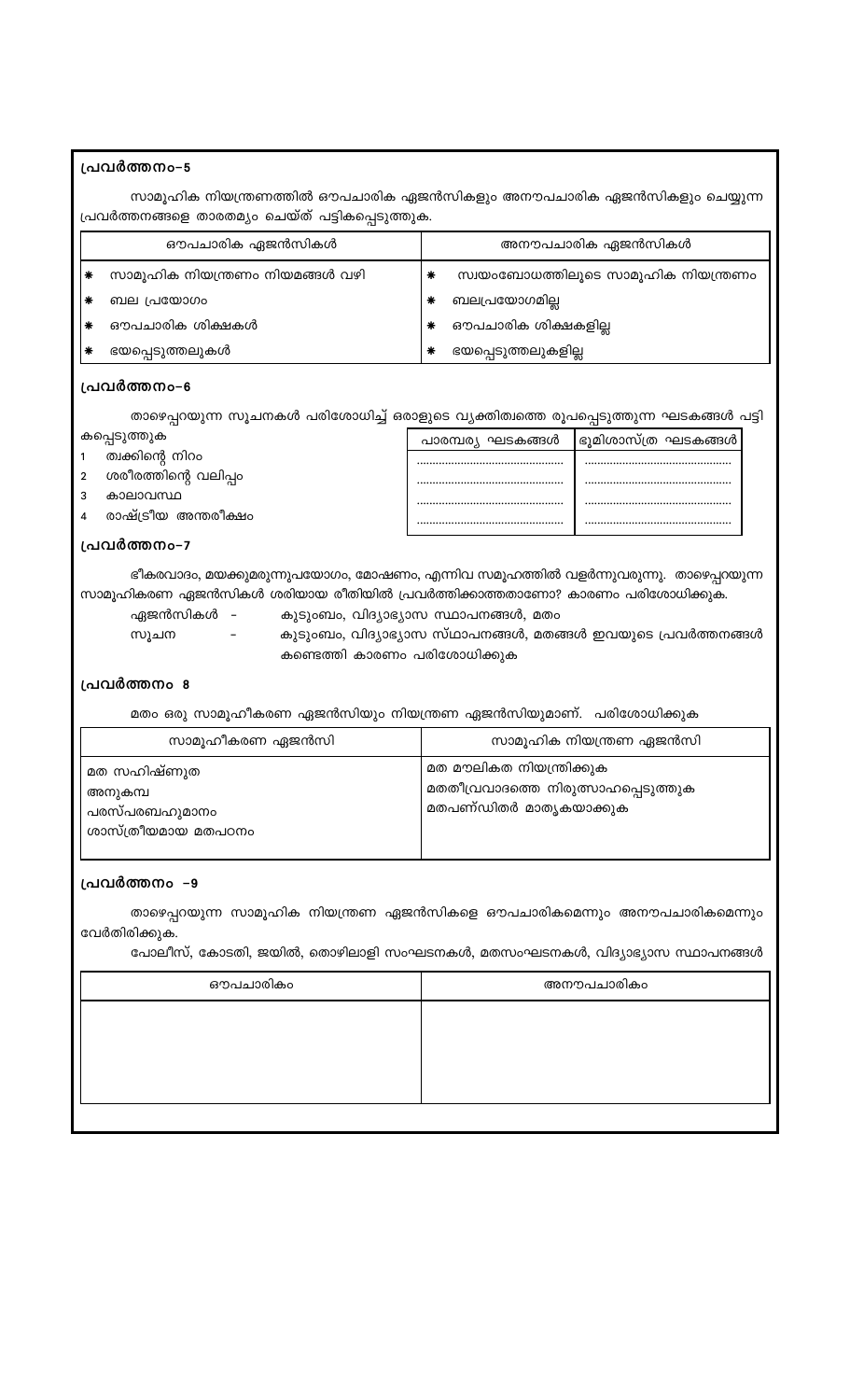## തുടർ പ്രവർത്തനങ്ങൾ

- 1 ഒരു സാമൂഹിക നിയന്ത്രണ ഏജൻസി എന്ന നിലയിൽ മതങ്ങൾക്ക് ഇടപെടാവുന്ന മേഖലകൾ കണ്ടെത്തി ഗുണ-ദോഷ വിചിന്തനം നടത്തുന്ന ഗ്രൂപ്പു ചർച്ച സംഘടിപ്പിക്കുക
- 2 ഒരു സാമൂഹീകരണ ഏജൻസി എന്ന നിലയിൽ മതങ്ങളുടെ സംഭാവനകൾ എന്ന വിഷയത്തെ ആസ്പദ മാക്കി ഒരു സെമിനാർ സംഘടിപ്പിക്കുക.
- 3 മത വിദേശ്ചം, മത തീവ്രവാദം എന്നിവ ആധുനിക സമൂഹത്തിലുണ്ടാക്കുന്ന സാമൂഹിക രാഷ്ട്രീയ പ്രശ്നങ്ങൾ ഏതെല്ലാം?

#### *oഫoൻസ് ശ്രന്ഥങ്ങൾ*

- 1. Sociology (Sachdeva-Vidhya Bhushan Publication)
- 2. Principles of Sociology R. N. Sharma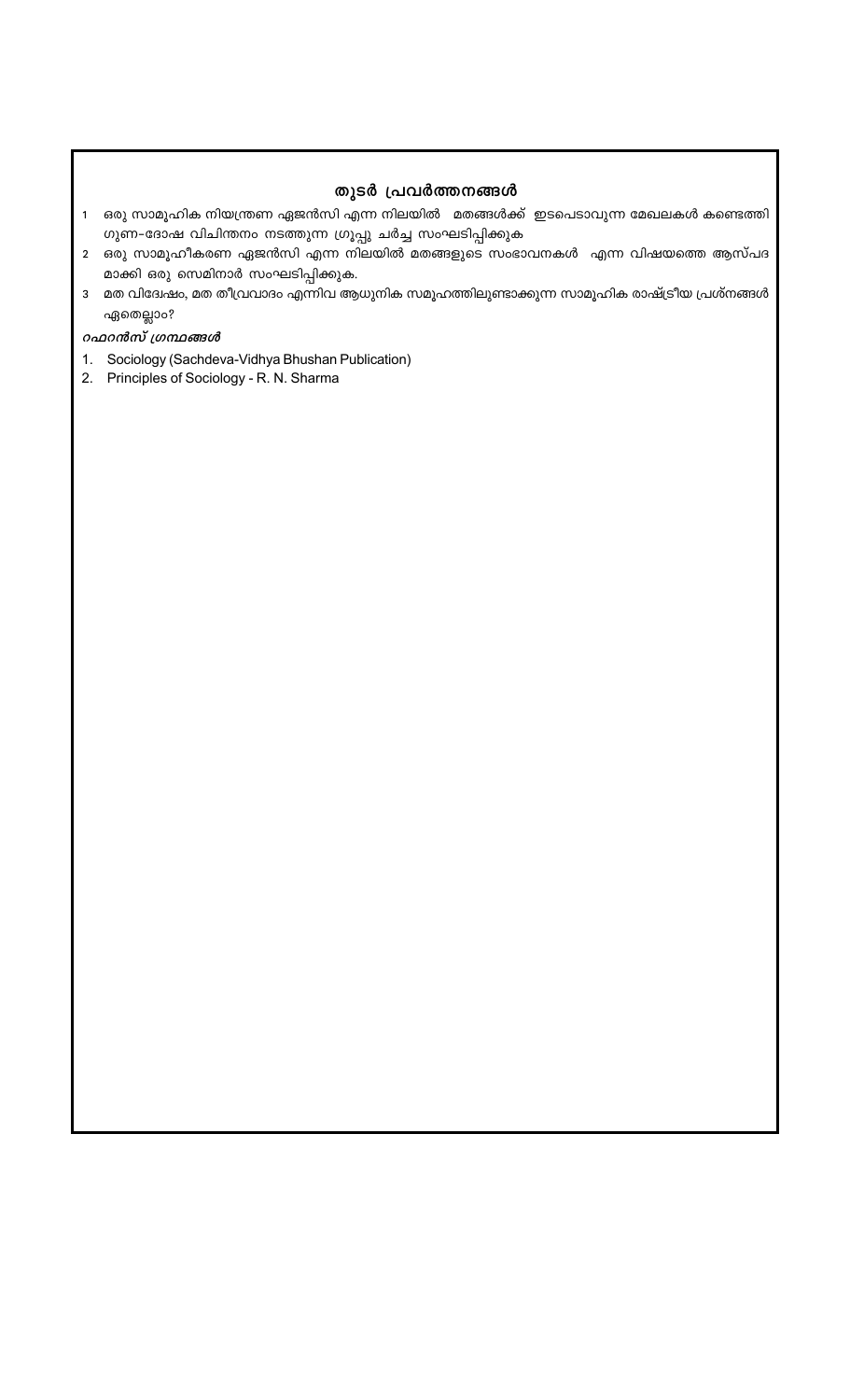# 6

മനുഷ്യാവകാശങ്<mark>ങ</mark>ൾ

## പാഠഭാഗത്തുകൂടി കടന്നുപോകുമ്പോൾ

ആഗോളതലത്തിൽ മനുഷ്യാവകാശങ്ങളെക്കുറിച്ച് ഏറെ ചർച്ച ചെയ്യപ്പെടുന്ന കാലഘട്ടമാണല്ലോ ഇത്. നമുക്കു ചുറ്റും നടക്കുന്ന നിരവധി മനുഷ്യാവകാശ ലംഘനങ്ങളോട് ഉചിതമായ രീതിയിൽ പ്രതികരിക്കാനുള്ള മനോഭാവം കുട്ടികളിൽ വളരണം. യുദ്ധത്തിന്റെയും തീവ്രവാദത്തിന്റെയും പേരിൽ സമൂഹത്തിൽ ആകെ വ്യത്യസ്ത വിഭാഗങ്ങൾക്കിടയിലും മനുഷ്യാവകാശങ്ങൾക്ക് നേരെ നടക്കുന്ന കടന്നുകയറ്റത്തെ കുട്ടികൾ കണ്ടെ ത്തുകയും അവയെ ഫലപ്രദമായി നേരിടുന്നതിനുള്ള കഴിവ് ആർജ്ജിക്കുകയും വേണം.

## രൂപപ്പെടേണ്ട ആശയങ്ങൾ

- മനുഷ്യാവകാശങ്ങളും അതിന്റെ സംരക്ഷണവുമായി ബന്ധപ്പെട്ട് വിവിധ സ്രോതസ്സുകളിൽ നിന്ന് വിവര ശേഖരണം, മനുഷ്യാവകാശ ലംഘനങ്ങൾ നടക്കുന്നുവെന്ന് തിരിച്ചറിയുന്നതിന്.
- യു.എൻ.ചാർട്ടർ, മനുഷ്യാവകാശപ്രഖ്യാപനം, മനുഷ്യാവകാശങ്ങൾ സംരക്ഷിക്കുന്ന അന്താരാഷ്രട സ്ഥാപന ങ്ങൾ എന്നിവ മനുഷ്യാവകാശ സംരക്ഷണത്തിനായി നിയമങ്ങൾ നടപ്പിലാക്കുന്നുവെന്ന് തിരിച്ചറിയുന്നതിന്.
- മനുഷ്യാവകാശ ലംഘനങ്ങളുമായി ബന്ധപ്പെട്ട വിവരങ്ങൾ ശേഖരിച്ച് വിശകലനംചെയ്യുന്നു

#### പ്രക്രിയ

- മനുഷ്യാവകാശ ധ്വംസനങ്ങൾക്ക് വഴിയൊരുക്കുന്ന ഘടകങ്ങൾ തിരിച്ചറിയുന്നു.
- ഇത്തരം ധ്വംസനങ്ങൾ പരിഹരിക്കുന്നതിന് വ്യക്തികൾക്കും സമൂഹത്തിനും ഉള്ള പങ്ക് തിരിച്ചറിയുന്നതിന്

#### പ്രവർത്തനങ്ങൾ

#### പ്രവർത്തനം-1

മനുഷ്യാവകാശ സംരക്ഷണത്തിനുള്ള അന്താരാഷ്ട്ര ശ്രമങ്ങളെ അധികരിച്ച് മനുഷ്യാവകാശ സംരക്ഷണം കാലഗണനാ ചാർട്ട് തയ്യാറാക്കുക.

| 1993 | കുട്ടികളുടെ അവകാശങ്ങൾ             |
|------|-----------------------------------|
| 1215 | അന്തർദേശീയ സാമ്പത്തിക ഉച്ചകോടി    |
| 1689 | ആഗോള മനുഷ്യാവകാശ പ്രഖ്യാപനം       |
| 1989 | മനുഷ്യാവകാശ സംരക്ഷണനിയമം          |
| 1966 | ഐക്യരാഷ്ട്ര സഭ രൂപീകരണം           |
| 1948 | ഫ്രഞ്ച് മനുഷ്യാവകാശ പ്രഖ്യാപനം    |
| 1789 | അമേരിക്കൻ ഭരണഘടന മാഗ്നാകാർട്ട     |
| 1945 | ഇംഗ്ലണ്ടിലെ അവകാശ ഉടമ്പടി.        |
|      | അമേരിക്കൻ സ്വാതന്ത്ര്യ പ്രഖ്യാപനം |

പ്രവർത്തനം-2

മാഗ്നാകാർട്ട

'ഇന്ത്യൻ ഭരണഘടനയും കുട്ടികളുടെ അവകാശങ്ങളും എന്ന വിഷയത്തെ അധികരിച്ച് നടത്താവുന്ന സിമ്പോസിയത്തിലേക്ക് ഉൾപ്പെടുത്താവുന്ന വസ്തുതകൾ (TB യുടെ സഹായത്താൽ) കണ്ടെത്തുന്നു.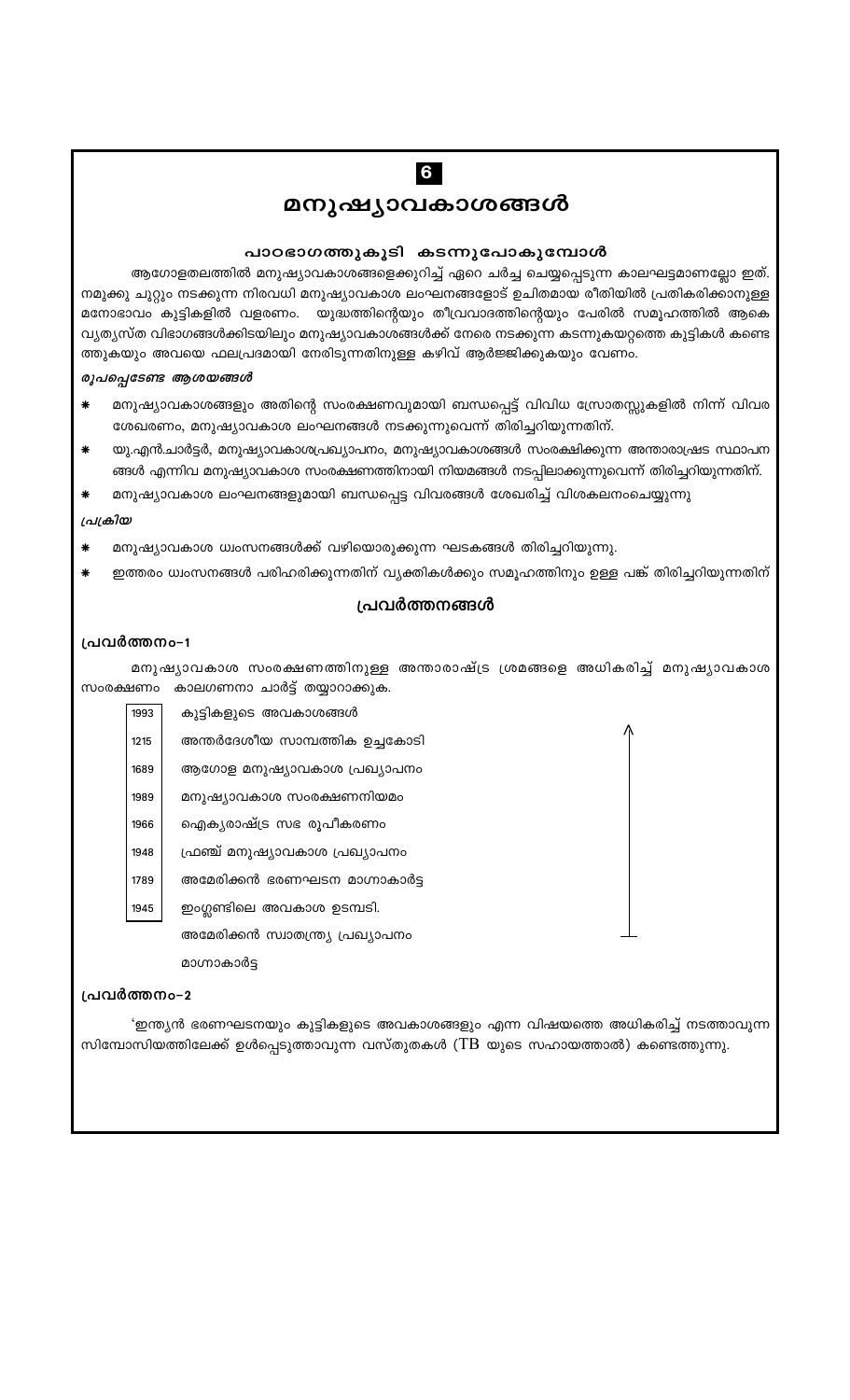## പ്രവർത്തനം –3

1989 ലെ ബാലാവകാശങ്ങൾ സംബന്ധിച്ച് അന്താരാഷ്രട പ്രഖ്യാപനത്തിന്റെയും 1993 ലെ വിയന്നാ കൺവൻഷന്റെയും അടിസ്ഥാനത്തിൽ അന്താരാഷ്ട്ര തലത്തിൽ അംഗീകരിക്കപ്പെട്ടിട്ടുണ്ട്. ഇവ ഏതൊക്കെ യാണെന്ന് കണ്ടെത്തി പട്ടികപൂർത്തിയാക്കുക.

ജീവിക്കാനുള്ള അവകാശം

വ്യക്തിത്വ സംരക്ഷണത്തിനുള്ള അവകാശം

## പ്രവർത്തനം –4

സൂചന:

കുട്ടികളുടെ അവകാശങ്ങളെക്കുറിച്ച് അവരെ ബോധവൽകരിക്കേണ്ട വിദ്യാലയത്തിലും പരിസരത്തും വെച്ചു തന്നെയാണ് അവരുടെ അവകാശങ്ങളിൽ നല്ലൊരു പങ്കും ഹനിക്കപ്പെടുന്നത്. കുട്ടികളുടെ അവകാശ സംരക്ഷണത്തിന് നിരവധി നിയമങ്ങൾ ഉണ്ടെങ്കിലും അവ പലപ്പോഴും ലംഘിക്കപ്പെടുന്നുണ്ട്. ഇത്തരുണ ത്തിൽ അവ സംരക്ഷിക്കപ്പെടാനുള്ള ഏതെല്ലാം നിർദ്ദേശങ്ങൾ നിങ്ങൾക്ക് നൽകുവാൻ കഴിയും.?

- എ) നിയമങ്ങൾ കർശനമായി നടപ്പിലാക്കുക.
- ബി) ജനകീയ ബോധവൽക്കരണം

| സി) |  |
|-----|--|
| ഡി) |  |

സൂചന: പ്രത്യേക കോടതികൾ, സേവന സംഘടനക ളുടെ ഇടപെടൽ, സൗജന്യ നിയമ സഹായങ്ങൾ

#### പ്രവർത്തനം –5

ഇ)

സ്ത്രീകളുടെ അവകാശ സംരക്ഷണത്തിനായി ദേശീയ തലത്തിലും, സംസ്ഥാന തലത്തിലും നിരവധി സംവിധാനങ്ങൾ ഏർപ്പെടുത്തിയിട്ടുണ്ടെങ്കിലും അവകാശ ലംഘനങ്ങൾ ഒരു തുടർക്കഥയായിഅവശേഷിക്കു ന്നു. ഏതൊക്കെ അവകാശ ലംഘനങ്ങൾ നടക്കുന്നു എന്നും അതിനുള്ള നിങ്ങളുടെ പരിഹാര മാർഗങ്ങളും നിർദ്ദേശിക്കുക.?

| അവകാശ ലംഘനങ്ങൾ                    | പരിഹാര മാർഗങ്ങൾ                                 |
|-----------------------------------|-------------------------------------------------|
| സ്ത്രീ പീഡനം<br>അവസര സമത്വ നിഷേധം | നിയമബോധവൽകരണം<br>സ്ത്രീകളുടെ കോടതികൾ ശക്തമാക്കൽ |
|                                   |                                                 |
| സുചന:                             |                                                 |
| തൊഴിൽ സ്ഥലങ്ങളിലെ പീഢനം           | സാമൂഹ്യസാമ്പത്തിക വിദ്യാഭ്യാസ മേഖലകളിൽ          |

- അവസര സമത്വനിഷേധം
- വേതന വൃത്യാസം
- ലൈംഗീക ചൂഷണം
- അശ്ലീല ചിത്രവും പരസ്യങ്ങളും
- 

സിവിൽ രാഷ്ട്രീയ അവകാശസമത്വം

\* തുല്യജോലിക്ക് തുല്യവേതനം

സ്ത്രീ പുരുഷ സമത്വം

പങ്കാളിത്തവും

തുല്യ പരിരക്ഷ

∗ ഗ്രാമീണ വനിതാ ഉന്നമനവും വികസന പ്രക്രിയയിലെ

|CWSN|പീർ ഗ്രൂപ്പ് വർക്ക് / അധിക സമയം നൽകുക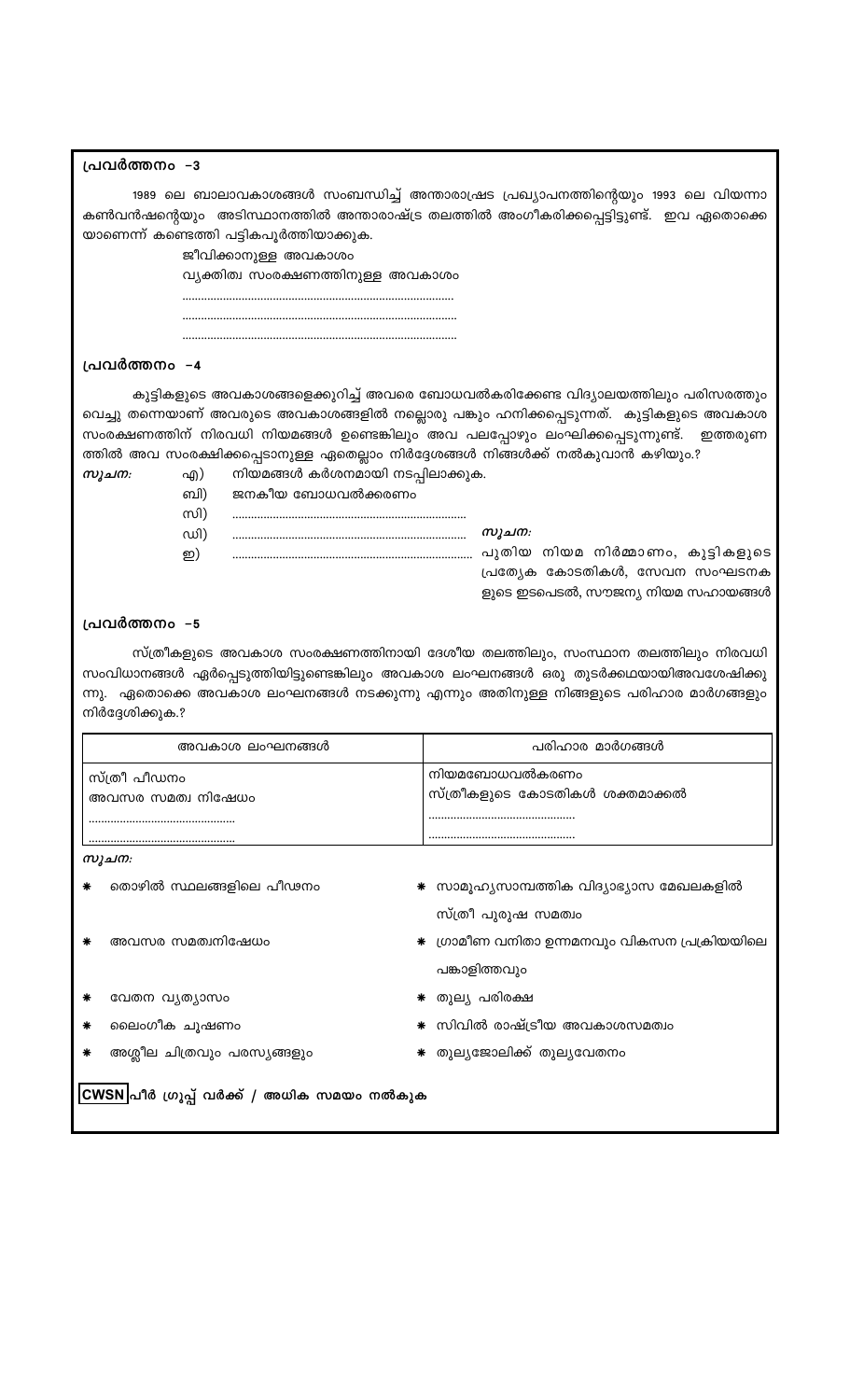## പ്രവർത്തനം –6

അവകാശങ്ങൾ നിഷേധിക്കപ്പെടുന്ന സന്ദർഭങ്ങളിൽ മനുഷ്യാവകാശ കമ്മീഷന്റെ പ്രവർത്തനം വ്യക്തമാക്കുന്ന പത്രവാർത്തകളിലൂടെ കുട്ടികളുടെ ശ്രദ്ധ ക്ഷണിക്കുന്നു. ആഗോളതലത്തിൽ പ്രവർത്തിക്കുന്ന ഇത്തരം മറ്റു സംഘടനകളുടെ പേരുകളും പ്രവർത്തന രീതിയും അധ്യാപകരുടെ സഹായത്താൽ കുട്ടികൾ പരിചയപ്പെടുന്നു.

| ദേശീയ തലത്തിൽ |                                                                               | ആഗോളതലത്തിൽ |                      |
|---------------|-------------------------------------------------------------------------------|-------------|----------------------|
| I∗            | പീപ്പിൾസ് യൂനിയൻ ഫോർ സിവിൽ ലിബർട്ടീസ് $ \ast $                                |             | ആംനസ്റ്റി ഇന്റർനാഷണൽ |
| I∗            | പീപ്പിൾസ് കൗൺസിൽ ഫോർ സോഷ്യൽ ജസ്റ്റിസ് <b>  <math>\ast</math></b> ഏഷ്യാ വാച്ച് |             |                      |

#### സൂചന:

വേൾഡ് വിഷൻ

- \* ഹ്യൂമൺ റൈറ്റ്സ് വാച്ച്
- മനുഷ്യാവകാശ കമ്മീഷൻ
	- വിവരാവകാശ കമ്മീഷൻ
- \* കൗൺസിൽ ഫോർ ഇന്റർ നാഷണൽ ജസ്റ്റിസ്

#### പ്രവർത്തനം –7

ദളിത് വിഭാഗത്തിൽപ്പെട്ട ജനങ്ങൾ അഭിമുഖീകരിക്കുന്ന അവകാശ ലംഘനങ്ങളും ദേശീയ തലത്തിൽ അവയ്ക്കുള്ള പരിഹാര മാർഗങ്ങളും വൃക്തമാക്കുന്ന ചാർട്ടിന്റെ സഹായത്താൽ പഠന പ്രവർത്തനം നടത്തേണ്ടതുണ്ട്.

|             | പ്രശ്നങ്ങൾ                                                                                                                                                                                  |                  | പരിഹാരങ്ങൾ                                                                                                  |
|-------------|---------------------------------------------------------------------------------------------------------------------------------------------------------------------------------------------|------------------|-------------------------------------------------------------------------------------------------------------|
| ∗<br>∗<br>∗ | ഭരണപരമായ അവകാശം നിഷേധിക്കുന്നു<br>പ്രകൃതി വിഭവം, പൊതുസമ്പത്ത്, മനുഷ്യ നിർ<br>മ്മിത വിഭവങ്ങൾ എന്നിവയിൽ പ്രാപ്യതയും<br>അധികാരവും നിഷേധിക്കപ്പെടുന്നു.<br>കൃഷിഭൂമി, വനഭൂമി, തരിശുഭൂമി, പൊതുനില | ∗<br>⋇<br>∗<br>∗ | അന്തർദേശീയ മനുഷ്യാവകാശ കരാറുകൾ<br>ഭരണഘടനാ നിർദ്ദേശങ്ങൾ<br>ഭരണഘടനാ വകുപ്പുകൾ<br>സന്നദ്ധ സംഘടനാ പ്രവർത്തനങ്ങൾ |
| ∗<br>∗      | ങ്ങളായ മേച്ചിൽപ്പുറങ്ങൾ എന്നിവയുടെ<br>വിതരണത്തിലുള്ള വിവേചനം<br>സാംസ്കാരിക സാമ്പത്തിക വിദൃാഭൃാസ<br>പിന്നോക്കാവസ്ഥ<br>ദളിതരുടെ പാരമ്പര്യങ്ങളെയും വിശ്വാസങ്ങ<br>ളെയും അവഗണിക്കുന്നു.          | ∗                | ജനകീയ ബോധവൽക്കരണം                                                                                           |

## സ്ത്രീകൾ

| അവകാശങ്ങൾ                                                                                                                                          | നിയമങ്ങൾ                                                                                                                                                                                             | സംഘടനകൾഏജൻസികൾ                          |
|----------------------------------------------------------------------------------------------------------------------------------------------------|------------------------------------------------------------------------------------------------------------------------------------------------------------------------------------------------------|-----------------------------------------|
| സ്ത്രീപുരുഷസമത്വം<br>തുല്യജോലിക്ക് തുല്യവേതനം<br>മാന്യമായ ജീവിത നിലവാരം<br>മാന്യമായ സ്ഥാനം<br>പീഢനത്തിൽ നിന്നുള്ള<br>സംര<br>ക്ഷണം<br>തുല്യ പരിരക്ഷ | സ്ത്രീധന നിരോധന നിയമം,<br>ഗാർഹിക പീഢനം നിരോധന<br>നിയമം, സ്ത്രീകളെ നിന്ദ്യമായി ചിത്രീ<br>കരിക്കൽനിരോധന നിയമം,<br>അസാൻമാർഗിക വ്യാപാരം തടയൽ<br>നിയമം, ഗർഭചിദ്ര നിയമം, ഭ്രൂണ<br>പരിശോധന നിയന്ത്രണ നിയമം. | സ്ത്രീ വേദി<br>അന്വേഷി<br>വനിതാ കമ്മീഷൻ |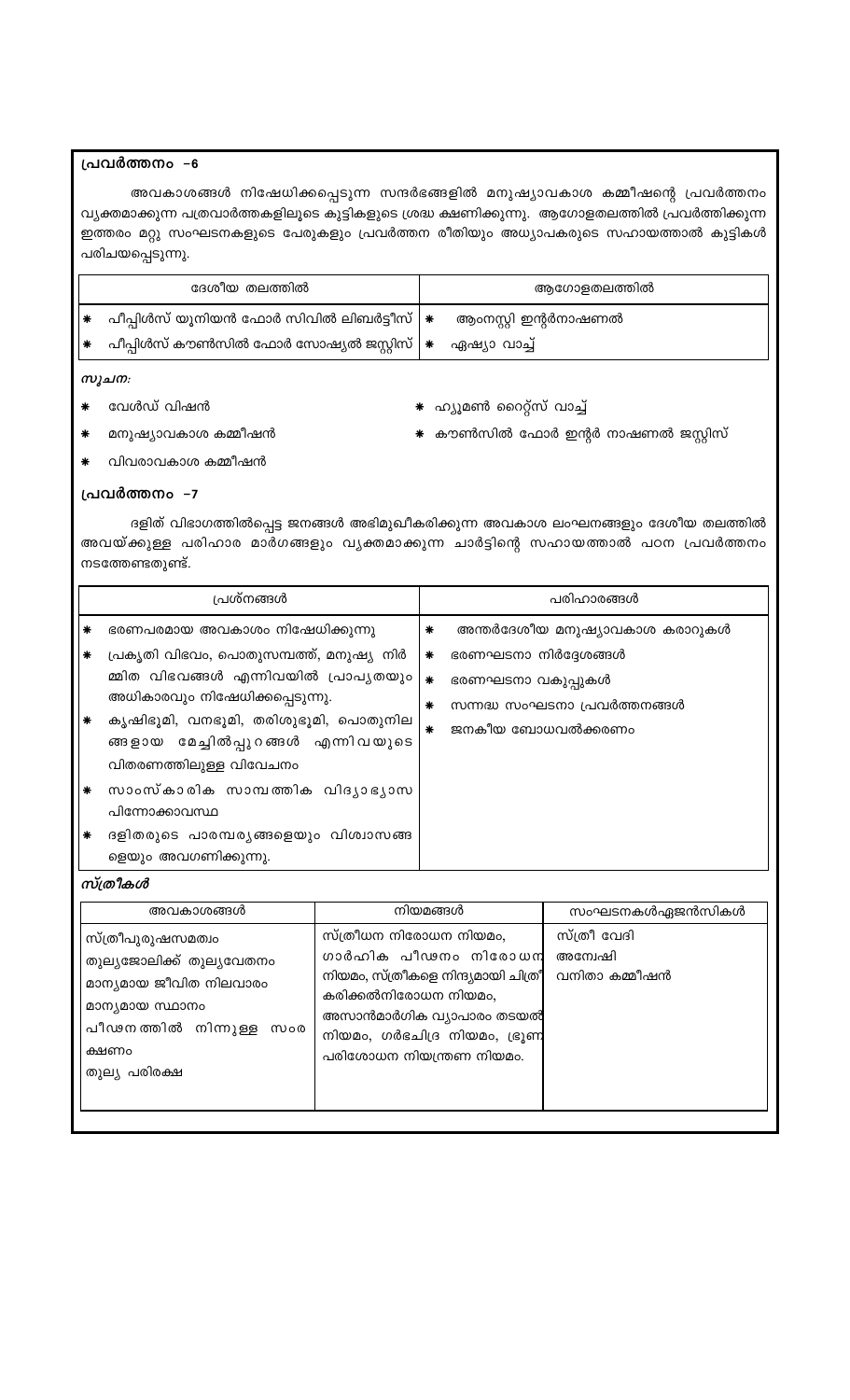# കുട്ടികൾ

| അവകാശങ്ങൾ                                                                                                                                                        | നിയമങ്ങൾ                                                                                                                  | സംഘടനകൾഏജൻസികൾ                                                                               |
|------------------------------------------------------------------------------------------------------------------------------------------------------------------|---------------------------------------------------------------------------------------------------------------------------|----------------------------------------------------------------------------------------------|
| ജീവിക്കാനുള്ള അവകാശം<br>വിശ്രമത്തിനും വിനോദത്തിനും<br>ഉള്ള അവകാശം<br>ആരോഗ്യ സംരക്ഷണം അറിയാ<br>നുള്ള അവകാശം<br>വിദ്യാഭ്യാസ അവകാശം ചൂഷണ<br>ത്തിൽ നിന്നുഉള്ള അവകാശം | ബാലവേല നിരോധനനിയമം<br>സൗജന്യ നിർബന്ധിത വിദ്യാഭ്യാസ<br>നിയമം<br>ദത്തെടുക്കൽ നിയമം<br>വിവരാവകാശ നിയമം<br>മാനസികാരോഗ്യ നിയമം | കുട്ടികളുടെ പ്രത്യേക കോടതികൾ <br>മനുഷ്യാവകാശ കമ്മീഷൻ<br>ലീഗൽ സർവ്വീസ് അതോറിറ്റി<br>ചൈൽഡ് ലൈൻ |

## ദളിതർ

| സാമൂഹിക നീതി സാംസ്ക്കാരിക ന്രംവരണ നിയമങ്ങൾ<br>വേൾഡ് വിഷൻ                                                                                                                                                                                                                                                                         | അവകാശങ്ങൾ |  |
|----------------------------------------------------------------------------------------------------------------------------------------------------------------------------------------------------------------------------------------------------------------------------------------------------------------------------------|-----------|--|
| സാമ്പത്തിക വിദ്യാഭ്യാസ പരിഗണന  തൊഴിൽ നിയമങ്ങൾ<br>മനുഷ്യാവകാശ കമ്മീഷൻ<br>പീപ്പിൾസ് കൗൺസിൽ ഫോർ<br>ഭൂമിയിലുള്ള അവകാശവും പാരമ്പ  ഭൂപരിഷ്ക്കരണ നിയമങ്ങൾ<br>ര്യങ്ങളും വിശ്വാസങ്ങളും സംരക്ഷി<br>സോഷ്യൽ ജസ്റ്റിസ്<br>പട്ടിക ജാതി പട്ടിക വർഗ്ഗ കമ്മീഷ <br>ക്കുക<br>$\left $ നുകൾ പിന്നോക്ക വർഗ്ഗ കമ്മീഷൻ $\left  \right $<br>തൊഴിൽ സംഭരണം |           |  |

# ക*സ്റ്റഡിയിലുള്ളവർ*

| അവകാശങ്ങൾ                     | നിയമങ്ങൾ            | സംഘടനകൾഏജൻസികൾ             |  |
|-------------------------------|---------------------|----------------------------|--|
| ജയിൽ പീഡനത്തിൽ നിന്നുള്ള      | ജയിൽ നിയമങ്ങൾ       | കോടതികൾ                    |  |
| സംരക്ഷണം                      | ഇന്ത്യൻ ശിക്ഷാനിയമം | മനുഷ്യാവകാശ കമ്മീഷനുകൾ     |  |
| നിരപരാധിത്വം തെളിയിക്കാനുള്ള  | സി.ആർ.പി.സി.        | ജയിൽ പരിഷ്ക്കരണകമ്മിറ്റി   |  |
| അവകാശം                        | സി.പി.സി            | പോലീസ് പരിഷ്ക്കരണകമ്മിറ്റി |  |
| വിചാരണനേരിടാനുള്ള അവകാശം      | മാനസികാരോഗ്യ നിയമം  | ലീഗൽ സർവ്വീസ് അതോറിറ്റി    |  |
| ശിക്ഷ ഇളവ് കിട്ടാനുള്ള അവകാശം |                     |                            |  |
| അപ്പീൽ കൊടുക്കാനുള്ള          |                     |                            |  |
| അവകാശം                        |                     |                            |  |
| പരോളിൽ ഇറങ്ങാനുള്ള അവകാശം     |                     |                            |  |
| ദയ ഹർജ്ജി കൊടുക്കാനുള്ള       |                     |                            |  |
| അവകാശം                        |                     |                            |  |

## പ്രവർത്തനം-9

മനുഷ്യാവകാശങ്ങളുംമായി ബന്ധപ്പെട്ട ചില ഭരണഘടനാ വകുപ്പുകൾ

| വകുപ്പുകൾ | വ്യവസ്ഥകൾ                              |
|-----------|----------------------------------------|
| 15-       | കുട്ടികളുടെ പ്രത്യേക വ്യവസ്ഥകൾ         |
| 16-       | തൊട്ടുകൂടായ്മ                          |
| 21 (A)    | നിർബന്ധിത സൗജന്യ വിദ്യാഭ്യാസം          |
| 24        | ബാലവേല നിരോധനം                         |
| 32        | ഭരണഘടനാപരമായ പ്രതിവിധികൾ               |
| 39 (D)    | തുല്യജോലിക്ക് തുല്യ വേതനം              |
| 47        | ലഹരിപാനീയങ്ങൾ, മയക്കുമരുന്നുകൾ നിരോധനം |
| 51        | അന്താരാഷ്ട്ര സമാധാനം                   |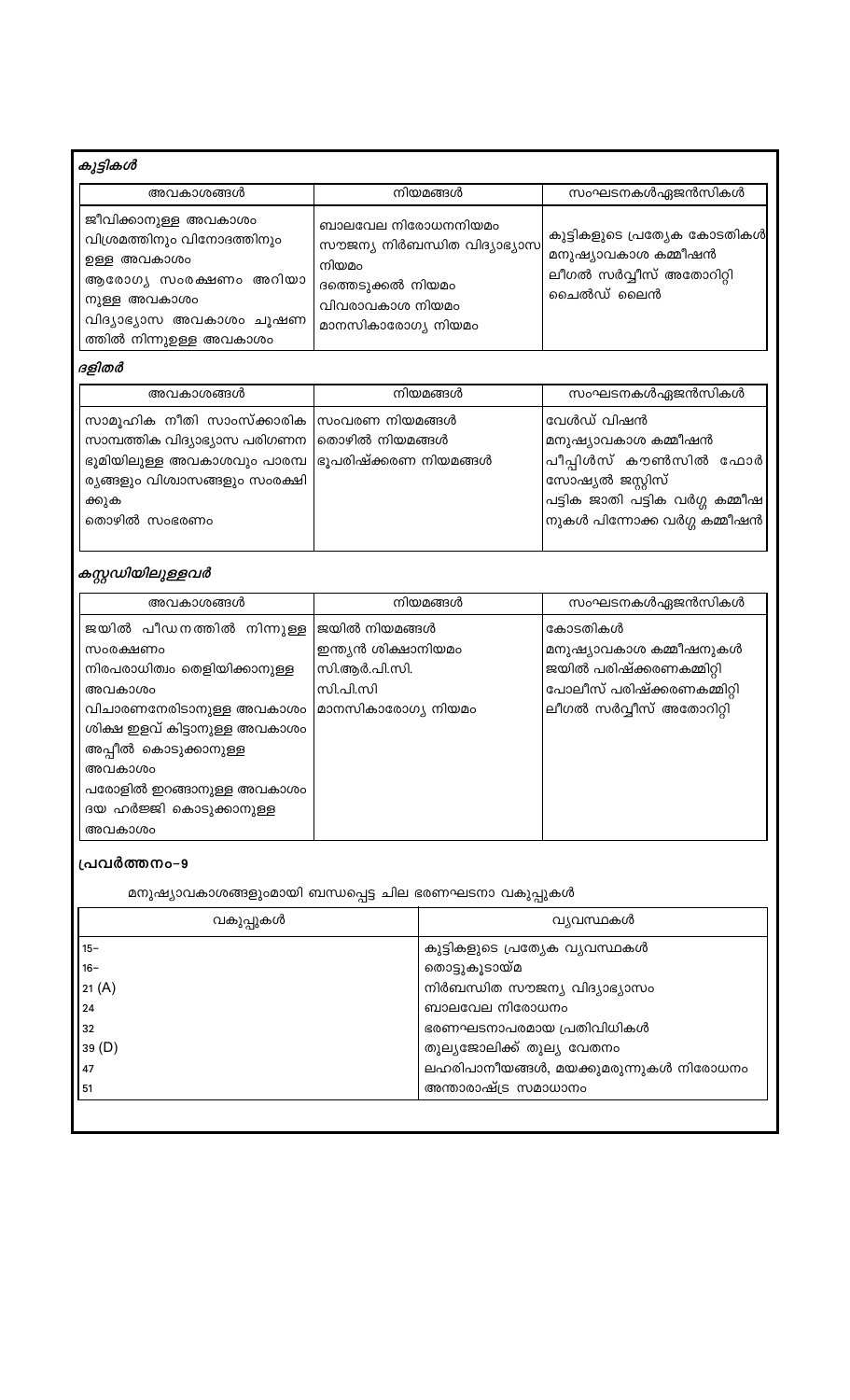## തുടർ പ്രവർത്തനങ്ങൾ

- മനുഷ്യാവകാശ സംരക്ഷണത്തിനുള്ള അന്താരാഷ്ട്ര ശ്രമങ്ങളെ അധികരിച്ച് മനുഷ്യാവകാശ സംരക്ഷണം കാലഗണന അടിസ്ഥാനത്തിൽ തയ്യാറാക്കുക. (പ്രവർത്തനം)
- 2. കുട്ടികളുടെ അവകാശം സംരക്ഷിക്കപ്പെടാനുള്ള നിർദ്ദേശങ്ങൾ അടങ്ങിയ ചാർട്ട് പൂർത്തീകരിക്കുക.
	- നിയമങ്ങൾ കർശനമായി നടപ്പാക്കുക.  $1.$
	- 2. ബോധവൽക്കരണം
	- $3.$
	- $\mathbf{4}$
	- 5. 6.

3. എ, ബി, സി കോളങ്ങൾ യോജിപ്പിക്കുക

|     | A                       | ĸ             |                                    |
|-----|-------------------------|---------------|------------------------------------|
| l∗  | മനുഷ്യാവകാശ സംരക്ഷണത്തി | അനുച്ഛേദം 21A | സമാധാനത്തിനുള്ള നോബൽ<br>∗          |
|     | നുള്ള ആദ്യരേഖ           | 1215          | സമ്മാനം                            |
| l∗  | സ്ത്രീ വിവേചന നിവാരണ    |               | 6-14 വരെ നിർബന്ധ വിദ്യാഭ്യാസം<br>∗ |
|     | പരിപാടി                 | 1974          | ഐക്യ രാഷ്ട്രസഭ<br>∗                |
| I∗  | ഇന്ത്യൻ ഭരണഘടന          | 1979          | മാഗ്നാകാർട്ട<br>∗                  |
| I∗⊭ | ആംനസ്റ്റി ഇന്റർനാഷണൽ    |               |                                    |

4. ഒരു കുട്ടിയുടെ സ്വകാര്യ ഡയറി മറ്റൊരു കുട്ടി പരിശോധിച്ച് ഉള്ളടക്കം പരസ്യപ്പെടുത്തി. മനുഷ്യാവകാശ വുമായി ഈ സംഭവം എങ്ങനെ ബന്ധപ്പെടുന്നുവെന്ന് വ്യക്തമാക്കുക.

- സൂചന : കുട്ടികളുടെ അവകാശ ലംഘനങ്ങൾ
	- സ്വകാര്യത-അഭിമാനം-സൽപ്പേര്- വ്യക്തിത്വ സംരക്ഷണം

5. മനുഷ്യാവകാശ സംരക്ഷണത്തിൽ ..സന്നദ്ധ സംഘടനകളുടെ പങ്ക് എന്ന വിഷയത്തെ അടിസ്ഥാനമാക്കി ക്ലാസ്സിൽ ഒരു സെമിനാർ സംഘടിപ്പിക്കുക. സൂചന:

- മനുഷ്യാവകാശ നിഷേധങ്ങൾ വെളിച്ചത്ത് കൊണ്ടുവന്ന് ജനങ്ങളുടെ പ്രതികരണശേഷി വളർത്തുക
- മനുഷ്യാവകാശ സംരക്ഷണത്തിന് ഭരണകൂടത്തെ പ്രേരിപ്പിക്കുക
- മനുഷ്യാവകാശ ലംഘനത്തിനെതിരെ കോടതിയെ സമീപിക്കുക
- മനുഷ്യാവകാശ ലംഘനത്തിനെതിരെ അന്താരാഷ്ട്ര ശ്രദ്ധ തിരിക്കുക.
- 6. സ്ത്രീകളുടെ അവകാശ സംരക്ഷണത്തിനായി ഗവ: സ്ഥീകരിച്ചിട്ടുള്ള നടപടികൾ ഏതെല്ലാമെന്നും അവ എത്രത്തോളം ഫലപ്രദമാണെന്നും പരിശോധിക്കുക.

#### സൂചന:

| വർഷം | പ്രശ്നങ്ങൾ |
|------|------------|
| 1986 |            |
| 1986 |            |
| 1994 |            |
| 2005 |            |
|      |            |

#### എത്തേണ്ട നിഗമനം

മേൽ നിയമങ്ങളുടെ ഫലമായി സ്ത്രീകളുടെ അവകാശം സംരക്ഷിക്കുവാൻ ഒരളവുവരെ കഴിഞ്ഞിട്ടു മുണ്ട്.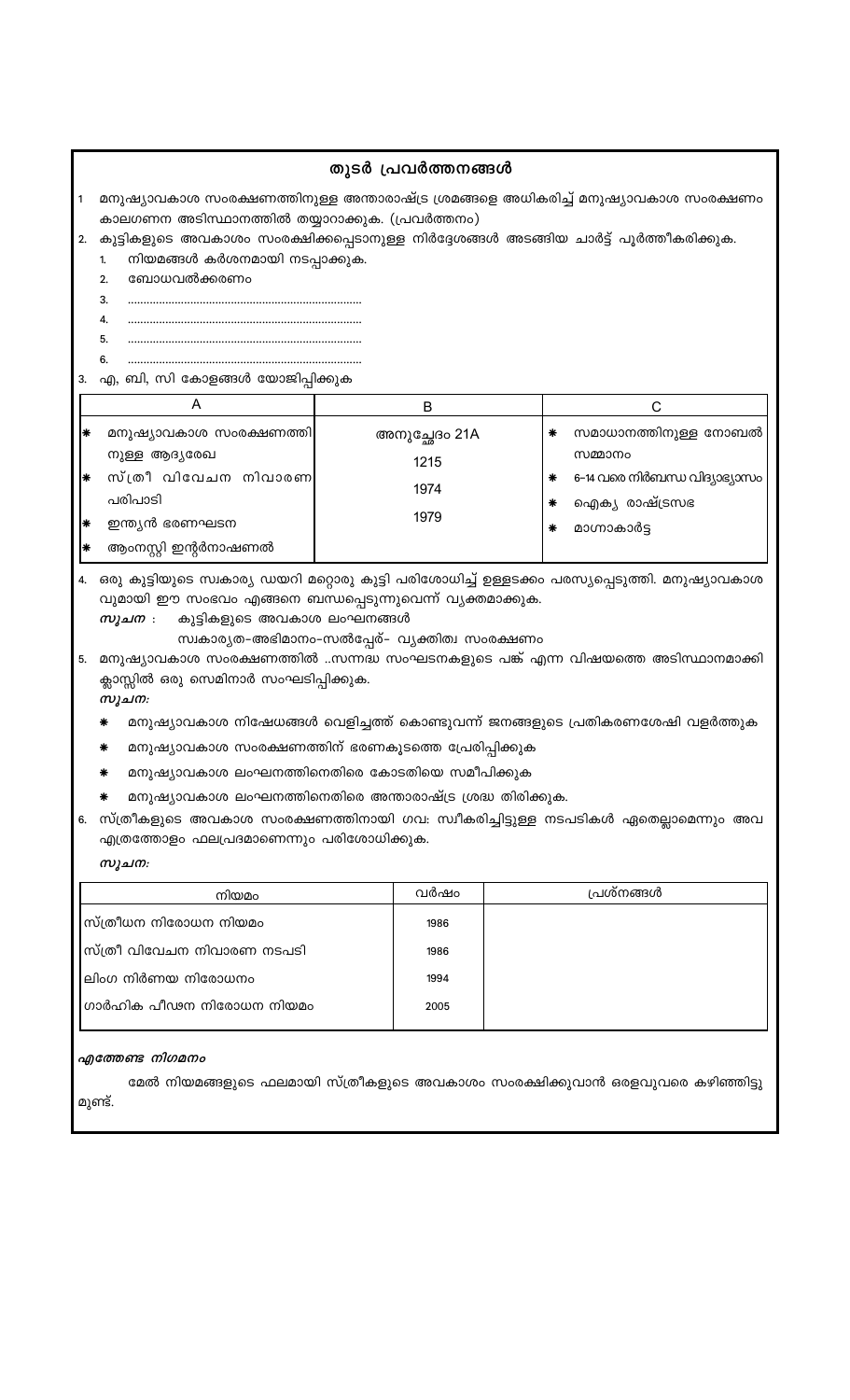# $B3000-2$

# ഭൂമിശാസ്ത്രവും

സാമ്പത്തിക ശാസ്ത്രവും

## ഉളളടക്കം

- ഇന്ത്യ– ഭൗതീക ഭൂമി ശാസ്ത്രം  $1.$
- 2. ഇന്ത്യ-വിഭവങ്ങൾ
- ഇന്ത്യ-വൃവസായം, ഗതാഗതം, വാർത്താവിനിമയം  $3.$
- പൊതു ധനകാര്യം  $\overline{4}$ .
- അന്താരാഷ്ട്ര ധനകാര്യ സ്ഥാപനങ്ങൾ  $5.$
- ദേശീയ വരുമാനം  $6.$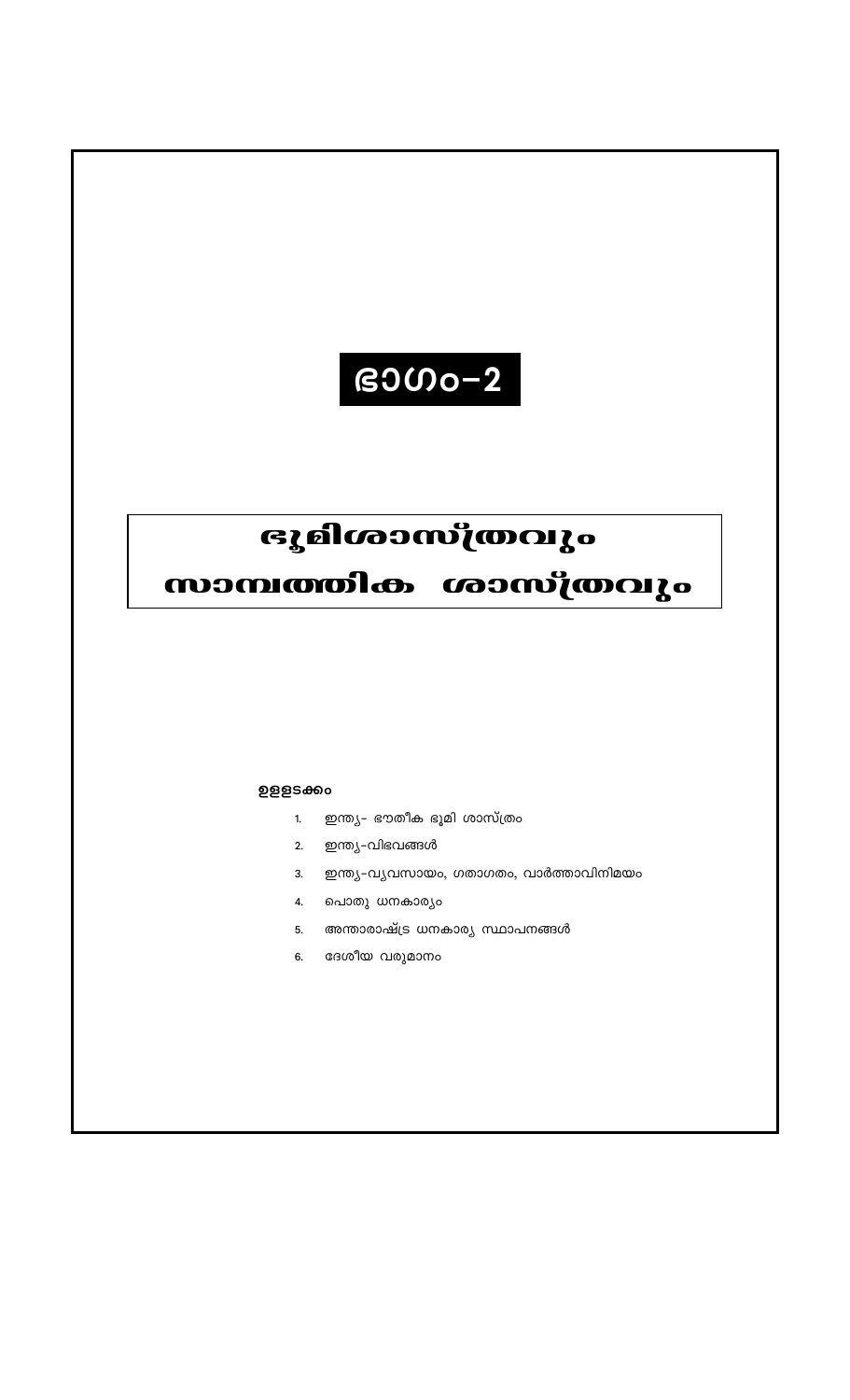# ഇന്ത്യ–ഭൗതീക ഭൂമി ശാസ്ത്രം

 $\overline{1}$ 

#### രൂപപ്പെടേ ആശയം

ഇന്ത്യയുടെ സ്ഥാനം, ഭൗതീക വിഭാഗങ്ങൾ, നദികൾ, കാലാവസ്ഥ എന്നിവയെക്കുറിച്ച് വിവിരശേഖരണം നടന്നു. കാർഷിക രാജ്യമായ ഇന്ത്യയുടെ വളർച്ചയുടെയും വികാസത്തിന്റെ അടിത്തറ വൈവിദ്ധ്യമാർന്ന ഭൂപ്ര കൃതിയും കാലാവസ്ഥയും, മണ്ണിനങ്ങളും, നദികളുമൊക്കെയാണ്. ഇന്ത്യക്ക് തനതായ ഒരു സംസ്കാരവും കാലാ വസ്ഥയും പ്രദാനം ചെയ്യുന്നതിൽ ഹിമാലയത്തിനും, സമുദ്രങ്ങൾക്കും പ്രധാന പങ്കാണ് ഉളളത്. ഭൂ വിസ്തൃതി യിൽ 7-ാം സ്ഥാനമുളള ഇന്ത്യയിൽ 28 സംസ്ഥാനങ്ങളും, 7 കേന്ദ്രഭരണ പ്രദേശങ്ങളും, വിവിധ ഭാഷകളും, മത ങ്ങളും, ആചാരങ്ങളും ഭൗതീക വ്യതിയാനങ്ങളും ഉങ്കെിൽത്തന്നെയും സാംസ്കാരിക സങ്കലനവും ഗതാഗത വാർത്താവിനിമയ സൗകര്യങ്ങളും ഇന്ത്യയിൽ ഏകത്വം നിലനിർത്തുന്നതിന് സഹായകമാകുന്നു. ഇന്ത്യയിൽ |ലഭിക്കുന്ന മൺസൂൺ കാലാവസ്ഥ പൊതുവായ കാർഷിക സംസ്ക്കാരം വളർന്നുവരുവാൻ സഹായിച്ചിട്ടു്. ഈ ആശയങ്ങൾ വ്യക്തമായി കുട്ടികളിൽ എത്തിക്കുവാനും അതുവഴി ഇന്ത്യയെക്കുറിച്ച് അറിയുകയും ഇന്ത്യ

യുടെ വികസനത്തിലും, ഐക്യത്തിലും ക്രിയാത്മകമായ പങ്ക് വഹിക്കുവാനുമുളള മനോഭാവം കുട്ടികളിൽ രൂപപ്പെടു ത്തുക എന്ന ലക്ഷ്യത്തോടെയാണ് ഈ പാഠവും അടുത്ത 2 അധ്യായങ്ങളും രൂപപ്പെടുത്തിയിരിക്കുന്നത്. ഇന്ത്യ പൊതുവിവരങ്ങൾ

| വിസ്തീർണ്ണം                                | $\ddot{\cdot}$ | 328782 ച.കീ.മീറ്റർ (3.28 ദശലക്ഷം ച.കീ.മീ)         |
|--------------------------------------------|----------------|---------------------------------------------------|
| അക്ഷാംശ സ്ഥാനം                             |                | $8^{\rm 0}$ 4'37 $^{\rm 0}$ 6'N ഉം ഇടയിൽ          |
| രേഖാംശ സ്ഥാനം                              |                | $68^{\rm o}$ 7E $97^{\rm o}$ 25.E ഉം ഇടയിൽ        |
| വടക്ക് മുതൽ തെക്ക് വരെയുളള നീളം            |                | 3214 കീ.മീ                                        |
| കിഴക്ക് മുതൽ പടിഞ്ഞാറ് വരെയുളള നീളം:       |                | 2933 കീ.മീ                                        |
| കര അതിർത്തിയുടെ നീളം                       |                | 15200 കീ.മീ                                       |
| സമുദ്രാതിർത്തിയുടെ നീളം                    | $\ddot{\cdot}$ | 6083 കീ.മീ                                        |
| ഇന്ത്യ സ്ഥിതി ചെയ്യുന്ന അർദ്ധഗോളം          | :              | ഉത്തരാർദ്ധ ഗോളം                                   |
| ഇന്ത്യയിലൂടെ കടന്നുപോകുന്ന പ്രധാന          |                |                                                   |
| അക്ഷാംശ രേഖ                                |                | ഉത്തരായന രേഖ                                      |
| ഇന്ത്യയുടെ മാനക രേഖാംശം                    | $\ddot{\cdot}$ | 82º 30°E                                          |
| ഇന്ത്യയുടെ തെക്കെ അറ്റം                    | :              | ഇന്ദിരാപോയിന്റ്                                   |
| വിസ്തൃതിയിൽ ലോക രാജ്യങ്ങൾക്കിടയിൽ          |                |                                                   |
| ഇന്ത്യയുടെ സ്ഥാനം                          |                | ഏഴാം സ്ഥാനം                                       |
| ഇന്ത്യയേക്കാൾ വലുപ്പമുളള മറ്റ് രാജ്യങ്ങൾ : |                | 1. റഷ്യ (17075400 ച.കീ.മീ)                        |
|                                            |                | 2. കാനഡ (9970610 ച.കീ.മീ)                         |
|                                            |                | 3. യു.എസ്.എ (9809155 ച.കീ.മീ)                     |
|                                            |                | 4. ചൈന (9572900 ച.കീ.മീ)                          |
|                                            |                | 5. ബ്രസീൽ (8547404 ച.കീ.മീ)                       |
|                                            |                | 6. ഓസ്ത്രേലിയ (768230 ച.കീ.മീ)                    |
| ഇന്ത്യയുടെ ഭാഗമായ ദ്വീപ സമൂഹങ്ങൾ           | :              | അന്തമാൻ നിക്കോബാർ ദ്വീപുകളും, ലക്ഷദ്വീപുകളും      |
| ഉത്തരായന രേഖ കടന്നുപോകുന്ന                 |                |                                                   |
| ഇന്ത്യൻ സംസ്ഥാനങ്ങൾ                        | $\ddot{\cdot}$ | ഗുജറാത്ത്, രാജസ്ഥാൻ, മധ്യപ്രദേശ്, ഛത്തീസ്ഗഡ്,     |
|                                            |                | ഝാർഖണ്ഡ്, പശ്ചിമബംഗാൾ, ത്രിപുര, മിസോറാം.          |
| ഇന്ത്യയുമായി അതിർത്തി പങ്കിടുന്ന           |                |                                                   |
| അയൽ രാജ്യങ്ങൾ                              | $\ddot{\cdot}$ | പാക്കിസ്ഥാൻ, അഫ്ഗാനിസ്ഥാൻ, ചൈന, നേപ്പാൾ, ഭൂട്ടാൻ, |
|                                            |                | ബംഗ്ലാദേശ്, മ്യാൻമാർ                              |
| ഇന്ത്യൻ മഹാസമുദ്രത്തിൽ സ്ഥിതി              |                |                                                   |
| ചെയ്യുന്ന അയൽ രാജ്യങ്ങൾ                    | :              | ശ്രീലങ്ക, ഇന്തോനേഷ്യ, മാലിദ്വീപ്                  |
| ഇന്ത്യയെയും ശ്രീലങ്കയെയും തമ്മിൽ           |                |                                                   |
| ബന്ധിപ്പിക്കുന്ന കടലിടുക്ക്                |                | പാക്ക് കടലിടുക്ക്                                 |
|                                            |                |                                                   |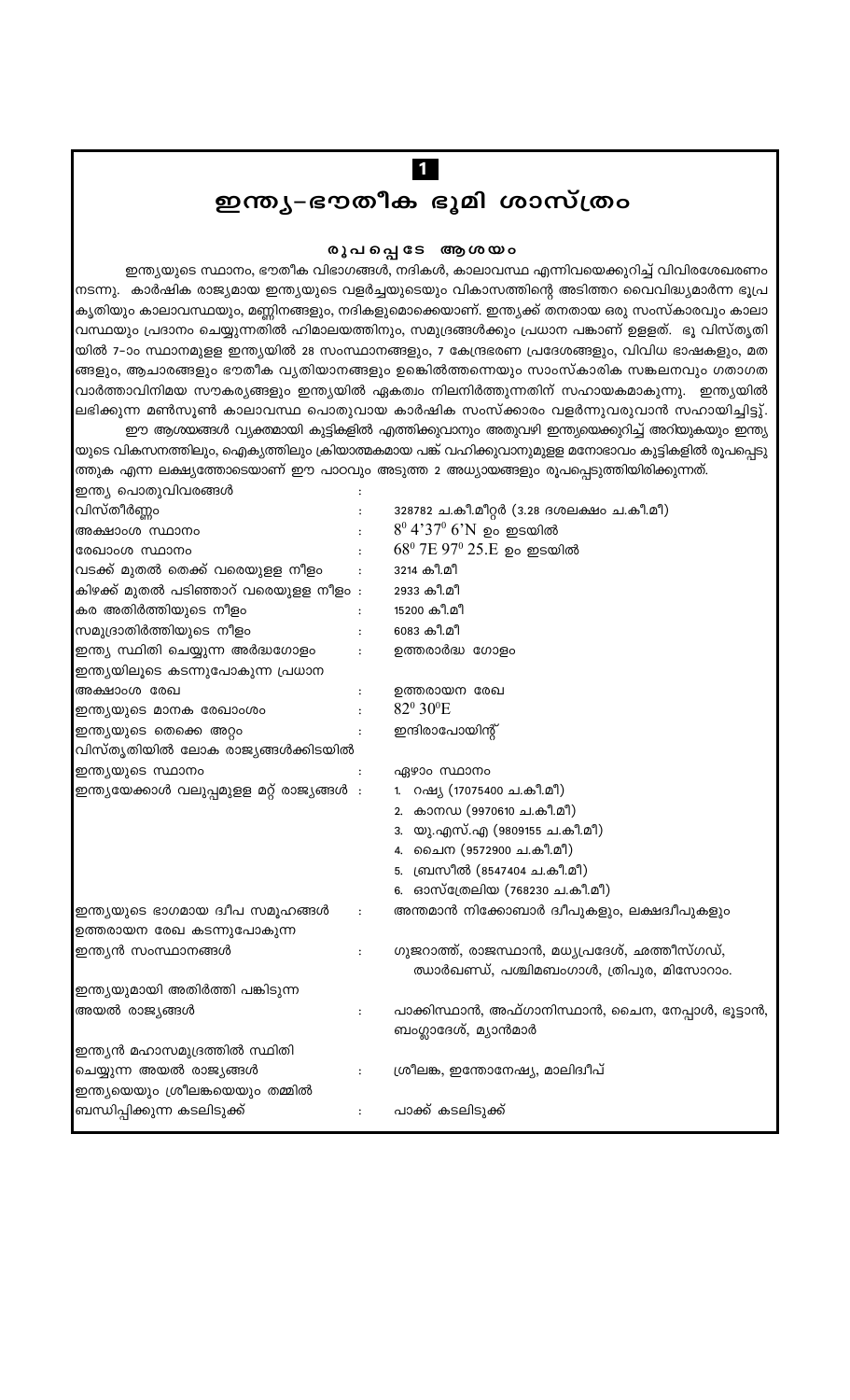|        | കേന്ദ്രഭരണ പ്രദേശം |   | അസ്ഥാനം       |
|--------|--------------------|---|---------------|
| ∗      | ഡൽഹി               | ∗ | ഡൽഹി          |
| $\ast$ | ചണ്ഡിഗർ            | ∗ | ചണ്ഡിഗർ       |
| $\ast$ | ദാമൻ, ഡിയു         | ∗ | ദാമൻ          |
| $\ast$ | ദാദ്രനഗർ ഹവേലി     | ∗ | സിൽവാസാ       |
| $\ast$ | പോിച്ചേരി          | ∗ | പോിച്ചേരി     |
| $\ast$ | ലക്ഷദ്വീപ്         | ∗ | കവറത്തി       |
| ☀      | ആൻഡമാൻ നിക്കോബാർ   | ∗ | പോർട്ട് ബ്ലയർ |

#### പ്രവർത്തനം –2

ഇന്ത്യയുടെ രൂപരേഖയിൽ ഭൂപ്രകൃതി വിഭാഗങ്ങൾ അടയാളപ്പെടുത്തി (ചിത്രം 5.2) ഇന്ത്യയുടെ രാഷ്ട്രീയ ഭൂപടത്തിന്റെ സഹായത്തോടെ ഓരോ ഭൂപ്രകൃതി വിഭാഗങ്ങളും ഉൾപ്പെടുന്ന ര് വീതം സംസ്ഥാനങ്ങളുടെ പേരെഴുതി പട്ടിക പൂർത്തിയാക്കുക.

| ഭൂപ്രകൃതി വിഭാഗത്തിന്റെ പേര് | ഉൾപ്പെടുന്ന സംസ്ഥാനങ്ങൾ |
|------------------------------|-------------------------|
|                              | ജമ്മു-കാശ്മീർ, സിക്കിം  |
| ഉത്തരമഹാസമതലം                |                         |
|                              |                         |
|                              |                         |

#### സൂചകങ്ങൾ

| ഉത്തര പർവ്വതമേഖല                                      |                | ജമ്മുകാശ്മീർ, സിക്കിം                             |  |  |
|-------------------------------------------------------|----------------|---------------------------------------------------|--|--|
| ഉത്തര മഹാസമതലം                                        |                | പഞ്ചാബ്, ഹരിയാന, ഉത്തരപ്രദേശ്                     |  |  |
| ഉപദ്വീപിയ പീഠഭുമി                                     |                | മധ്യപ്രദേശ്, ചത്തീസ്ഗഢ്,                          |  |  |
| കിഴക്കൻ തീര സമതലം                                     |                | ആന്ധ്രപ്രദേശ്, തമിഴ്നാട്, ഒറീസ എന്നിവയുടെ ഭാഗങ്ങൾ |  |  |
| പടിഞ്ഞാറൻ തീരസമതലം                                    | $\ddot{\cdot}$ | ഗുജറാത്ത്, ഗോവ                                    |  |  |
| കൂടുതൽ സംസ്ഥാനങ്ങൾ കൂട്ടിച്ചേർക്കാൻ അധ്യാപകൻ ഇടപെടണം. |                |                                                   |  |  |

#### പ്രവർത്തനം-3

ഉത്തരപർവ്വത മേഖലയുടെ സവിശേഷതകളാണ് താഴെകൊടുത്തിരിക്കുന്നത്. അവ അനുയോജ്യമായ രീതിയിൽ തരം തിരിച്ച് ക്രമപ്പെടുത്തി കുട്ടികളെകൊ് എഴുതിക്കുക.

ഹിമാദ്രിക്ക് തെക്ക് സ്ഥിതി ചെയ്യുന്നു – ഹിമാലയത്തിന് ഏറ്റവും തെക്ക്– ഹിമാലയത്തിലെ ഏറ്റവും ഉയരം കൂടിയ പർവ്വത നിര– ഹിമാലയത്തിന്റെ കിഴക്കരികിൽ ഹിമാലയവുമായി ഒന്നുചേരുന്നു– ശരാശരി ആറാ യിരം മീറ്ററിന് മുകളിൽ ഉയരം-ശരാശരി ഉയരം 1220 മീറ്റർ വരെ - ഗംഗ, യമുന നദികളുടെ ഉത്ഭവപ്രദേശം - നീള മേറിയതും– വിസ്തൃതവുമായ താഴ്വരകൾ – ഡ്യൂണുകൾ, തെക്കേ ചെരുവുകൾ ധാരളം സുഖവാസകേന്ദ്രങ്ങൾ

#### സൂചകം

ഹിമാദ്രി-ഹിമാചൽ-ശിവാലിക് എന്നിങ്ങനെ തരംതിരിച്ച് അനുയോജ്യമായ രീതിയിൽ എഴുതണം.

#### ചുരങ്ങൾ

പ്രകൃതിദത്ത വിടവുകൾ പർവ്വതപ്രദേശങ്ങളിൽ കാണാം. അവയെ ചുരങ്ങൾ എന്ന പേരിൽ അറിയപ്പെടുന്നു. ഉത്തരപർവ്വത മേഖലയിൽ അനേകം ചുരങ്ങൾ കാണപ്പെടുന്നു. ഇന്ത്യയിൽ ഉൾപ്പെടുന്ന പ്രധാന ചുരങ്ങളുടെ വിവരം.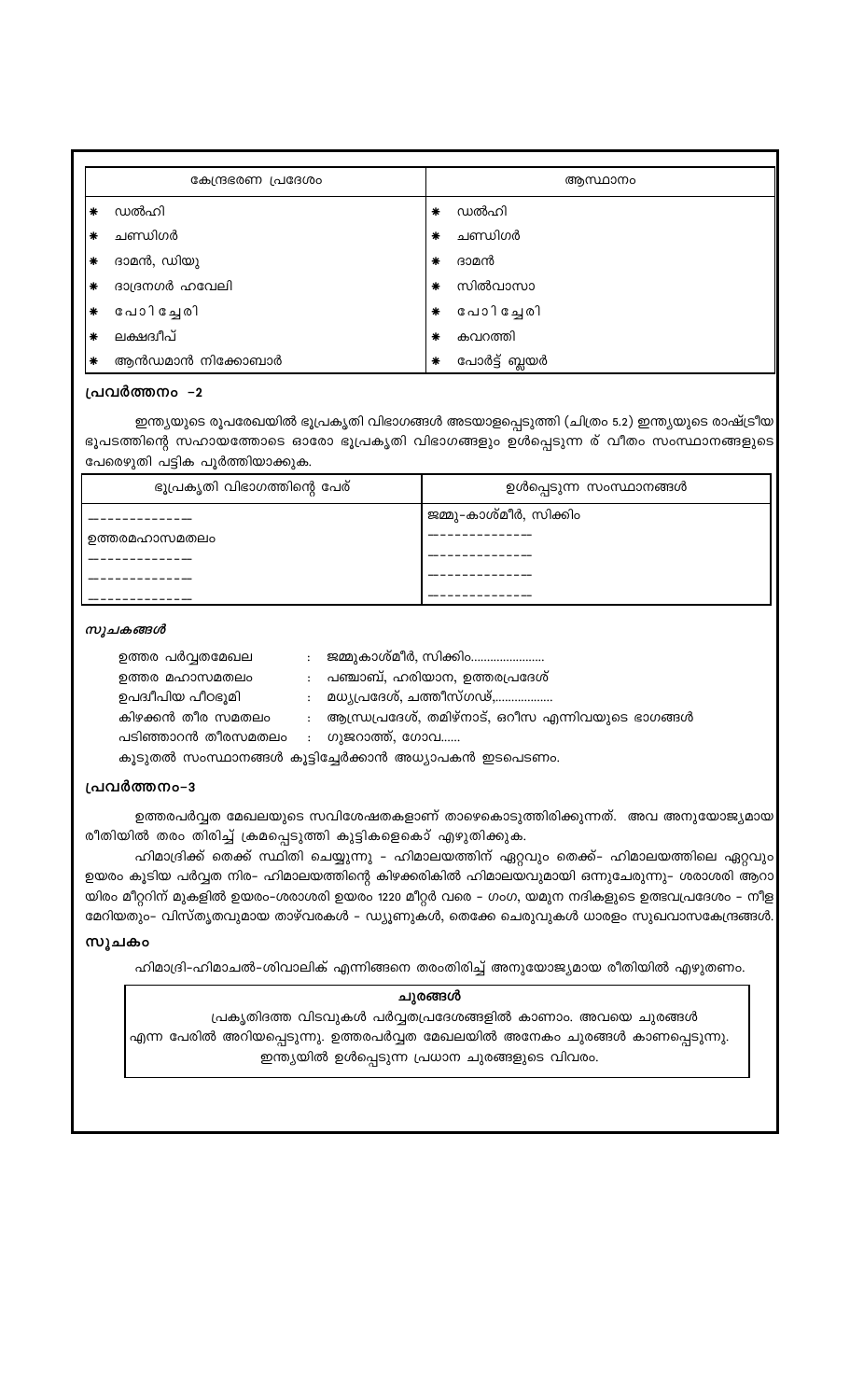- $1.$ കാരക്കോറം ചുരം  $\equiv$ ജമ്മുകാശ്മീർ
- സോജിലാ ചുരം  $2.$  $\equiv$ 
	-
	- ഷിപ്കിലാ ചുരം
- ബോഡിലാ ചുരം 4.

3.

- നാഥുലാ ചുരം 5.
- ജെല്പ്ലാ ചുരം 6.  $\frac{1}{2}$

## പ്രവർത്തനം - 4

(കുട്ടികളെ 2 ഗ്രൂപ്പായി തിരിച്ച് വിഷയം നൽകുന്നു.)

ഇന്ത്യയുടെ ഭൂപ്രകൃതി, കാലാവസ്ഥ, സംസ്കാരം, ജനജീവിതം, കൃഷി, സമ്പദ്വുവസ്ഥ എന്നിവ രൂപ പ്പെടുന്നതിൽ ഉത്തരപർവ്വതമേഖല, ഉത്തരമഹാസമതലം എന്നിവക്ക് ഗണ്യമായ പങ്കാണ് വഹിക്കാനുളളത്. വ്യക്തമാക്കുക.

പട്ടിക 5,4 ലെ ഓരോ മേഖലയും കുട്ടികൾക്ക് വായനാക്കുറിപ്പായി നൽകണം. സൂചന $:$ ഗ്രൂപ്പിന്റെ അവതരണത്തിനും ചർച്ചക്കും ശേഷം ക്രോഡീകരണവും നടത്തുക.

#### പ്രവർത്തനം - 5

ഇന്ത്യയുടെ രൂപരേഖയിൽ താഴെപ്പറയുന്ന ഭൂവിവരങ്ങൾ രേഖപ്പെടുത്തുക. ( ചിത്രം 5, 4,5,6 കുട്ടി കൾക്ക് നൽകണം) പാമീർ, കാറകോറം, ഹിമാദ്രി, ഹിമാചൽ, ശിവാലിക്, ഗരോഘാസി, ജയന്തിയ കുന്നുകൾ, നാഗാകുന്നുകൾ, ദാർമരുഭൂമി, പൂർവ്വഘട്ടം, പശ്ചിമഘട്ടം, ആരവല്ലി പർവ്വത നിര, ഛോട്ടനാഗപൂർ പീഠഭൂമി, ഛത്തിസ്ഗഡ് പീഠഭൂമി, ആനമല, നീലഗിരി (സൂചന : ചിത്രം 5, 4, 5, 6 ഉപയോഗിക്കുക)

## പ്രവർത്തനം - 6

ഹിമാലയം നദികളും ഉപദ്വീപീയ നദികളുമായി ബന്ധപ്പെട്ട വിവരങ്ങളാണ് താഴെ നൽകിയിട്ടുളളത്. ചിത്രം 5–5 ന്റെയും ചിത്രം 5–2 ന്റെയും സഹായത്തോടെ കത്തെി പട്ടിക പൂർത്തിയാക്കുക. സൂചന  $: A$ 

| ഹിമാലയൻ നദികൾ   | ഉത്ഭവസ്ഥാനം        | പോഷക നദികൾ        | അവ ഒഴുകുന്ന    | എത്തിച്ചേരുന്ന |
|-----------------|--------------------|-------------------|----------------|----------------|
|                 |                    |                   | സംസ്ഥാനങ്ങൾ    | സമുദ്രം        |
| സിന്ധു          | തിബത്തിലെ          | ഝലം, ചിനാബ്       | ജമ്മുകാശ്മീർ   | അറബിക്കടൽ      |
| നീളം 2880 കീ.മി | മാനസസരോവർ          | രവി, ബീയസ്        | ഹിമാചൽപ്രദേശ്  |                |
|                 | തടാകത്തിനരികിൽ     | സത്ലജ്            | പഞ്ചാബ്        |                |
| 0000            | ഗംഗോത്രി           | യമുന, സോൺ,        | ഉത്തരാഞ്ചൽ,    | ബംഗാൾ          |
| നീളം 2500കീ.മീ  | ഹിമാനിയിലെ         | രാംലിംഗ, മഹാനന്ദ, | ഉത്തരാഖണ്ഡ്,   | ഉൾക്കടൽ        |
|                 | ഗായ്മുഖ്           | ഗോമതി, കോസി,      | രാജസ്ഥാൻ,      |                |
|                 |                    | ഘാഘ്ര, ഗാണ്ഡക്    | മധ്യപ്രദേശ്,   |                |
|                 |                    |                   | ബീഹാർ          |                |
|                 |                    |                   | ചത്തീസ്ഗഡ്     |                |
|                 |                    |                   | പശ്ചിമബംഗാൾ    |                |
| ബ്രഹ്മപുത്ര     | ചെയ്–യുങ്ങ്–ദുങ്ങ് | തിസ്ത, മാനസ,      | അരുണാചൽപ്രദേശ് | ബംഗാൾ          |
| നീളം 2900 കീ.മീ | ഹിമാനി             | ലുഹിത്,           | ആസാം, സിക്കിം  | ഉൾക്കടൽ        |
|                 |                    | സുവാൻസിരി         | പ.ബംഗാൾ        |                |
|                 |                    |                   |                |                |
|                 |                    |                   |                |                |

ഹിമാചൽപ്രദേശ് അരുണാചൽപ്രദേശ്

ജമ്മൂകാശ്മീർ

- സിക്കിം
- സിക്കിം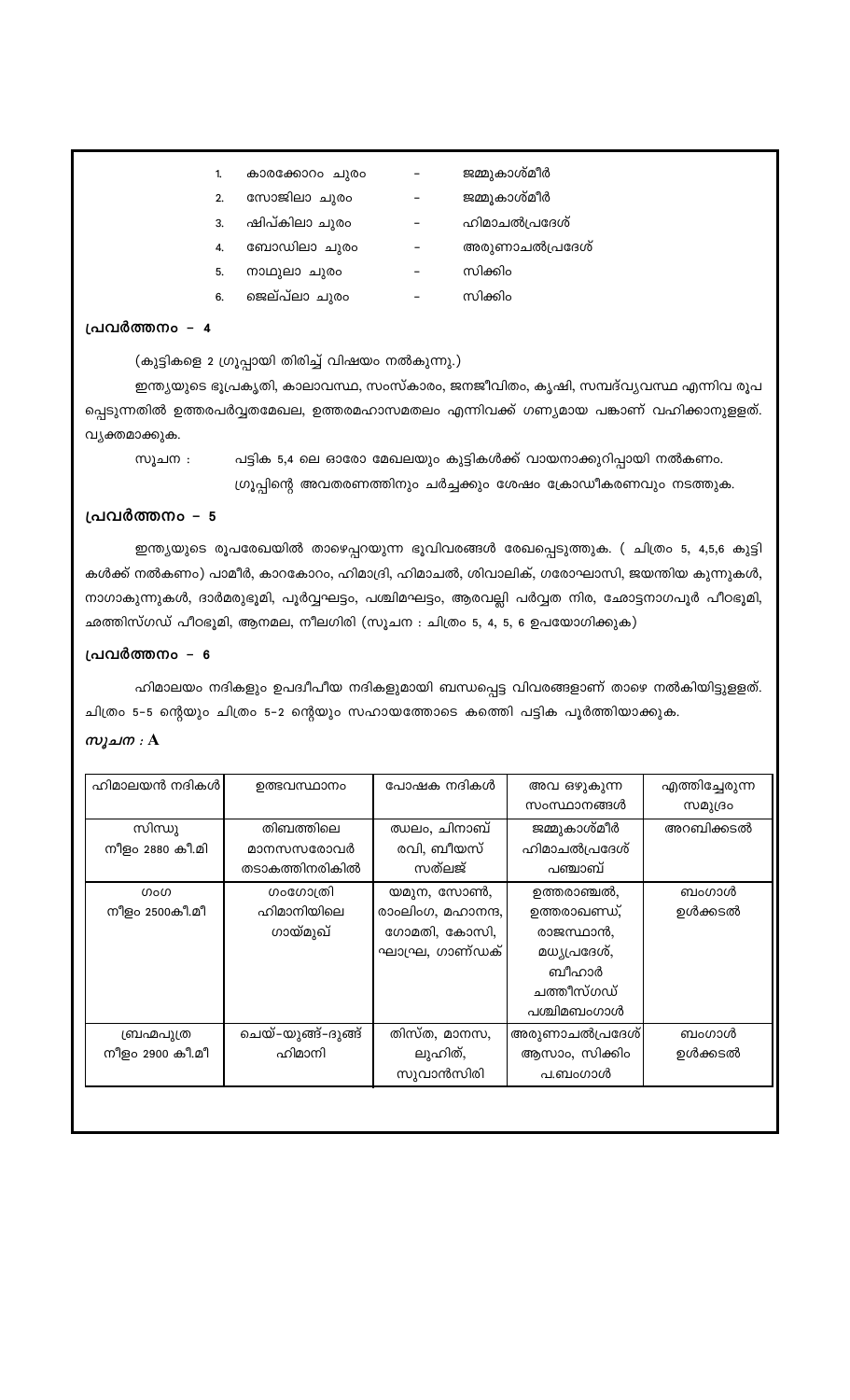| B               |                      |                        |               |           |
|-----------------|----------------------|------------------------|---------------|-----------|
| ഉപദ്വീപീയ നദികൾ | മൈക്കല നിരകൾ         | ഇബ്,ടെൽ                | മധ്യപ്രദേശ്   | ബംഗാൾ     |
| മഹാനദി          | (മധ്യപ്രദേശ്)        |                        | ചത്തീസ്ഗഡ്    | ഉൾക്കടൽ   |
| നീളം 875 കീ.മീ  |                      |                        | ഒറീസ          |           |
| ഗോദാവരി         | പശ്ചിമഘട്ടം          | ഇന്ദ്രാവതി, ശബരി       | മഹാരാഷ്ട്ര,   | ബംഗാൾ     |
| നീളം 1465 കീ.മീ | (മഹാരാഷ്ട്ര)         |                        | മധ്യപ്രദേശ്,  | ഉൾക്കടൽ   |
|                 | നാസിക്ജില്ല          |                        | ഛത്തീസ്ഗഡ്,   |           |
|                 |                      |                        | ആന്ധ്രപ്രദേശ് |           |
| കൃഷ്ണ           | പശ്ചിമഘട്ടം          | ഭീമ, തുംഗഭദ്ര          | മഹാരാഷ്ട്ര,   | ബംഗാൾ     |
| നീളം 1400 കീ.മീ | (മഹാബലേശ്വരത്തി      |                        | കർണ്ണാടക,     | ഉൾക്കടൽ   |
|                 | നടുത്ത്)             |                        | ആന്ധ്രപ്രദേശ് |           |
| കാവേരി          | പശ്ചിമഘട്ടം          | കബനി,                  | കേരളം,        | ബംഗാൾ     |
| നീളം 800 കീ.മീ  | (കർണ്ണാടകത്തിലെ      | അമരാവതി                | കർണ്ണാടകം,    | ഉൾക്കടൽ   |
|                 | കുടക് ജില്ല)         |                        | തമിഴ്നാട്     |           |
| നർമ്മദ          | മൈക്കലാനിരകൾ         | ഹിരൺ,                  | മധ്യപ്രദേശ്,  | അറബിക്കടൽ |
| നീളം 1312 കീ.മീ | (ചത്തീസ്ഗഡ്)         | ബൻജൻ                   | മഹാരാഷ്ട്ര    |           |
| താപ്തി          | മുൻതായ               | ആനർ, ഗിർന              | മധ്യപ്രദേശ്,  | അറബിക്കടൽ |
| നീളം 724 കീ.മീ  | പീഠഭൂമി (മധ്യപ്രദേശ് |                        | മഹാരാഷ്ട്ര    |           |
|                 | ബൈതുൽ ജില്ല)         |                        |               |           |
| പെരിയാർ         | ശിവരിഗിരി മലകളിൽ     | മുല്ലയാർ, കട്ടപ്പനയാർ, | കേരളം         | അറബിക്കടൽ |
| നീളം 244 കീ.മീ  | നിന്ന് (കേരള         | പെരിഞ്ചൻ, കുട്ടിയാർ,   |               |           |
|                 | തമിഴ്നാട് അതിർത്തി)  | മുതിരപ്പുഴ, തൊട്ടിയാർ, |               |           |
|                 |                      | ഇടമലയാർ                |               |           |

## CWSN അധിക സമയം നൽകി സഹ പഠിതാക്കളുടെയും അധ്യാപകരുടെയും സഹായത്തോടെ ചെയ്യുക പ്രവർത്തനം -7

ഹിമാലൻ നദികളും ഉപദ്വീപിയ നദികളുമായി ബന്ധപ്പെട്ട താരതമ്യത്തിലെ ചില വിവരങ്ങളാണ് താഴെ നൽകിയിട്ടുളളത്. കൂടുതൽ കത്തിെയ പട്ടിക വിപുലപ്പെടുത്തുക

| ഹിമാലയൻ നദികൾ                | ഉപദ്വീപിയ നദികൾ                          |
|------------------------------|------------------------------------------|
| അതിവിസ്തൃതമായ വൃഷ്ടി പ്രദേശം | താരതമ്യേന വിസ്തൃതി കുറഞ്ഞ വൃഷ്ടി പ്രദേശം |
| നീളം കൂടിയവയാണ്              |                                          |
|                              |                                          |
|                              |                                          |
|                              |                                          |
|                              |                                          |

*സൂചന:* പട്ടിക 5.6 മൂല്യ നിർണ്ണയത്തിന് ഉപയോഗപ്പെടുത്തുമല്ലോ ?

## പ്രവർത്തനം - 8

പടിഞ്ഞാറൻ തീര സമതലവും കിഴക്കൻ തീര സമതലവും വളരെയേറെ സവിശേഷതകൾ നിറഞ്ഞ താണ്. സാധുത പരിശോധിച്ച് പട്ടിക പൂർത്തിയാക്കുക.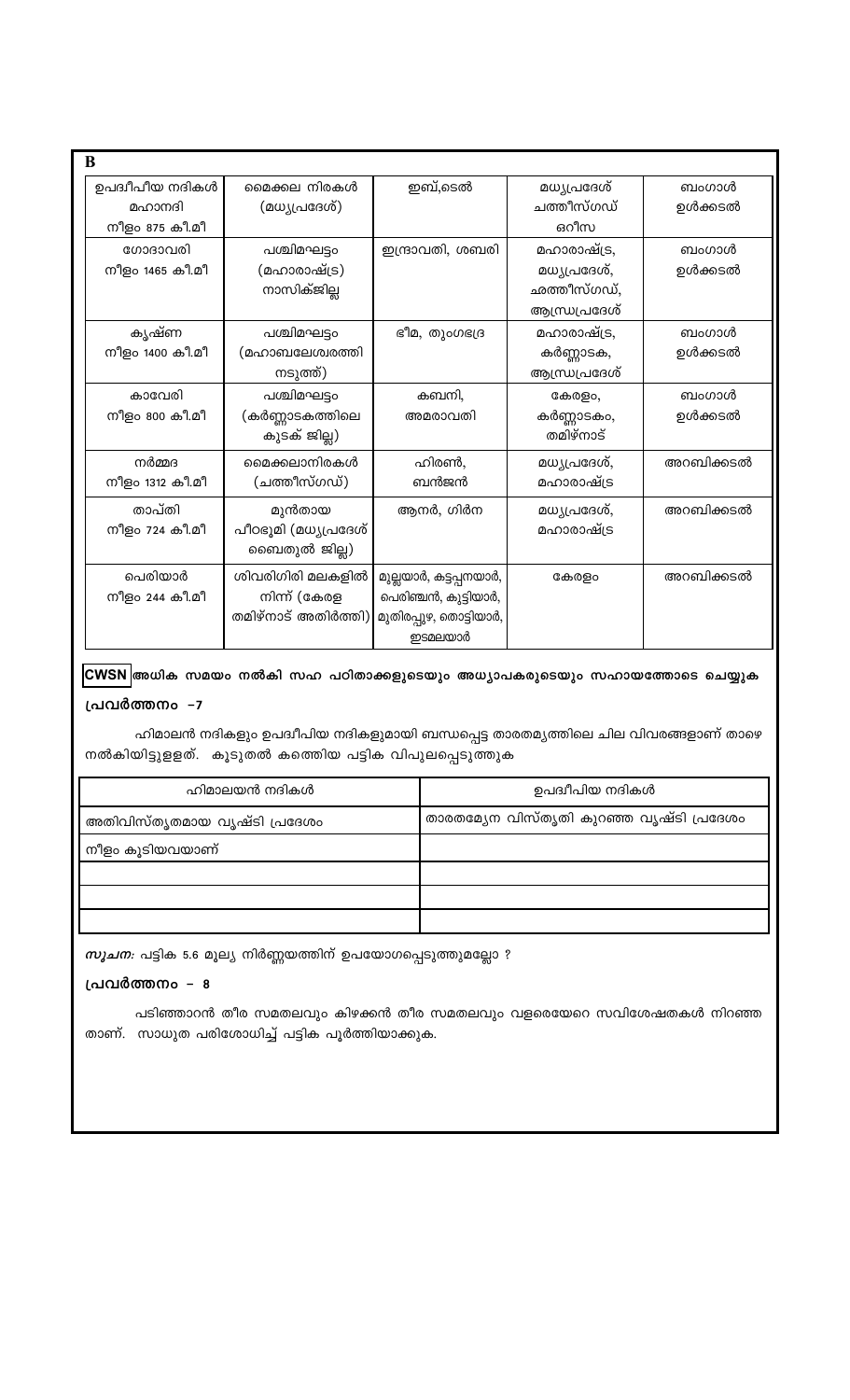| കാറ്റിന്റെ അഭിമുഖ ഭാഗങ്ങളിൽ മഴ ശക്തമാണ്                                   |                        |
|---------------------------------------------------------------------------|------------------------|
| കാറ്റിന്റെ പ്രതിമുഖ ഭാഗങ്ങളില മഴനിഴൽ പ്രദേശമാണ്                           |                        |
| പശ്ചിമഘട്ടത്തിന്റെ പടിഞ്ഞാറുഭാഗം – കാറ്റിനഭിമുഖം                          |                        |
| പൂർവ്വാചലിന്റെ തെക്കുഭാഗം – കാറ്റിനഭിമുഖം                                 |                        |
| പൂർവ്വാചലിന്റെ തെക്കു പടിഞ്ഞാറു ഭാഗം – കാറ്റിനഭിമുഖം                      |                        |
| ഹിമാലയത്തിന്റെ തെക്കുഭാഗം – കാറ്റിനഭിമുഖം                                 |                        |
| പൂർവ്വഘട്ടത്തിന്റെ കിഴക്കുഭാഗം- കാറ്റിനഭിമുഖം                             |                        |
| ഈ ഭാഗങ്ങളിൽ മഴ വളരെ ശക്തമാണ്.                                             |                        |
| പശ്ചിമഘട്ടത്തിന്റെ കിഴക്ക് ഭാഗം, ആരവല്ലിയുടെ വടക്കുഭാഗം –                 | കാറ്റിന് പ്രതിമുഖമാണ്– |
|                                                                           | മഴ കുറവാണ്             |
| പർവ്വതങ്ങളുടെ സാമീപ്യമില്ലാത്തഭാഗങ്ങളിൽ മഴ തീരേ കുറവായാണ് കാണപ്പെടുന്നത്. |                        |

# സു

കാറ്റിനഭിമുഖമായ പർവ്വതച്ചരിവുകളിൽ ശക്തമായ മഴയും പ്രതിമുഖമായ പർവ്വതച്ചരിവുകളില മഴനിഴൽ പ്രദേശമാണ്. ഈ പ്രസ്താവന എത്രത്തോളം ശരിയാണ്.

#### പ്രവർത്തനം -11

 $m$ ൂചന : മാർച്ച് മുതൽ ജൂൺ വരെ, ജൂൺ മുതൽ സെപ്തംബർ വരെ, ഒക്ടോബർ, നവംബർ മാസങ്ങളിൽ

| ഋതുക്കൾ                   | ൈശത്യകാലം                   | ഉഷ്ണകാലം | തെക്കുപടിഞ്ഞാറൻ  <br>മൺസുൺ കാലം | വടക്കുകിഴക്കൻ<br>മൺസുൺ കാലം |
|---------------------------|-----------------------------|----------|---------------------------------|-----------------------------|
| അനുഭവപ്പെടുന്ന<br>കാലയളവ് | ഡിസംബർ മുതൽ<br>ഫെബ്രുവരിവരെ |          |                                 |                             |

ഊഷ്മാവിന്റെയും മഴയുടെയും അടിസ്ഥാനത്തിൽ ഇന്ത്യയിലെ ഋതുക്കളുമായി ബന്ധപ്പെട്ട്തരംതിരി വാണ് താഴെ നൽകിയിരിക്കുന്നത്. അവ ഏത് കാലയളവിലാണ് അനഭവപ്പെടുന്നത് എന്ന് കത്തൊമോ ?

#### പ്രവർത്തനം –10

കാറ്റിന് അഭിമുഖമായ ചെരിവുകളിൽ നല്ല മഴ ലഭിക്കുന്നു.

വീശുന്നതിനാൽ മഴ കുറയുന്നു.

നടത്താൻ ക്ലാസ്സിൽ(പുസ്തകത്തിലെ പ്രസക്തഭാഗങ്ങൾ കുട്ടികൾക്ക് നൽകിക്കൊ്) ആവശ്യപ്പെടുന്നു. *സൂചന :* തെക്കുപടിഞ്ഞാറൻ മൺസൂൺ കാറ്റ് ഇന്ത്യൻ സമുദ്രത്തിൽ നിന്നും ഇന്ത്യയിലേക്ക് വീശുന്നതിനാൽ വ്യാപകമായ മഴ ലഭിക്കുമ്പോൾ വടക്കു കിഴക്കൻ മൺസൂൺ വൻകര ഭാഗങ്ങളിൽ നിന്നും സമുദ്രത്തിലേക്ക്

തെക്കു പടിഞ്ഞാറൻ മൺസൂൺ കാലവും വടക്കു കിഴക്കൻ മൺസൂൺ കാലവും (ചിത്രം 5-7, 5-8 എന്നി വയുടെ സഹായത്തോടെ) താരതമ്യം ചെയ്ത് മഴയുടെ വിതരണത്തിലുാകുന്ന വ്യത്യാസങ്ങൾ വിശകലനം

## പ്രവർത്തനം – 9

*സൂചന :* പട്ടിക 5, 7 ഉപയോഗപ്പെടുത്തണം

| പടിഞ്ഞാറൻ തീരസമതലം                   |        | കിഴക്കൻ തീര സമതലം                         |
|--------------------------------------|--------|-------------------------------------------|
| അറബിക്കടലിനും പശ്ചിമഘട്ടത്തിനുമിടയിൽ | ∗      | പൂർവ്വ ഘട്ടത്തിനും ബംഗാൾ ഉൾക്കടലിനുമിടയിൽ |
|                                      | ∗      |                                           |
|                                      | $\ast$ |                                           |
|                                      | ∗      |                                           |
|                                      | ∗      |                                           |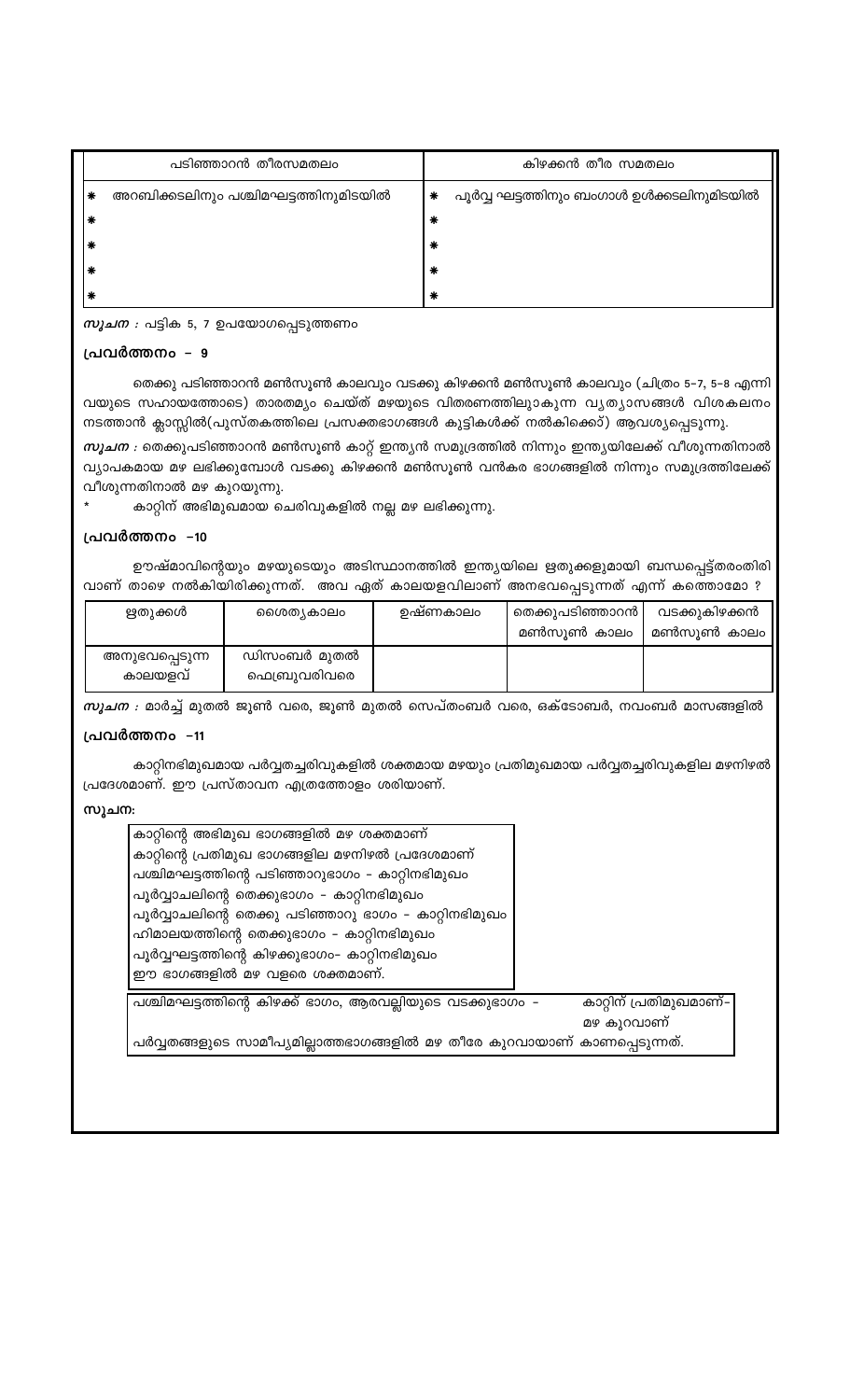## പ്രവർത്തനം -12

ഇന്ത്യൻ സമൂഹത്തിന്റെ വളർച്ചക്കും വികാസങ്ങളിലും ഉത്തരപർവ്വത മേഖലയ്ക്കും ഉത്തരമഹാസമ തലത്തിനുമുളള സ്വാധീനം എന്ന വിഷയത്തിൽ ഒരു സെമിനാർ പ്രബന്ധം തയ്യാറാക്കുക ഇന്ത്യയുടെ ഭൂപ്ര കൃതി, കാലാവസ്ഥ, സംസ്കാരം, ജനജീവിതം, കൃഷി സമ്പദ് വ്യവസ്ഥ എന്നിവയുടെ രൂപം കൊളളലിൽ ഉത്ത രപർവ്വതമേഖലയും ഉത്തരസഹാസമതലവും വഹിച്ച പങ്ക് വിശദമാക്കുക.

|        | ഉത്തരപർവ്വത മേഖല                                                                   | ഉത്തരമഹാസമതലം                                                                             |
|--------|------------------------------------------------------------------------------------|-------------------------------------------------------------------------------------------|
| $\ast$ | ഇന്ത്യയുടെ വടക്ക് ഭാഗത്ത് ഒരു പ്രകൃതിദത്ത  *<br>മതിൽപോലെ നിലകൊളളുന്നു.             | വടക്ക് ഉത്തരപർവ്വത മേഖലയ്ക്കും, തെക്ക് ഉപദ്വീ<br>പീയ പീഠഭൂമിക്കുമിടക്ക് സ്ഥിതിചെയ്യുന്നു. |
| *      | വിദേശികളുടെ ആക്രമണത്തെ ഒരു പരിധിവരെ  *                                             | ഉത്തരപർവ്വതമേഖലയിൽ നിന്നും ഉത്ഭവിക്കുന്ന നദി                                              |
| l*     | തടയുന്നു.<br>ഒരു തനത് സംസ്കാരം ഇന്ത്യയിൽ വളർന്നു  *                                | കളുടെ എക്കൽ നിക്ഷേപത്തിലൂടെ രൂപംകൊു.<br>ലോകത്തിലെ തന്നെ ഏറ്റവും വലിയ എക്കൽ സമ             |
|        | വരാൻ ഇടയായി<br>തെക്കുപടിഞ്ഞാറൻ മൺസൂണിനെ തടഞ്ഞ് മഴ *                                | തലം<br>ഭാരതീയ സംസ്കാരങ്ങളുടെ ഈറ്റില്ലം                                                    |
| *      | പെയ്യിക്കുന്നു.<br>അനേകം നദികളുടെ ഉത്ഭവസ്ഥാനം                                      | ഇന്ത്യൻ കാർഷികമേഖലയുടെ നട്ടെല്ല്<br>ഫലഫൂയിഷ്ടമായ എക്കൽ നിക്ഷേപത്തിൽ രൂപം                  |
| l*     | ഇന്ത്യയുടെ ഭക്ഷ്യ കലവറയായ ഉത്തര മഹാസമ                                              | കൊതിനാൽ ഇന്ത്യയുടെ ഭക്ഷ്യകലവറ                                                             |
| l*     | തലത്തിന്റെ രൂപീകരണത്തിനിടയാക്കുന്നു.<br>വൈവിധ്യമാർന്ന സസ്യ-ജന്തുജാലങ്ങളുടെ ആവാ     | ലോകത്തിലെ ജനസാന്ദ്രതയേറിയ മേഖല<br>വൻനഗരങ്ങളും വ്യവസായകേന്ദ്രങ്ങളും ഈ മേഖ                  |
|        | സ കേന്ദ്രം                                                                         | ലയിൽ സ്ഥിതി ചെയ്യുന്നു.                                                                   |
|        | കുളിർമയേകുന്ന കാലാവസ്ഥയും സുന്ദരമായ ഭൂപ്ര<br>കൃതിയുമുളള ഈ മേഖല സഞ്ചാരികളുടെ പറുദീ  | റെയിൽ, റോഡ് ഗതാഗത ശൃംഖല കാണപ്പെടുന്നു.<br>4 ഭാഗങ്ങൾ                                       |
| *      | സയാണ്.                                                                             | പഞ്ചാബ്–ഹരിയാന സമതലം<br>1.                                                                |
|        | ട്രാൻസ് ഹിമാലയം, ഹിമാലയം,കിഴക്കൻ മലനിര<br>കൾ എന്നിവ ഉൾപ്പെടുന്നു.                  | രാജസ്ഥാൻ– മരുസ്ഥലി–ഭാഗർ സമതലം<br>2.<br>ഗംഗാസമതലം<br>3.                                    |
| *      | ഹിമാലയം 3 നിരകളായി കാണപ്പെടുന്നു.                                                  | 4. ആസാമിലെ ബ്രഹ്മപുത്രാസമതലം.                                                             |
| ∗      | തെക്കുപടിഞ്ഞാറൻ മൺസൂണിനെ തടഞ്ഞ് മഴ *<br>പെയ്യിക്കുന്നു. ഹിമാദ്രി, ഹിമാചൽ, സിവാലിക് | ഉത്തരമഹാസമതലത്തിൽ നദികൾ സൃഷ്ടിച്ച ഭൂരൂ<br>പങ്ങൾ<br>$b)$ ഖാദർ<br>$a)$ ഭാഗർ                 |
|        |                                                                                    | ഏഴ്ലക്ഷം ചതുരശ്ര.കീ.മീറ്റർ വിസ്തൃതി                                                       |

#### പ്രവർത്തനം -13

- ഉപദ്വീപിയ പീഠഭൂമിയുടെ സവിശേഷതകൾ വിലയിരുത്തുക
- ഇന്ത്യയിലെ ഏറ്റവും വിസ്തൃതമായ ഭൂഭാഗം (15 ലക്ഷം ച.കീ.മീ വിസ്തൃതി)
- ഉത്തരമഹാസമതലത്തിന് തെക്ക് സ്ഥിതി ചെയ്യുന്നു.

ഏറ്റവും ഉറപ്പേറിയ ശിലകൾ ധാതുനിക്ഷേപങ്ങളുടെ കലവറ

9 ഉപവിഭാഗങ്ങൾ

7. പൂർവ്വഘട്ടം

1. ആരവല്ലി പർവ്വതം

4. സത്പുരനിരകൾ

- 
- 
- 

സമുദ്രനിരപ്പിൽ നിന്ന് ശരാശരി 400 മീറ്ററിന് മുകളിൽ ഉയരം.

ഇവിടെ നിന്ന് ഉദ്ഭവിക്കുന്ന മിക്ക നദികളും കിഴക്കോട്ട് ഒഴുകുന്നു.

- 
- 
- 
- 

ആഗ്നേയ ശിലകളും, കായാന്തര ശിലകളും ധാരാളമായി കാണപ്പെടുന്നു.

2. മാൾവ പീഠഭൂമി

ഡക്കാൻ ട്രാപ്പ് മേഖല കറുത്ത പരുത്തി മണ്ണ് (റിഗർ) കാണപ്പെടുന്ന പ്രദേശം.

.<br>5. ഛോട്ടാനാഗ്പൂർ<br>-

പർവ്വതങ്ങൾ, പീഠഭൂമികൾ, താഴ്വരകൾ എന്നിങ്ങനെയുളള വൈവിധ്യമാർന്ന ഭൂപ്രകൃതി

2695 മീറ്റർ ഉയരമുളള ആനമുടിയാണ് ഈ മേഖലയിലെ ഏറ്റവും ഉയരം കൂടിയ കൊടുമുടി.

ഡക്കാൻ പീഠഭൂമിയുടെ വടക്ക് പടിഞ്ഞാറ് ഭാഗം ലാവ തണുത്തുറഞ്ഞ പ്രദേശം. ഡക്കാൻ ട്രാപ്മേഖല.

3. വിന്ധ്യാനിരകൾ

6. പശ്ചിമഘട്ടം 8. ഡക്കാൻ പീഠഭൂമി 9. ഗുജറാത്തിലെ കച്ച്, കത്തിയവാർ

- 
- 
- 
- 
- 
- 
- 
- 
- 
- 
- 
- 
- 
- 
- 
- 
- 
- 
- 
- 
- 
- 
- 
- 
-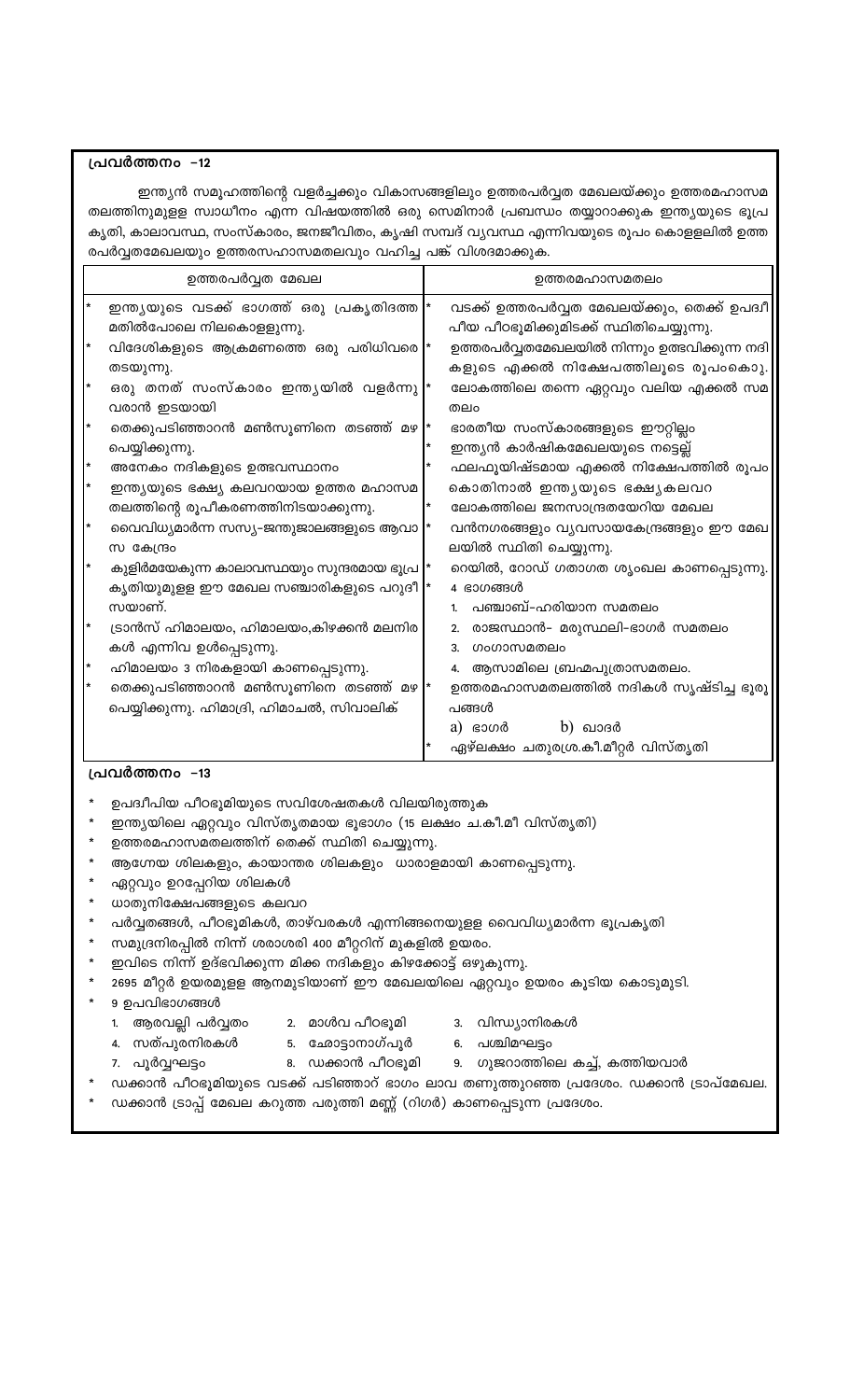## പ്രവർത്തനം –14

- ഉത്തരായാന രേഖ കടന്നുപോകുന്ന ഇന്ത്യൻ സംസ്ഥാനങ്ങൾ
- ഗുജറാത്ത്, രാജസ്ഥാൻ, മധ്യപ്രദേശ്, ഛത്തീസ്ഗഡ്, ഝാർഖണ്ഡ്, പശ്ചിമബംഗാൾ, ത്രിപുര, മിസോറാം.

## പ്രവർത്തനം -15

ഹിമാലയൻ നദികളുടെയും ഉപദ്വീപിയ നദികളുടെയും പൊതു സവിശേഷതകളെ അടിസ്ഥാനമാക്കി താരതമ്യം ചെയ്യുക.

|    | ഹിമാലയൻ നദികൾ                                   | ഉപദ്വീപീയ നദികൾ                               |
|----|-------------------------------------------------|-----------------------------------------------|
|    | നീളമേറിയത്                                      | താരതമ്യേന നീളം കുറഞ്ഞത്                       |
|    | അതിവിസ്തൃതമായ വൃഷ്ടി പ്രദേശം                    | താരതമ്യേന വിസ്തൃതി കുറഞ്ഞ വൃഷ്ടിപ്രദേശം       |
| l* | ജലസമ്പത്ത് കൂടുതൽ                               | ജലസമ്പത്ത് താരതമ്യേന കുറവ്                    |
| *  | മഴ, മഞ്ഞ് എന്നിവയിൽ നിന്നും ജലം ലഭിക്കുന്നു.  * | മഴയിൽ നിന്ന് മാത്രം ജലം                       |
| l* | അപരദനതീവ്രത കൂടുതൽ                              | അപരദന തീവ്രത താരതമ്യേന കുറവ്                  |
| l* | പർവ്വതമേഖലയിൽ ഗിരികന്ദരങ്ങൾ സൃഷ്ടി  *           | കാഠിന്യമേറിയ ശിലകളിലൂടെ ഒഴുകുന്നതിനാൽ         |
|    | ക്കുന്നു.                                       | അഗാധ താഴ്വരകൾ സൃഷ്ടിക്കുന്നില്ല.              |
| I∗ | സമതലങ്ങളിൽ ഉൾനാടൻ ജലഗതാഗതത്തിന്  *              | ഉൾനാടൻ ജലഗതാഗത സാധ്യത താരതമ്യേന കുറവ്         |
|    | സാധ്യത കൂടുതൽ                                   | കിഴക്കോട്ട് ഒഴുകുന്നവ ഡൽറ്റകളും പടിഞ്ഞാറോട്ട് |
| l* | ഡൽറ്റകൾ സൃഷ്ടിക്കുന്നു.                         | ഒഴുകുന്നവ അഴിമുഖങ്ങളും സൃഷ്ടിക്കുന്നു.        |
| l* | വൈദ്യുതോല്പാദന സാധ്യത താരതമ്യേന കുറവ്  *        | വൈദ്യുതോല്പാദന സാധ്യത കൂടുതൽ                  |
|    |                                                 | വിനോദ സഞ്ചാര സാധ്യത കൂടുതൽ                    |

#### പ്രവർത്തനം -16

താഴെകൊടുത്തിരിക്കുന്ന നഗരങ്ങൾ ഏതേത് നദികളുടെ തീരത്ത് സ്ഥിതി ചെയ്യുന്നുവെന്ന് കത്തെുക.

|  | തഞ്ചാവൂ |
|--|---------|
|--|---------|

- ൂർ \* ഗുഹാവതി \* ബറൂച്ച്
- കട്ടക്ക്  $\star$ \* വിജയവാഡ
- \* ആഗ്ര
- \* ലഡാക്ക്
- \* കൊൽക്കത്ത \* സൂറത്ത്
- \* ദേവപ്രയാഗ് \* തിരുച്ചിറപ്പള്ളി തഞ്ചാവൂർ - കാവേരി ആഗ്ര യമുന  $\mathcal{L}_{\text{max}} = 100$ കട്ടക്ക് – മഹാനദി ലഡാക്ക് സിന്ധു വിജയവാഡ - കൃഷ്ണ തിരുച്ചിറപ്പള്ളി – കാവേരി ദേവപ്രയാഗ് – ഗംഗ ബറൂച്ച് നർമ്മദ ഗൂവാഹത്തി - ബ്രഹ്മപുത്ര കൊൽക്കത്ത – ഹൂഗ്ലി സൂററ്റ് താപ്തി

## പ്രവർത്തനം-17

പശ്ചിമതീര സമതലത്തിന്റെയും പൂർവതീര സമതലത്തിന്റെയും സവിശേഷതകൾ കത്തെി താരതമ്യം ചെയ്ത് പട്ടികപ്പെടുത്തുക.

| പശ്ചിമതീരസമതലം                                                                                                             | പുർവതീരസമതലം                                                           |
|----------------------------------------------------------------------------------------------------------------------------|------------------------------------------------------------------------|
| അറബിക്കടലിനും പശ്ചിമഘട്ടത്തിനുമിടയിൽ                                                                                       | ബംഗാൾ ഉൾക്കടലിനും പൂർവഘട്ടത്തിനുമിടയിൽ                                 |
| റാൻ ഓഫ് കച്ച് മുതൽ കന്യാകുമാരിവരെ<br>താരതമ്യേന വീതികുറവ്                                                                   | സുന്ദരവനം മുതൽ കന്യാകുമാരിവരെ<br>താരതമ്യേന വീതി കൂടുതൽ                 |
| ഗുജറാത്ത് തീരസമതലം,കൊങ്കൺ തീര സമതലം $\vert \ast \vert$<br>മലബാർ തീര സമതലം, എന്നിങ്ങനെ തിരിക്കാം<br>3 ഭാഗങ്ങളായി തിരിക്കാം. | കോറമണ്ഡൽ തീരസമതലം, വടക്കൻ സിർക്കാസ്<br>തീര സമതലം എന്നിങ്ങനെ തിരിക്കാം. |
|                                                                                                                            |                                                                        |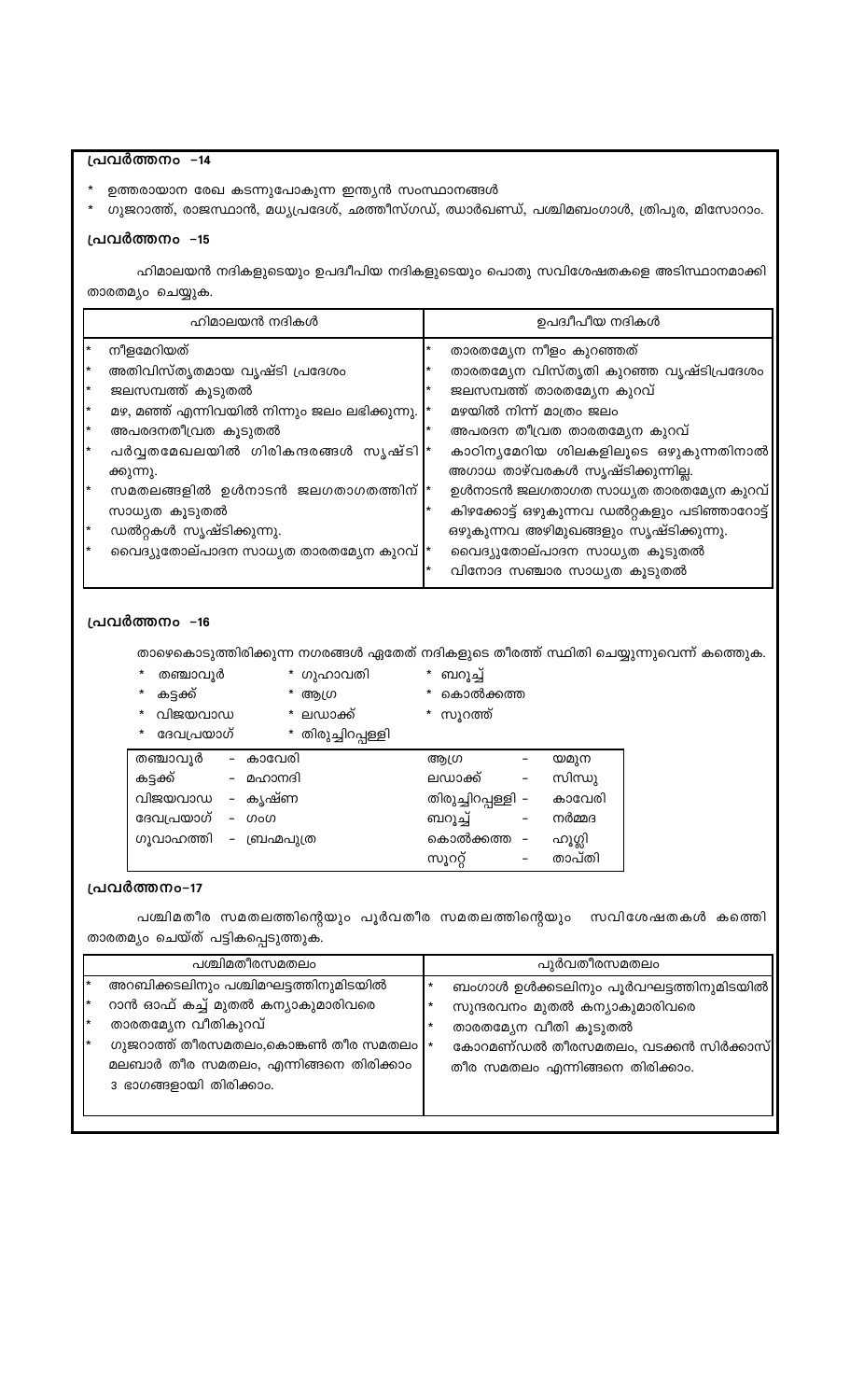പശ്ചിമതീരസമതലം പുർവതീരസമതലം പടിഞ്ഞാറൻ തീരത്ത് കായലുകളും അഴീമുഖ പൂർവതീരത്ത് ഡെൽറ്റ പ്രദേശം രൂപം കൊള്ളുന്നു ങ്ങളും കാണപ്പെടുന്നു. വടക്കുകിഴക്കൻ മൺസൂണിന്റെ സ്വാധീനമേഖല തെക്കുപടിഞ്ഞാറൻ മൺസൂൺ ഏറ്റവുമധികം ലഭി ബംഗാൾ ഉൾക്കടലിന് സമാന്തരം. ക്കുന്നു. അറബിക്കടലിന് സമാന്തരം തുടർ പ്രവർത്തനങ്ങൾ 1. ഇന്ത്യയുടെ രൂപരേഖയിൽ താഴെ പറയുന്നവ കത്തെുക 1. അറബിക്കടലിനു സമാന്തരമായ പർവ്വതനിര 2. ഥാർ മരുഭൂമി രൂപപ്പെടാൻ കാരണമായ പർവ്വതനിര 3. ഉത്തരായന രേഖയും മാനരേഖാംശവും തമ്മിൽ സന്ധിക്കുന്ന സംസ്ഥാനം 4. ബംഗാൾ ഉൾക്കടലും ഹിമാ.ലയ പർവ്വതഭാഗവും അതിർത്തിയായ സംസ്ഥാനം 5. ഇന്ത്യയുടെ ഏറ്റവും തെക്കെ അറ്റം സൂചന: 1. പശ്ചിമഘട്ടം 2. ആരവല്ലി പർവ്വത നിര 3. ഛത്തീസ്ഗഡ് 4. പശ്ചിമബംഗാൾ 5. ഇന്ദിരാ പോയിന്റ് പാഠഭാഗത്തേയും ഭൂപടങ്ങളേയും അടിസ്ഥാനമാക്കി ഉത്തരപർവതമേഖലയെക്കുറിച്ച് കുറിപ്പ് തയ്യാറാക്കുക.  $2.$ സൂചന: ട്രാൻസ് ഹിമാലയം ഹിമാലയം കിഴക്കൻ മലകൾ 3. ഉപദ്വീപിയ നദികളെ കിഴക്കോട്ടൊഴുകുന്നവ, പടിഞ്ഞാറോട്ടൊഴുകുന്നവ എന്നിങ്ങനെ തരം തിരിച്ച് കുറിപ്പ് തയ്യാറാക്കുക. സൂചന: മഹാനദി, ഗോദാവരി,കൃഷ്ണ, കാവേരി- കിഴക്കോട്ടൊഴുകുന്നു. നർമ്മദ,താപ്തി, പടിഞ്ഞാറോട്ടൊഴുകുന്നു മഴയുടെ വിതരണത്തിലുള്ള അസംതുലിതാവസ്ഥക്കുള്ള കാരണങ്ങൾ കത്തെുക 4. സൂചന: കാറ്റിന്റെ ദിശ പർവ്വതനിരകളുടെ സ്ഥാനം ഭൂഭാഗത്തിന്റെ വിസ്തൃതി സമുദ്രസാമീപ്യം സമുദ്രത്തിൽ നിന്നുള്ള അകലം.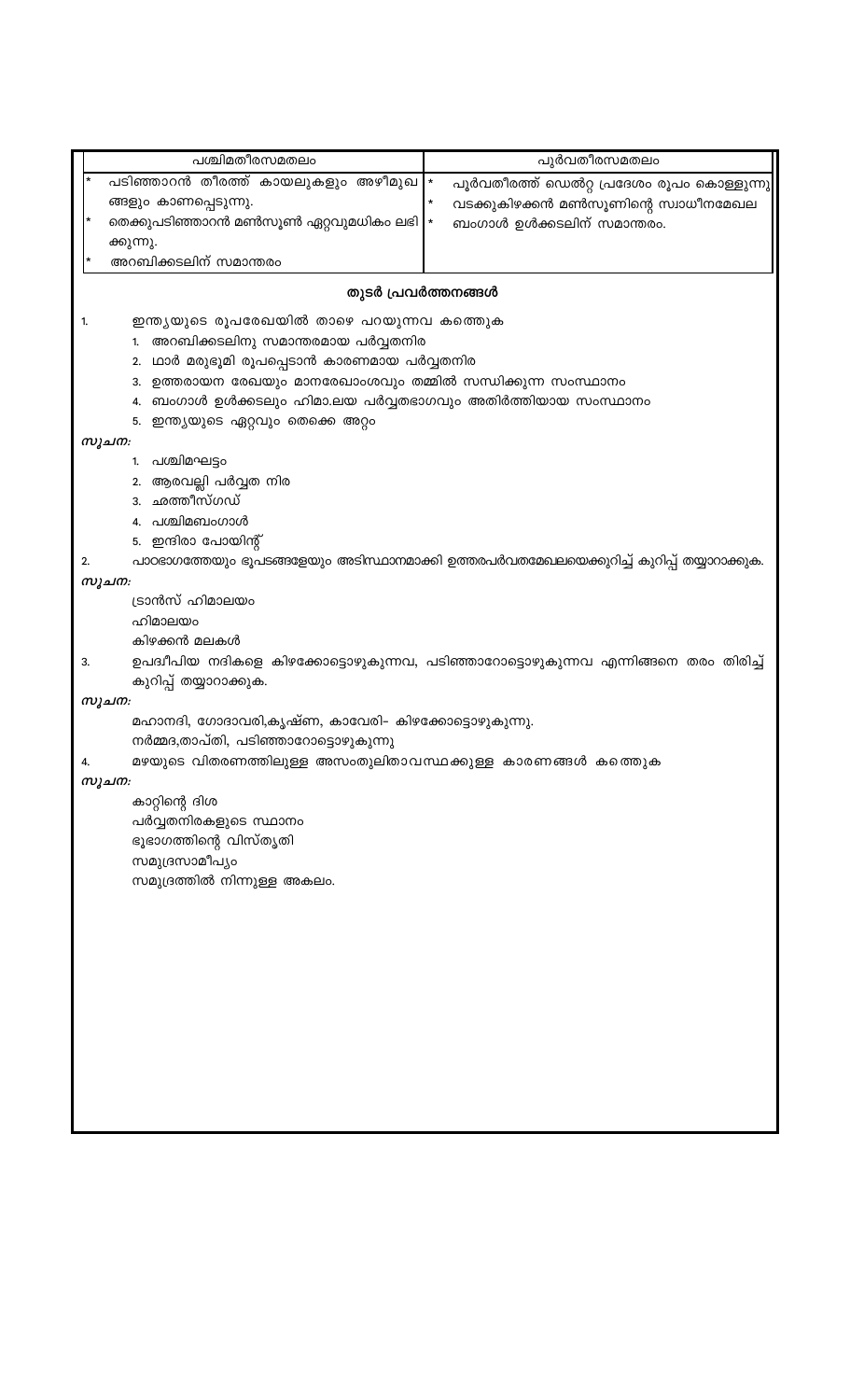# ഇന്ത്യ – വിഭവങ്ങൾ

 $\overline{\mathbf{2}}$ 

#### രൂപപ്പെടേ പ്രധാന ആശയങ്ങൾ

ഇന്ത്യയിലെ വിവിധ പ്രകൃതി വിഭവങ്ങൾ, അവയുടെ വിതരണം, ഉപയോഗക്രമം, അപജയം, സംരക്ഷ ണത്തിന്റെ പ്രാധാന്യം, കാർഷിക പരിസ്ഥിതി, കാർഷിക സവിശേഷതകൾ, വിവിധതരം വിളകൾ, ഊർജ്ജ-ധാ തുവിഭവങ്ങൾ, ഇന്ത്യൻ സമ്പദ്വ്യവസ്ഥയിൽ ഇവയുടെയെല്ലാം പ്രാധാന്യം എന്നിവയെക്കുറിച്ച് വിവിധവായനാ സാമഗ്രികൾ, സ്ഥിതി വിവരക്കണക്കുകൾ, റിപ്പോർട്ടുകൾ, ഐ.ടി., അഭിമുഖം, പഠനയാത്രകൾ എന്നിവയിലൂടെ വിവരശേഖരണം നടത്തി ഭൂപടങ്ങൾ, പട്ടികകൾ,സെമിനാറുകൾ, ചർച്ചകൾ തുടങ്ങിയവ തയ്യാറാക്കുന്നതിനും അവതരിപ്പിക്കുന്നതിനും

#### പ്രവർത്തനം-1

പ്രാചീന മനുഷ്യൻ പ്രകൃതിയിൽ നിന്ന് ഉപയോഗപ്പെടുത്തിയ വസ്തുക്കൾ എന്തെല്ലാം? ഇന്നത്തെ മനുഷ്യൻ പ്രകൃതിയിൽ നിന്ന് ഉപയോഗപ്പെടുത്തിയ വസ്തുക്കൾ എന്തെല്ലാം?

പ്രകൃതിവിഭവങ്ങളിൽ ജലവിഭവത്തിന്റെ പ്രാധാന്യത്തെപ്പറ്റി ഒരു ആമുഖ ചർച്ച, ഒടുവിൽ ചർച്ചയിൽ ഉരുത്തിരിഞ്ഞ ആശയങ്ങളെക്കുറിച്ച് അധ്യാപകന്റെ ക്രോഡീകരണം, കുട്ടികളോട് വൃക്തിപരമായി കുറിപ്പു കൾ തയ്യാറാക്കാനാവശ്യപ്പെടുന്നു.

CWSN സഹപാഠികളുടെ സഹായത്തോടെ കുറിപ്പ് തയ്യാറാക്കുന്നു.

#### പ്രവർത്തനം-2

വിവിധോദ്ദ്യേശ പദ്ധതികളുടെ ലക്ഷ്യങ്ങളുമായി ബന്ധപ്പെട്ട പദസൂര്യനാണ് താഴെ നൽകിയിരിക്കുന്ന ത്. പദങ്ങൾ ചേർത്ത് വിപുലപ്പെടുത്തുക.

CWSN HI, VI, MR കുട്ടികൾ പദസൂര്യൻ പൂർത്തിയാക്കുന്നു.



#### പ്രവർത്തനം-3

ഇന്ത്യയിലെ പ്രധാന നദീതട പദ്ധതികൾ കത്തെി അവയുടെ ഉപയോഗം രേഖപ്പെടുത്തുക. അവതരണം-ക്രോഡീകരണം

പട്ടികയിലെ സൂചകങ്ങളെ അടിസ്ഥാനമാക്കി മറ്റു കോളങ്ങൾ അനുയോജ്യമായ രീതിയിൽ പൂർത്തിയാക്കുക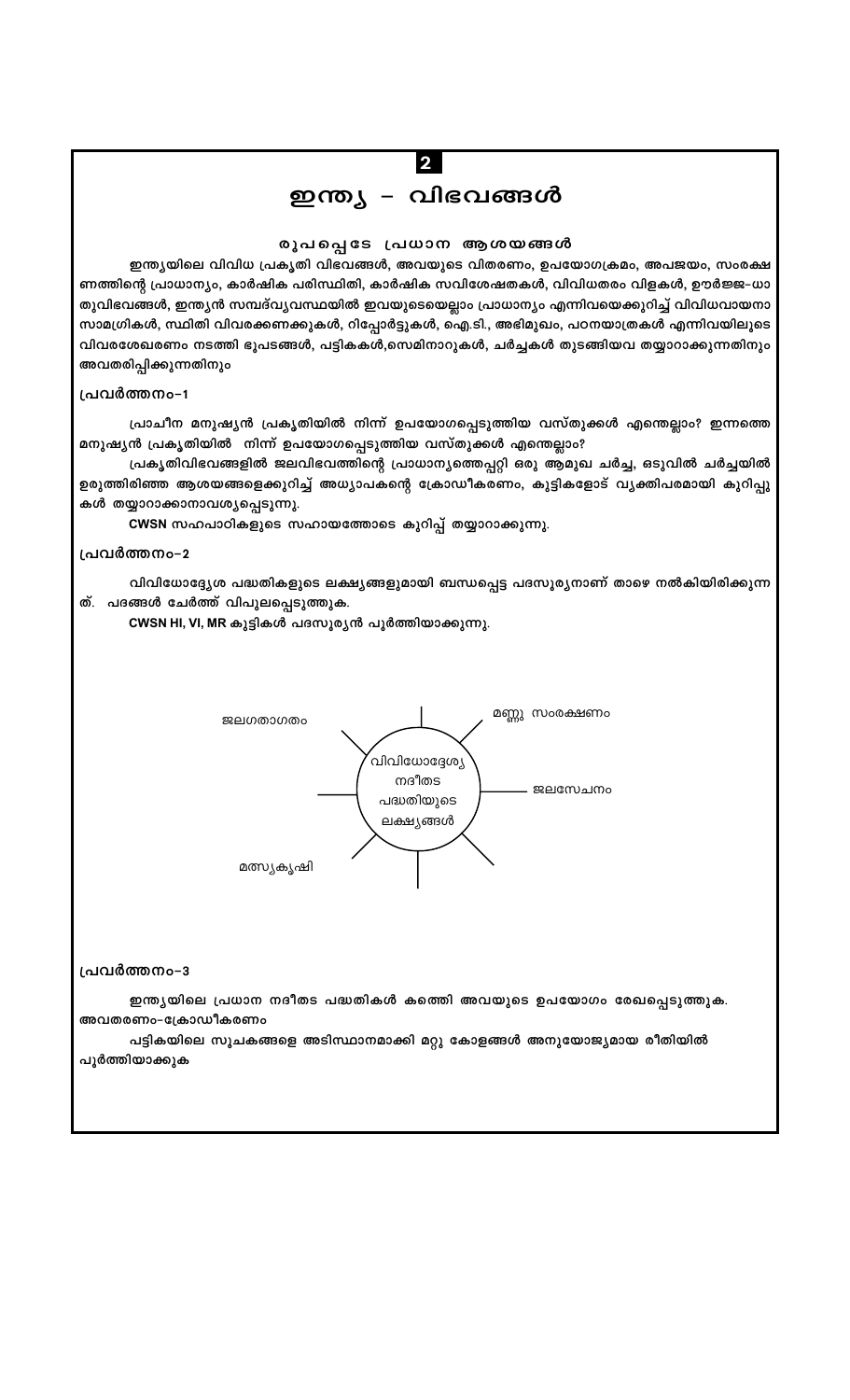| m.             | പദ്ധതി            | നദി    | ഗുണഭോക്തൃ<br>സ്ഥാനങ്ങൾ | ഉദ്ദ്യേശ്യങ്ങൾ         |
|----------------|-------------------|--------|------------------------|------------------------|
|                |                   | ദാമോദർ |                        | വെള്ളപ്പൊക്കനിയന്ത്രണം |
|                |                   |        |                        | ജലസേചനം,വൈദ്യുത        |
|                |                   |        |                        | ഉൽപാദനം                |
| $\overline{2}$ | ഭക്രാനംഗൽ         |        |                        |                        |
| 3.             |                   | മഹാനദി |                        |                        |
| 4.             | കോസീനദീതടപദ്ധതി   |        | ബീഹാർ                  |                        |
| 5.             |                   | കൃഷ്ണ  |                        |                        |
| 6.             | ഇന്ദിരാഗാന്ധികനാൽ |        |                        | ജലസേചനം                |

സൂചന: പാഠപുസ്തകത്തിലെ പട്ടിക വിലയിരുത്തലിനായി ഉപയോഗിക്കുക

CWSN HI, VI, MR T.B. ഉപയോഗിച്ച് പട്ടിക പൂർത്തിയാക്കുന്നു.

#### പ്രവർത്തനം-4

ജലദൗർലഭ്യം കാണിക്കുന്ന ചിത്രങ്ങൾ, പത്രകട്ടിംഗുകൾ കാണിച്ചുകൊ് മഴയുടെ ലഭ്യത വളരെ കൂടിയ കേരളത്തിൽ പോലും ജലദൗർലഭ്യം രൂക്ഷമായതെന്തുകൊ് എന്നതിന്റെ കാരണം കത്തെുക

മഴവെള്ള സംഭരണത്തിന്റെ പ്രാധാന്യത്തെക്കുറിച്ച് വിവിധ വാർത്താ മാദ്ധ്യമങ്ങളിൽ നിന്ന് വിവര ങ്ങൾ ശേഖരിച്ച് ഒരു സെമിനാർ തയ്യാറാക്കുക. സെമിനാറിലേക്കായി ജലസംരക്ഷണ പ്രാധാന്യം വ്യക്തമാ ക്കുന്ന മുദ്രാവാകൃങ്ങൾ തയ്യാറാക്കുക.

#### സൂചകങ്ങൾ

വിവിധജലസ്രോതസ്സുകൾ-ശുദ്ധജലത്തിന്റെ അളവ്- വിവിധ ആവശ്യകത-മലിനീകരണം -ജലചൂ ഷണം-ജലസംരക്ഷണത്തിന്റെ ആവശ്യകത- അവതരണം-ക്രോഡീകരണം.

CWSN കുടുംബാഗംങ്ങളുടെ സഹായത്തോടെ ചിത്രങ്ങൾ ശേഖരിക്കുന്നു. മുദ്രാവാകൃങ്ങൾ തയ്യാറാക്കു ന്നു.

സഹപാഠികളുടെ സഹായത്തോടെ സെമിനാർ.

#### പ്രവർത്തനം-5

കുട്ടികളെ മണ്ണിനങ്ങളുടെ അടിസ്ഥാനത്തിൻ ഗ്രൂപ്പുകളായി തിരിച്ച് മണ്ണിനങ്ങൾ, ഇന്ത്യയിലെ സംസ്ഥാ നങ്ങൾ കാണിക്കുന്ന OHP ഷീറ്റ് എന്നിവയുടെ ഭൂപടങ്ങൾ നൽകി മണ്ണിനങ്ങൾ, അവ കാണപ്പെടുന്ന സംസ്ഥാ നങ്ങൾ, സവിശേഷതകൾ, വിവിധ ഗ്രൂപ്പുകളുടെ സഹായത്തോടെ (TB യുടെ പ്രസക്ത ഭാഗം കൂടിനൽക ണം) ഓരോ ഗ്രൂപ്പും കത്തിെ പട്ടികപ്പെടുത്തുക.

#### പ്രവർത്തനം-6

ഇന്ത്യയിലെ നൈസർഗ്ഗിക സസ്യജാലങ്ങളുമായി ബന്ധപ്പെട്ട വിവരങ്ങളുടെ അടിസ്ഥാനത്തിൽ താഴെ കൊടുത്തിരിക്കൂന്ന പട്ടിക പൂർത്തിയാക്കുക.

<mark>CWSN</mark> ചാർട്ട് പ്രദർശനം/പീർ ഗ്രൂപ്പ് വർക്ക്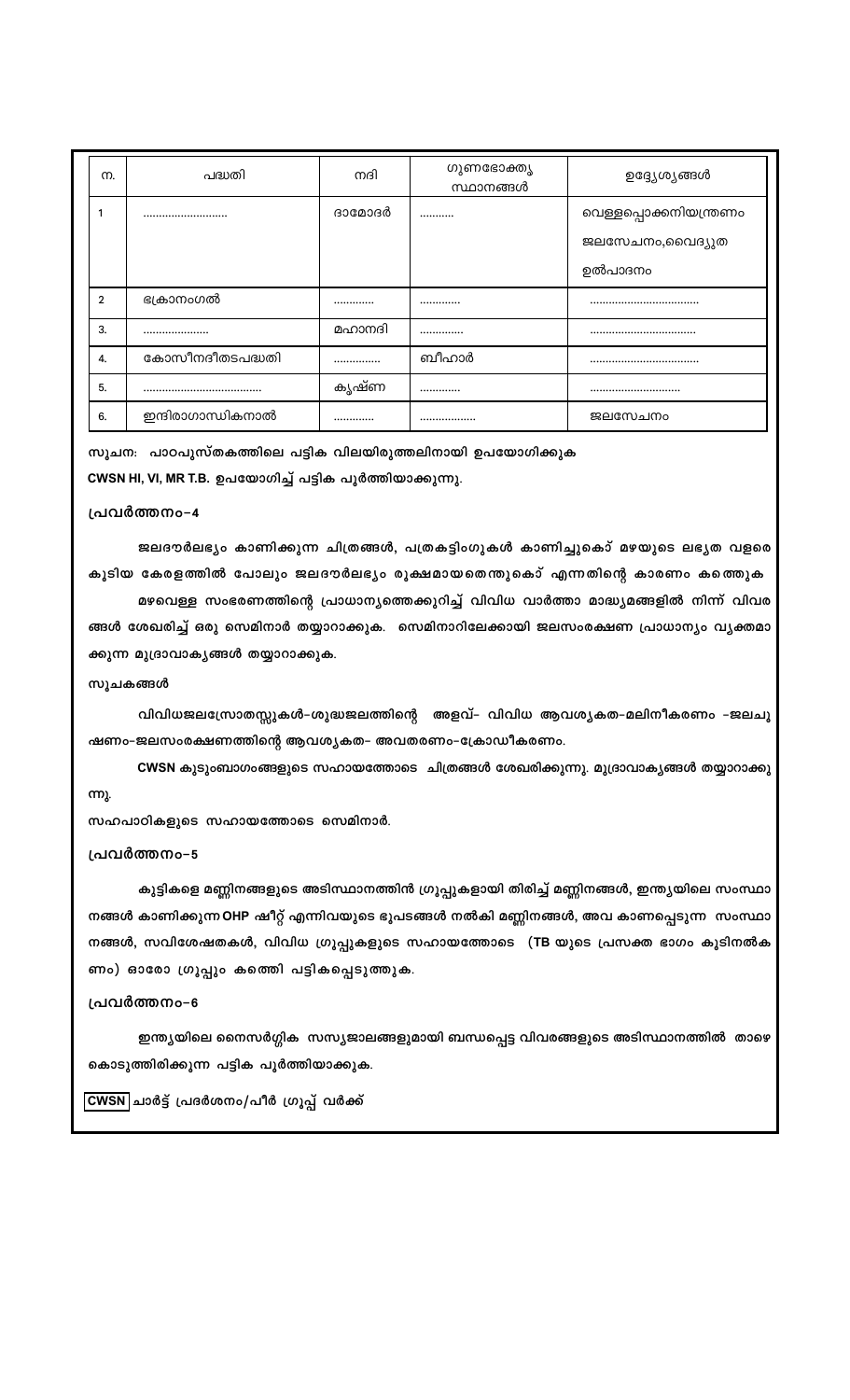| m. | സസ്യവിഭാഗങ്ങൾ                      | അനുയോജ്യമായ കാലാവസ്ഥാ<br>ഘടകങ്ങൾ          | പ്രധാനസസ്യഇനങ്ങൾ                 |
|----|------------------------------------|-------------------------------------------|----------------------------------|
| 1. | ഉഷ്ണമേഖലാ മഴക്കാടുകൾ               | 200 സെ.മീ.കൂടുതൽ<br>25°c-27°c ഊഷ്മാവ്     |                                  |
| 2. |                                    |                                           | തേക്ക്,സാൽ,ചന്ദനം,<br>മുള,സെമൂൽ  |
| 3. | മുൾച്ചെടികളും,കുറ്റിക്കാടു<br>കളും |                                           |                                  |
| 4. |                                    | 100,200,സെ.മീ. മഴ<br>20°c ൽ കുറവ് ഊഷ്മാവ് |                                  |
| 5. | ആൽപൈൻ,രുന്ദ്ര, സസ്യജാല<br>ങ്ങൾ     |                                           | സിൽവർഫിർ,പൈൻ,ജൂനി<br>പെർ,ബിർച്ച് |

CWSN പാഠപുസ്തകത്തിന്റെ സഹായത്തോടെ പട്ടിക പൂർത്തിയാക്കുന്നു.

## പ്രവർത്തനം-7

ധാതുവിഭവങ്ങളെ ലോഹധാതുക്കൾ, അലോഹധാതുക്കൾ എന്നിങ്ങനെ തരം തിരിച്ച് വിവിധ വായന സാമഗ്രികളുടെ സഹായത്തോടെ ഒരു ലഘുവിവരണം തയ്യാറാക്കുക.

#### പ്രവർത്തനം-8

വായനാസാമഗ്രികളിൽ നിന്ന് വിവരങ്ങൾ ശേഖരിച്ച് ഇന്ത്യയിലെ ഭക്ഷ്യവിളകൾ, നാണ്യവിളകൾ എന്നീ മേഖലകളായി തിരിച്ച് ഗ്രൂപ്പടിസ്ഥാനത്തിൽ ഒരു സെമിനാർ തയ്യാറാക്കുക. സൂചന : TB യിലെ പ്രസക്ത ഭാഗങ്ങൾ

## പ്രവർത്തനം-9

ഇന്ത്യയിലെ ഋതു വ്യത്യാസങ്ങൾ അനുസരിച്ചുള്ള കാർഷിക വിളകളെ തരം തിരിച്ചിരിക്കുന്ന ഒരു പട്ടി കയാണ് താഴെ നൽകിയിരിക്കുന്നത്. അനുയോജ്യമായ രീതിയിൽ പട്ടിക പൂർത്തിയാക്കുക.

| പേര്   | വിളയിറക്കൽ കാലം                  | വിളവെടുപ്പുകാലം                       | പ്രധാനവിളകൾ                                   |
|--------|----------------------------------|---------------------------------------|-----------------------------------------------|
| ഖാരിഫ് |                                  | നവംബർ ആദ്യവാരം<br>(മൺസൂണിന്റെ അവസാനം) |                                               |
|        | നവംബർ മദ്ധ്യം<br>(ശൈത്യകാലാരംഭം) |                                       | ഗോതമ്പ്,പുകയില,കടുക്,<br>പയറുവർഗങ്ങൾ,നിലക്കടല |
|        | മാർച്ച് (വേനലിന്റെ ആരംഭം)        |                                       |                                               |

#### പ്രവർത്തനം-10

താഴെ കൊടുത്തിരിക്കുന്ന പട്ടികയിൽ വായനാസാമഗ്രികളിൽ നിന്നും വിവരങ്ങൾ ശേഖരിച്ച് അനു യോജ്യമായ രീതിയിൽ പൂർത്തിയാക്കുക.

| ക്ര.നി | പ്രധാന കാർഷിക | കേന്ദ്രീകൃത |    | ഭൂമിശാസ്ത്ര ഘടകങ്ങൾ |         | മറ്റ്     |
|--------|---------------|-------------|----|---------------------|---------|-----------|
|        | വിളകൾ         | സംസ്ഥാനങ്ങൾ | று | മണ്ണ്               | ഊഷ്മാവ് | സവിശേഷതകൾ |
|        |               |             |    |                     |         |           |
|        |               |             |    |                     |         |           |
|        |               |             |    |                     |         |           |
|        |               |             |    |                     |         |           |
|        |               |             |    |                     |         |           |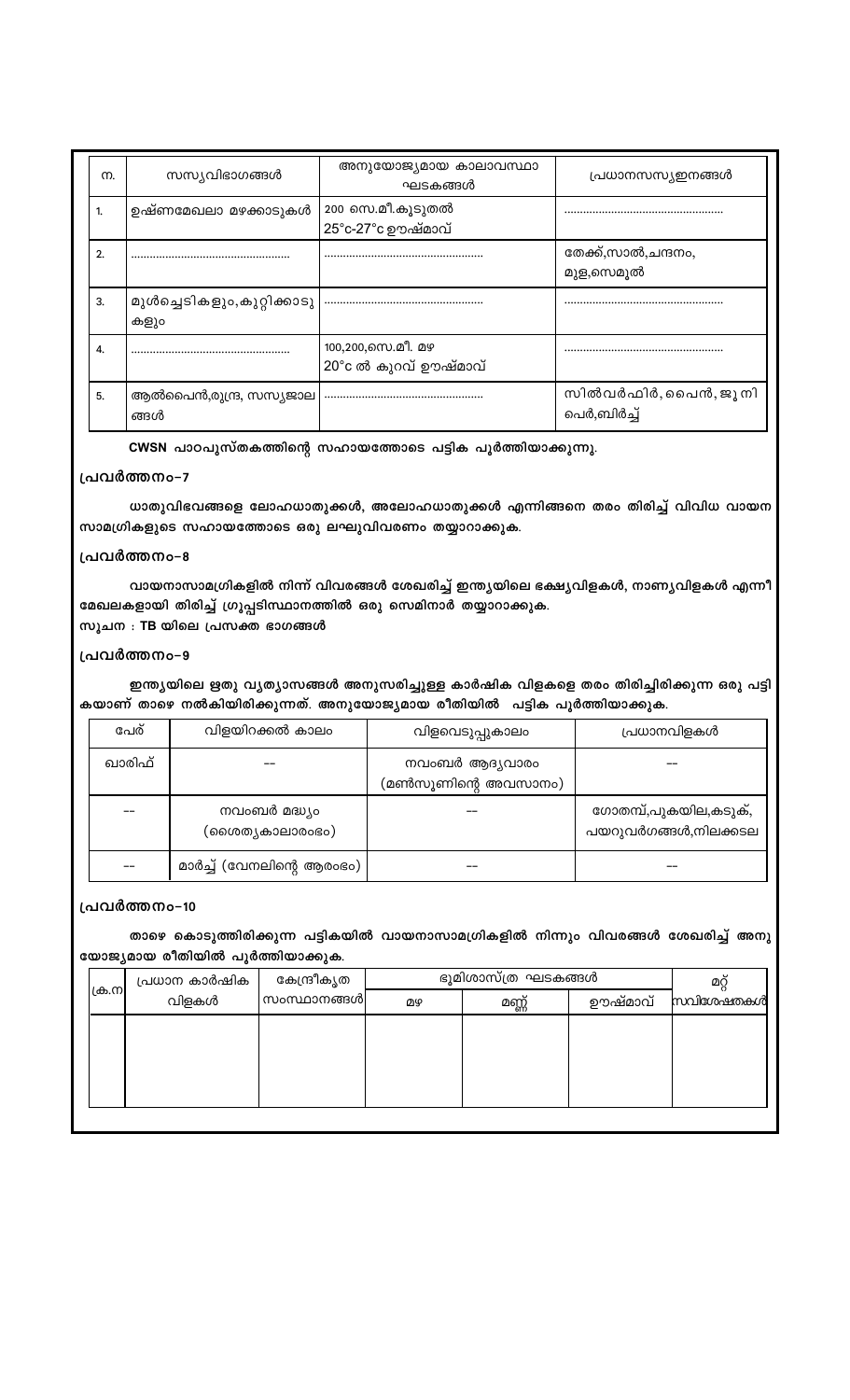ഭൈനംദിന ജീവിതത്തിൽ നാം പ്രയോജനപ്പെടുത്തുന്ന ഊർജ്ജസ്രോതസ്സുകൾ പട്ടികപ്പെടുത്തുക-അവതരണം-ഊർജ്ജവിഭവങ്ങളെ പരമ്പരാഗത ഊർജ്ജ വിഭവങ്ങളെന്നും പാരമ്പര്യേതര ഊർജ്ജ വിഭവങ്ങ ളെന്നും തരം തിരിച്ച് പട്ടിക പൂർത്തിയാക്കുക.

| പരമ്പരാഗത ഊർജ്ജ വിഭവങ്ങൾ | പാരമ്പര്യേതര ഊർജ്ജ വിഭവങ്ങൾ |
|--------------------------|-----------------------------|
| കൽക്കരി                  | സൗരോർജ്ജം                   |
|                          |                             |
|                          |                             |
|                          |                             |

#### സൂചന:

- പരമ്പരാഗത ഊർജ്ജസ്രോതസ്സുകൾ :പെട്രോളിയം,പ്രകൃതിവാതകം, താപവൈദ്യുതി,
	- - ജലവൈദ്യുതി, ആണവവൈദ്യുതി.
- പാരമ്പര്യേതര ഊർജ്ജവിഭവങ്ങൾ :

സ്രോതസ്സുകൾ, പാരമ്പര്യേതര ഊർജ്ജ സ്രോതസ്സുകൾ,

ഖയിൽ സ്ഥാന നിർണ്ണയം ചെയ്യുക

കങ്ങൾ നൽകി സ്ഥാനനിർണ്ണയം ചെയ്യുക.

ബി. സി.: കോളങ്ങളിൽ നിന്നും കത്തെി രേഖപ്പെടുത്തുക

കാറ്റിൽ നിന്നുള്ള വൈദ്യുതി, ജൈവവാതകം,വേലിയോർജ്ജം,

ഊർജ്ജ പ്രതിസന്ധികൾക്ക് പരിഹാരമാർഗ

തിരമാലയിൽ നിന്നുള്ള ഊർജ്ജം, ഭൗമ താപോർജ്ജം.

## പ്രവർത്തനം-12

പ്രവർത്തനം-11

സംസ്ഥാനങ്ങൾ എന്നിവയെ അടിസ്ഥാനമാക്കി ഗ്രൂപ്പടിസ്ഥാനത്തിൽ ഒരു വിവരണം തയ്യാറാക്കുക.

പത്രകട്ടിങ്ങുകളുടെ സഹായത്തോടെ ഊർജ്ജ പ്രതിസന്ധിയുടെ രൂക്ഷത വൃക്തമാക്കാൻ ശ്രമിക്കാ

ഇന്ത്യ നേരിടുന്ന ഊർജ്ജ പ്രതിസന്ധിയും പരിഹാരമാർഗ്ഗങ്ങളും എന്ന പതിപ്പിലേക്കായി പാരമ്പര്യ ഊർജ്ജ

#### പ്രവർത്തനം-13

വുന്നതാണ്.

ങ്ങൾ എന്നീ മേഖലകളായി തിരിച്ച് ഗ്രൂപ്പടിസ്ഥാനത്തിൽ വിവരശേഖരണം നടത്തി പതിപ്പ് പൂർത്തിയാക്കുക.

തുടർ പ്രവർത്തനങ്ങൾ

1. ഇന്ത്യയുടെ രൂപരേഖയിൽ പ്രധാന മണ്ണിനങ്ങൾ കാണപ്പെടുന്ന ഭൂവിഭാഗങ്ങൾ സ്ഥാനനിർണ്ണയംചെയ്യുക.

2. ഇന്ത്യയിലെ നൈസർഗിക സസ്യജാലങ്ങളെ അടിസ്ഥാനമാക്കി അവ കാണപ്പെടുന്ന പ്രദേശങ്ങൾ രൂപരേ

ഇരുമ്പയിര്, മാംഗനീസ്, കൽക്കരി, (TBയിലെ ഭൂപടങ്ങൾ പ്രയോജനപ്പെടുത്തുക)

5. ചുവടെ തന്നിരിക്കുന്ന വിവരങ്ങളിൽ എ കോളത്തിൽ കൊടുത്തിരിക്കുന്നവക്ക് യോജിക്കുന്നവ

സൂചകം : ഉഷ്ണമേഖല മഴക്കാടുകൾ,ഉഷ്ണമേഖല ഇലപൊഴിയും കാടുകൾ, മുശ്ച്ചെടികളും, കുറ്റിക്കാടുകളും, മിതശീതോഷ്ണ വനങ്ങളും, പുൽമേടുകളും, ആൽപൈൻ,തുന്ദ്ര, സസ്യജാലങ്ങൽ 3. ഇന്ത്യയുടെ രൂപരേഖയിൽ താഴെ പറയുന്ന ധാതുവിഭവങ്ങൾ കാണപ്പെടുന്ന പ്രദേശങ്ങൾ പ്രത്യേക സൂച

4. ഇന്ത്യയുടെ രൂപരേഖയിൽ നെല്ല്, ഗോതമ്പ്, എന്നീ വിളകൾ കൃഷി ചെയ്യുന്ന പ്രദേശങ്ങൾ പ്രത്യേക സൂച കങ്ങൾ നൽകി സ്ഥാനനിർണ്ണയം ചെയ്യുക. (TBയിലെ ബന്ധപ്പെട്ട ഭൂപടങ്ങൾ പ്രയോജനപ്പെടുത്തുക)

സൂചകം : എക്കൽമണ്ണ്, കറുത്തമണ്ണ്, പർവതമണ്ണ്, ചെങ്കൽമണ്ണ്, മരുഭൂമി മണ്ണ്.

കൽക്കരിയുടെ വിവിധ രൂപങ്ങൾ, അവയുടെ സവിശേഷതകൾ, ഇന്ത്യയിൽ ഇവ കാണപ്പെടുന്ന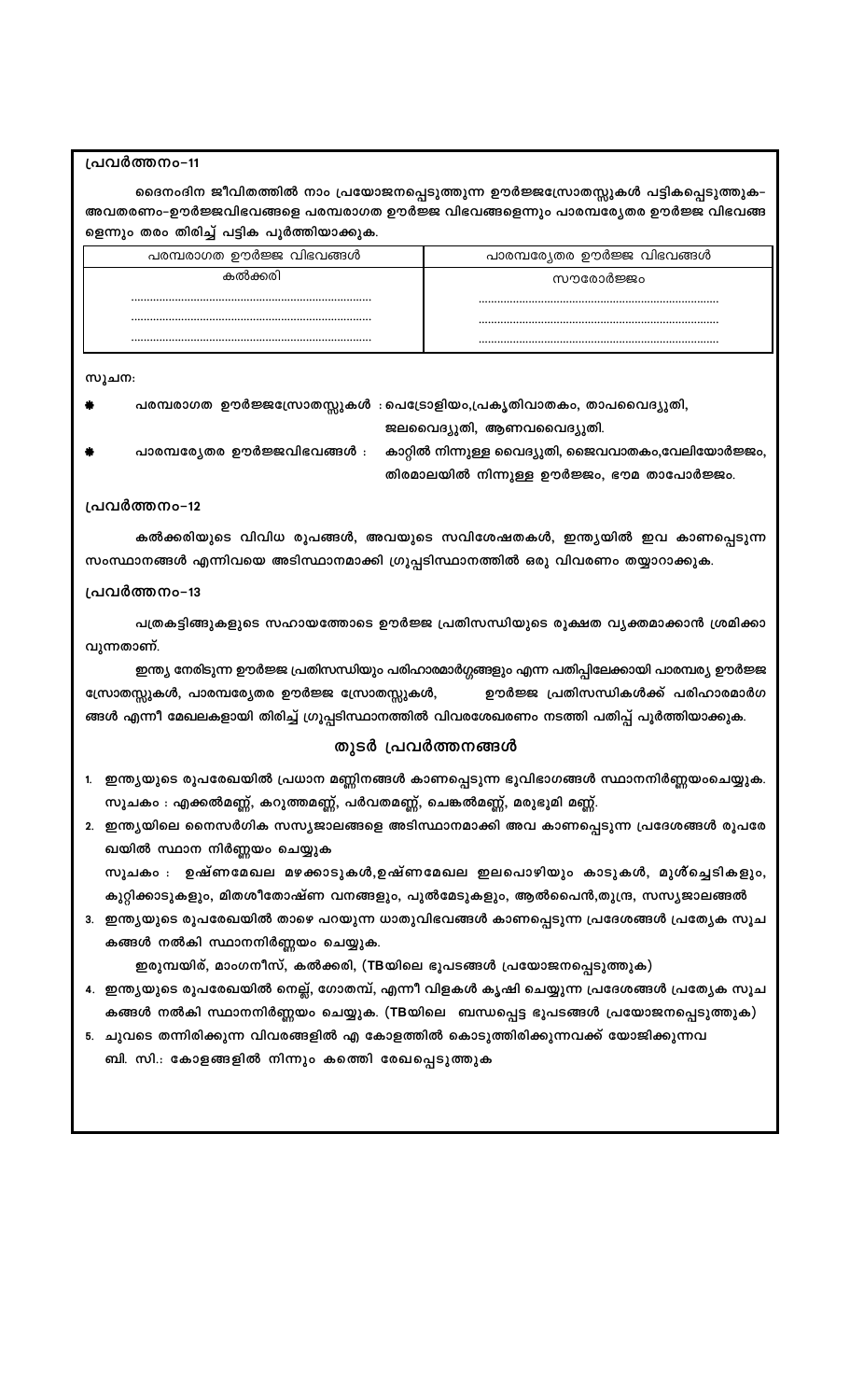| A          | B         | С          |  |
|------------|-----------|------------|--|
| ബോക്സൈറ്റ് | പഞ്ചാബ്   | ഝാർഖണ്ഡ്   |  |
| ചെമ്പ്     | അമൃത്സർ   | ചത്തീസ്ഗഢ് |  |
| ഭക്രാനംഗൽ  | ബിലാസ്പൂർ | പഞ്ചാബ്    |  |
| കമ്പിളി    | സിങ്ബം    | സത്ലജ്     |  |
| സുചന       |           |            |  |
| A          | Β         | C          |  |
| ബോക്സൈറ്റ് | ബിലാസ്പൂർ | ചത്തീസ്ഗഢ് |  |
| ിചെമ്പ്    | സിങ്ബം    | ഝാർഖണ്ഡ്   |  |
| ഭക്രാനംഗൽ  | പഞ്ചാബ്   | സത്ലജ്     |  |
| കമ്പിളി    | അമൃത്സർ   | പഞ്ചാബ്    |  |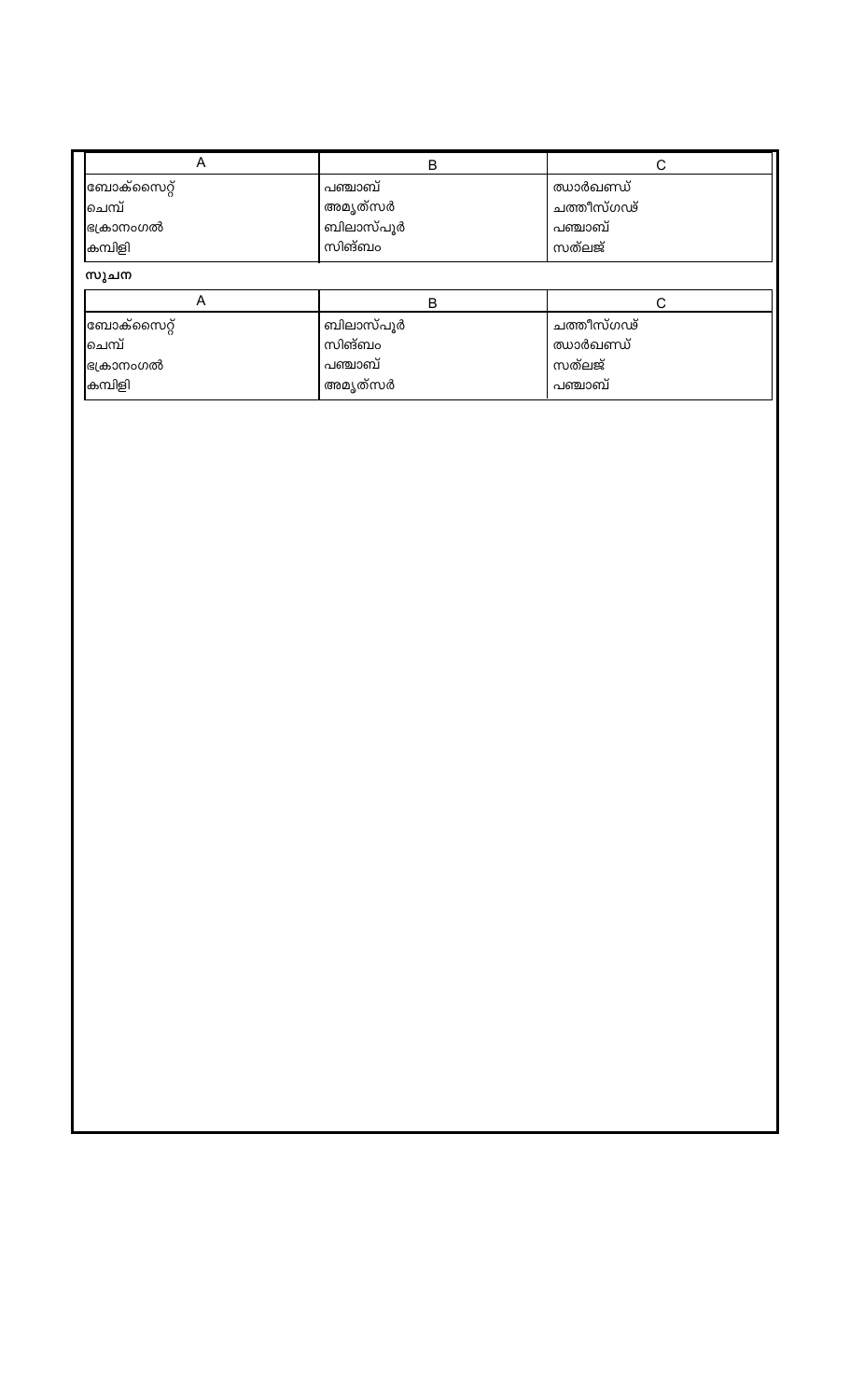## വ്യവസായം-ഗതാഗതം-വാർത്താവിനിമയം

 $\sqrt{3}$ 

## രൂപപ്പെടേ പ്രധാന ആശയങ്ങൾ

- വ്യവസായസ്ഥാനനിർണ്ണയത്തെ സ്വാധീനിക്കുന്ന ഘടകങ്ങൾ
- കൃഷി അധിഷ്ഠിത, ധാതു അധിഷ്ഠിത വ്യവസായങ്ങൾ
- വ്യവസായം കേന്ദ്രീകരിച്ചിരിക്കുന്ന മേഖലകൾ
- വ്യവസായങ്ങളുടെ തുടക്കം,വളർച്ചക്ക് കാരണമായ പാശ്ചാത്തലങ്ങൾ
- വൈവിദ്ധ്യമാർന്ന ഗതാഗത സംവിധാനങ്ങൾ-അവയുടെ വളർച്ചയിൽ ഭൂപ്രകൃതിയുടെ സ്വാധീനം
- വാർത്താ വിനിമയ ഉപാധികൾ, ആധുനിക ലോകത്ത് അവയുടെ സ്വാധീനം

#### പ്രവർത്തനം-1

വ്യത്യസ്ത വ്യവസായങ്ങൾ രേഖപ്പെടുത്തിയ സ്ലിപ്പ് നൽകി ഇത് ഏതേത് പ്രദേശങ്ങളിലാണ് കേന്ദ്രീക രിച്ചിരിക്കുന്നത്? ഗ്രൂപ്പിൽ കത്തെി അവതരണം ഏതെങ്കിലും ഒരു പ്രദേശവും, അവിടുത്തെ ഒരു വൃവസാ യവും ചർച്ചക്ക് വിധേയമാക്കി പദസൂര്യൻ നൽകുന്നു.

ഉദാ: പരുത്തി,തുണി,വൃവസായം മുംബൈയിൽ കേന്ദ്രീകരിക്കാനുള്ള കാരണങ്ങളുമായി ബന്ധപ്പെട്ട പദസൂര്യനാണ് താഴെ നൽകിയിരിക്കുന്നത്. പൂർത്തീകരിക്കുക



CWSN പദസൂര്യൻ TB സഹായത്തോടെ പൂർത്തിയാക്കുന്നു.

സൂചന: മറ്റു സ്ഥാനീയ ഘടകങ്ങൾ TB സഹായത്തോടെ കത്തെുക.

#### പ്രവർത്തനം-2

ഇന്ത്യയിലെ പ്രധാന വ്യവസായങ്ങൾ കുട്ടികളോട് ലിസ്റ്റ് ചെയ്യാൻ ആവശ്യപ്പെടുന്നു. കുട്ടികൾ അവ തരിപ്പിക്കുന്നു. **TB**യിൽ രേഖപ്പെടുത്തുന്നു. ഉപയോഗിക്കുന്ന അസംസ്കൃത വസ്തുക്കളുടെ അടിസ്ഥാനത്തിൽ അവയെ വേർതിരിച്ച് പട്ടികപ്പെടുത്തുന്നു.

| പരുത്തിത്തുണി    | സൂചന:കൃഷിയധിഷ്ഠിത വ്യവസായം |
|------------------|----------------------------|
| ചണവൃവസായം        | ധാതു അധിഷ്ഠിത വ്യവസായം     |
| സിമന്റ് വ്യവസായം |                            |
| റബ്ബർ            |                            |
| കമ്പിളി          |                            |
| പഞ്ചസാര          |                            |
| പട്ടുനൂൽ         |                            |
| പേപ്പർ           |                            |
| അലുമിനിയം        |                            |
|                  |                            |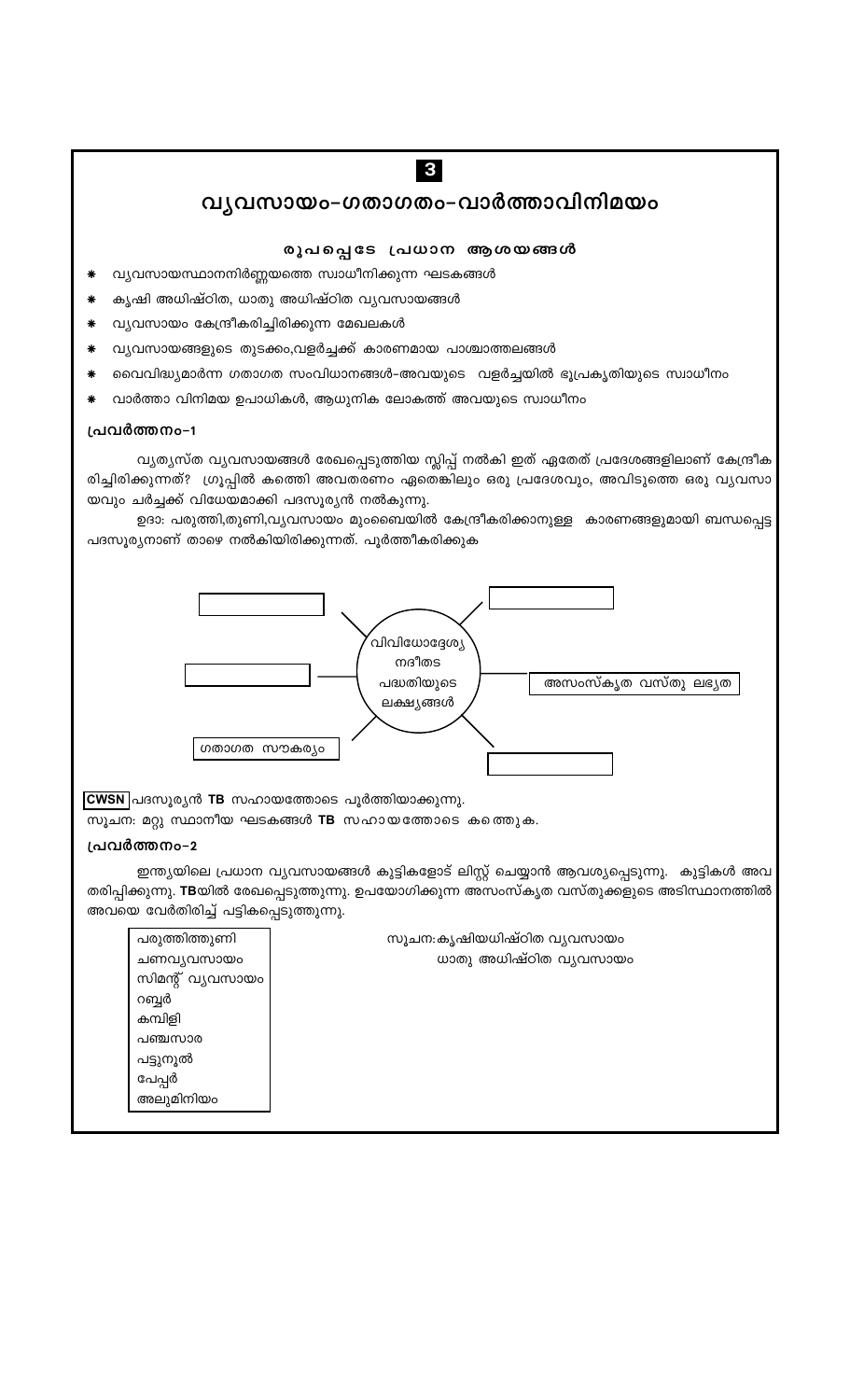പ്രവർത്തനം-3

ഇരുമ്പിന്റെ പ്രാധാന്യം നിത്യജീവിതത്തിൽ എന്ന ചർച്ച നടത്തി ഇന്ത്യയിലെ പ്രധാന ഇരുമ്പുരുക്ക് ശാലകൾ ഏതെല്ലാമെന്നും ഇവ ഏത് സംസ്ഥാനങ്ങളിൽ സ്ഥിതിചെയ്യുന്നുവെന്നും കുട്ടികൾ കത്തുെന്നു. സൂചന:

| സംസ്ഥാനം   | ഇരുമ്പുരുക്ക് ശാലകൾ |
|------------|---------------------|
| ഝാർക്കണ്ഡ് | ൈഥക്കാറോ            |
|            |                     |
|            |                     |
|            |                     |

കത്തിയ വ്യവസായ ശാലകൾ ആരംഭിച്ച വർഷം, ഏത് രാജ്യത്തിന്റെ സഹായത്താലാണ് സ്ഥാപി ച്ചതെന്നും TB യുടെ സഹായത്തോടെ കത്തുെന്നു. ചാർട്ട് പ്രദർശിപ്പിക്കുന്നു.

#### പാഠപുസ്തകത്തിലെ പ്രസക്തഭാഗം-പട്ടിക

ഇവപ്രധാനമായും ഝാർക്കണ്ഡ്, ഒറീസ്സ, ഛത്തീസ്ഘഡ്, ബംഗാൾ എന്നിവിടങ്ങളിലായി കേന്ദ്രീകരി ച്ചത് കുട്ടികൾ തിരിച്ചറിയുന്നു-കാരണം കത്തെുന്നു.



ഇതുപോലെ മറ്റ് വ്യവസായങ്ങളായ പഞ്ചസാര, അലുമിനിയം, സിമന്റ്,ചണം,........ എന്നിവയുടെ സ്ഥാനീയ ഘടകങ്ങൾ കത്തെുമല്ലോ?

#### പ്രവർത്തനം - 4

ഇന്ത്യയിലെ പ്രധാന ഗതാഗതോപാധികൾ ഏതെല്ലാമെന്ന് കുട്ടികളോട് ലിസ്റ്റ് ചെയ്യാൻ ആവശ്യ പ്പെടുന്നു. BB യിൽ രേഖപ്പെടുത്തുന്നു. ഇവയിൽ ഏതെല്ലാം ഗതാഗത സൗകര്യങ്ങൾ കേരളത്തിൽ ലഭ്യ മാണ്.

ഇന്ത്യയിലെ പ്രധാന ദേശീയ പാതകളും അവ കടന്നുപോകുന്ന സംസ്ഥാനങ്ങളും ടി.ബി യിലെ പ്രസക്ത ഭാഗത്തിന്റെ സഹായത്തോടെ കണ്ടെത്തുന്നു. നിങ്ങളുടെ പ്രദേശത്തെ എൻ.എച്ച്., എസ്.എച്ച് റോഡുകൾ ഏതെല്ലാമെന്ന് തിരിച്ചറിയുക.

#### സൂചന:

റോഡുകളുടെ വർഗീകരണത്തെക്കുറിച്ചുള്ള ആശയവ്യക്തത കുട്ടികൾക്കു നൽകുമല്ലോ? ദേശീയ സംസ്ഥാന പാത-ജില്ലാ ഗ്രാമീണ പാതകൾ.

| <b>NH47</b>     | തമിഴ്നാട്  | - കേരളം      |
|-----------------|------------|--------------|
| <b>NH17</b>     | മഹാരാഷ്ട്ര | - കേളം       |
| NH2             | ഡൽഹി       | – പ.ബംഗാൾ    |
| NH <sub>3</sub> | ഡൽഹി       | − മഹാരാഷ്ട്ര |
| NH7             | യു.പി      | – തമിഴ്നാട്  |
| NH <sub>8</sub> | വാൽഹി      | − മഹാരാഷ്ട്ര |
| NH <sub>5</sub> | ഗുജറാത്ത്  | – പഞ്ചാബ്    |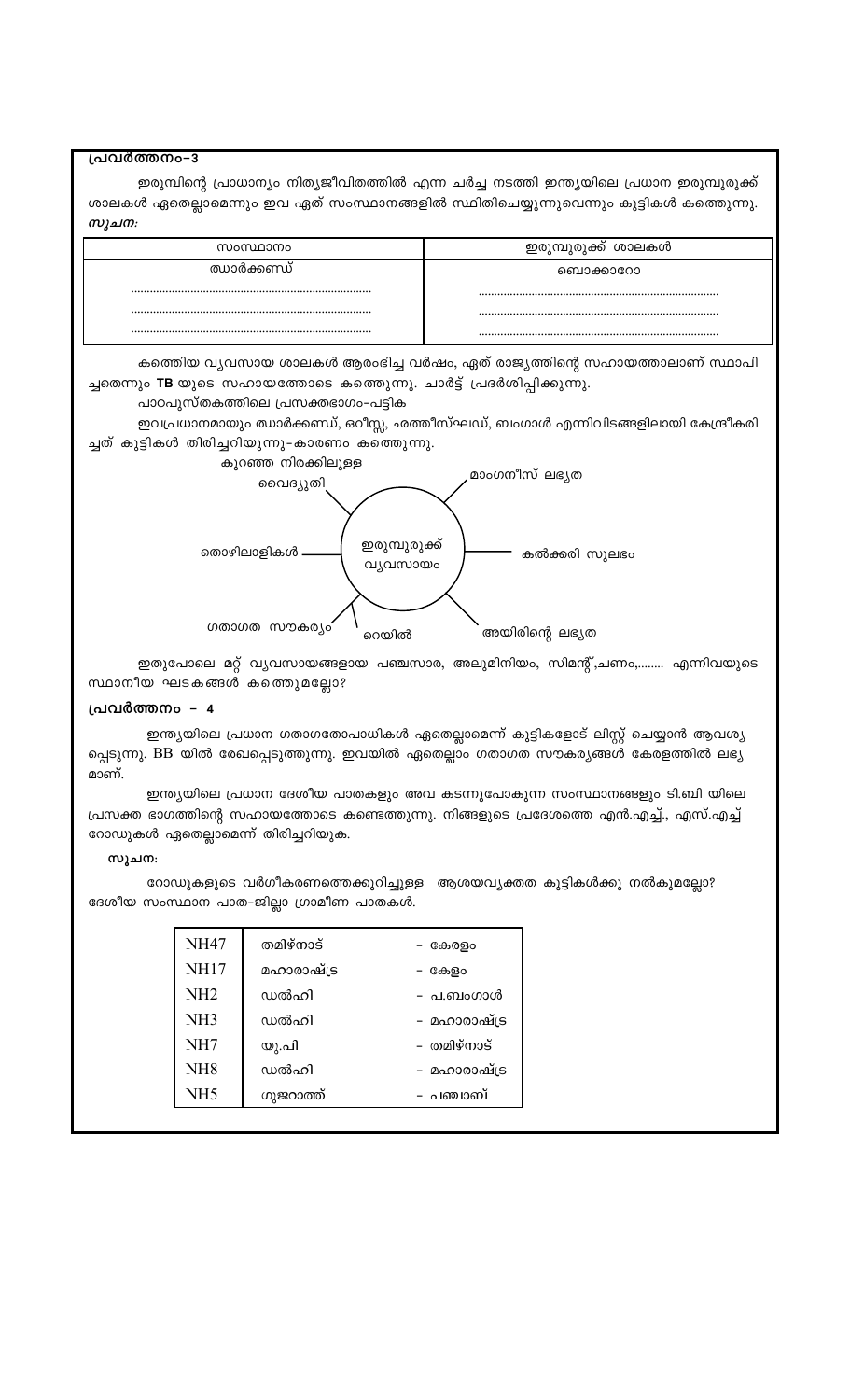#### കേരളത്തിലെ ദേശിയ പാതകശ

| <b>NH17</b>  | തലപ്പാടി   | – ഇടപ്പള്ളി    |
|--------------|------------|----------------|
| <b>NH47</b>  | വാളയാർ     | – കളിയിക്കാവിള |
| <b>NH212</b> | കോഴിക്കോട് | – കല്ലിങ്കൽ    |
| 213NH        | കോഴിക്കോട് | - പാലക്കാട്    |
| <b>NH220</b> | കന്വം      | – തേനി         |

#### പ്രവർത്തനം 5

റെയിൽവേ ബജറ്റുമായി ബന്ധപ്പെട്ട വാർത്തകൾ, മാധ്യമങ്ങൾ വരെ പ്രാധാന്യത്തോടെയാണ് നൽകി യത്. ഇത് ഇന്ത്യൻ സമൂഹത്തിൽ റെയിൽവേക്കുള്ള സ്ഥാനമാണ് വ്യക്തമാക്കുന്നത്. നമ്മുടെ ഗതാഗതോപാധി കളിൽ റെയിൽവേക്കുള്ള പ്രാധാന്യം എന്ന വിഷയത്തെ ആസ്പദമാക്കി ചർച്ച.

സൂചകൾ: മറ്റു ഗതാഗതോപാധികളിൽ റെയിൽവേക്കുള്ള സ്ഥാനം – പാതകൾ (ബ്രോഡ്ഗേജ്, മീറ്റർ ഗേജ്, നാരോഗേജ്) റെയിൽവേ മേഖലകൾ....

#### പ്രവർത്തനം – 6

തന്നിരിക്കുന്ന ഇന്ത്യയുടെ രൂപരേഖയിൽ റെയിൽവേ മേഖലകൾ സ്ഥാന നിർണയം ചെയ്യുക.

#### പ്രവർത്തനം – 7

ഇന്ത്യയിലെ പ്രധാനപ്പെട്ട തുറമുഖങ്ങൾ കുട്ടികൾ വ്യക്തിഗതമായി ലിസ്റ്റ് ചെയ്ത് അവതരിപ്പിക്കു ന്നു. കണ്ടെത്തിയവയെ ബംഗാൾ ഉൾക്കടൽ തീരത്തെന്നും (കിഴക്ക്) അറബിക്കടലിന്റെ തീരത്തെന്നും (പടി ഞ്ഞാറ്) വേർതിരിച്ച് എഴുതുന്നു.

തുടർന്ന് ടി.ബി സഹായത്തോടെ വടക്കുനിന്ന് തെക്കോട്ട് എന്ന ക്രമത്തിൽ പട്ടികപ്പെടുത്തി സംസ്ഥാനങ്ങൾ എഴുതുന്നു.

#### സൂചന:

പാഠപുസ്തകത്തിലെ പ്രസക്ത ഭാഗങ്ങൾ

#### പ്രവർത്തനം –8

ഗൾഫ് രാജ്യത്ത് ജോലി ചെയ്യുന്ന വിജേഷിന്റെ അമ്മാവൻ യാത്ര ചെയ്യാൻ ഏത് ഗതാഗതോപാധി യാണ് ഉപയോഗപ്പെടുത്തിയിട്ടുണ്ടാവുക? എന്തായിരിക്കാം ഇതിനു കാരണം? കുട്ടികൾ കണ്ടെത്തിയ കാര്യ ങ്ങൾ അവതരിപ്പിക്കുന്നു, ക്രോഡീകരിക്കുന്നു.

വ്യോമ ഗതാഗതം മറ്റെന്തെല്ലാം ആവശ്യങ്ങൾക്ക് ഉപയോഗിക്കുന്നു ? കണ്ടെത്തി അവതരിപ്പിക്കുന്നു. കേരളത്തിൽ വിജേഷിന്റെ അമ്മാവന് ഗൾഫിലേക്ക് യാത്രചെയ്യാൻ സൗകര്യമുള്ള

വിമാനത്താവളങ്ങൾ ഏതൊക്കെയാണ് ?

#### സൂചന:

അന്താരാഷ്ട്ര വിമാനത്താവളങ്ങളായ നെടുമ്പാശ്ശേരി, കരിപ്പൂർ, തിരുവനന്തപുരം.

ആഭ്യന്തര വ്യോമഗതാഗതം, അന്താരാഷ്ട്ര വ്യോമഗതാഗതം എന്നീ ആശയങ്ങളും കുട്ടികൾക്ക്

## നൽകുമല്ലോ?

#### പ്രവർത്തനം – 9

ഇന്ത്യയുടെ രൂപരേഖയിൽ താഴെ കൊടുത്തിരിക്കുന്ന അന്തരാഷ്ട്ര വിമാനത്താവളങ്ങളുടെ സ്ഥല ങ്ങൾ സ്ഥാന നിർണയം ചെയ്യുക.

നെടുമ്പാശ്ശേരി, തിരുവനന്തപുരം, കരിപ്പൂർ, ചെന്നൈ, മുംബൈ, ന്യൂഡൽഹി, കൊൽക്കത്ത

#### സൂചന:

ടി.ബി യിലെ പ്രസക്ത ഭാഗം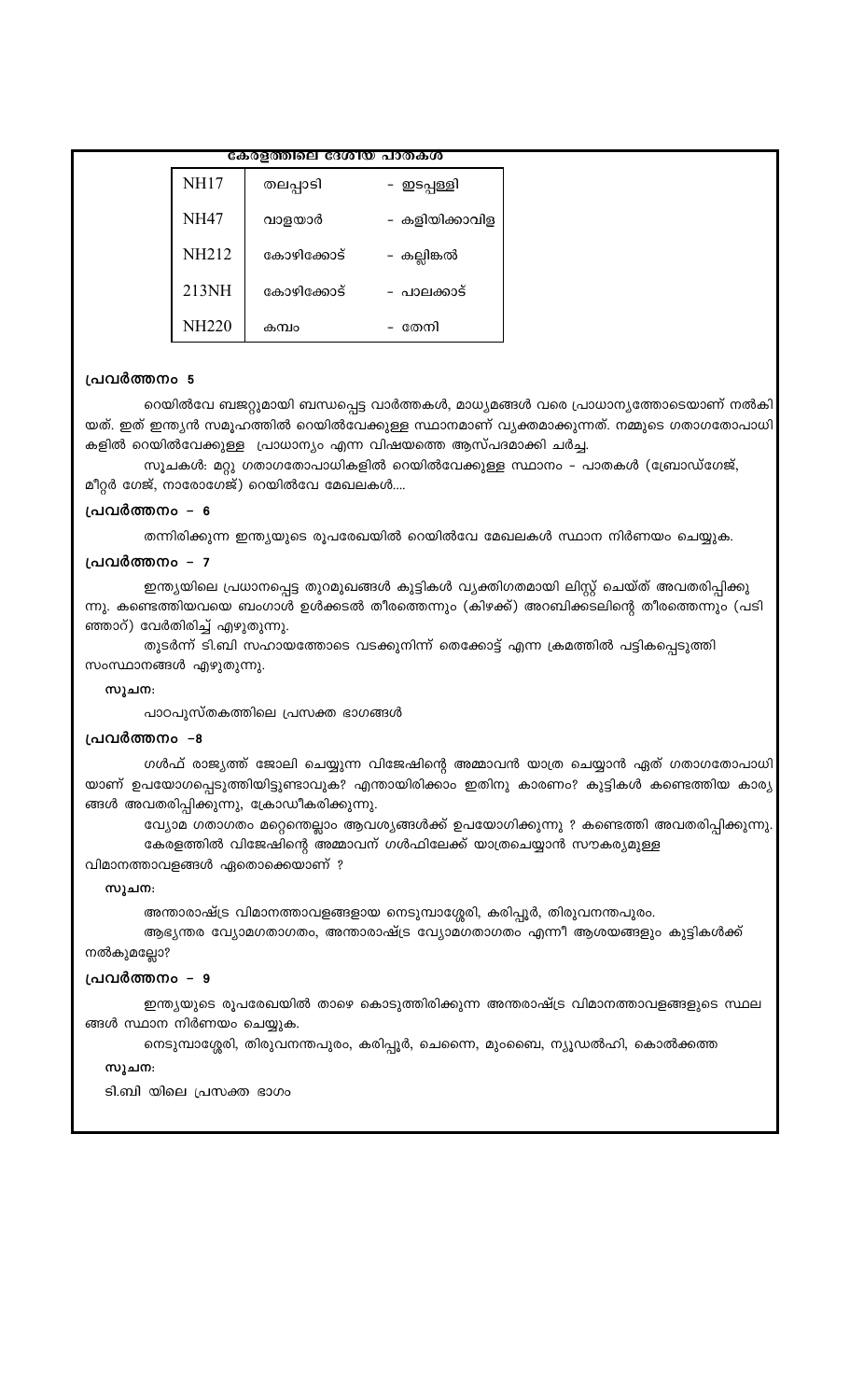#### പ്രവർത്തനം – 10

'ആധുനിക ലോകവും വാർത്താ വിനിമയവും' എന്ന വിഷയത്തെ അടിസ്ഥാനമാക്കി സെമിനാർ സംഘടിപ്പിക്കുക.

#### സൂചകം:

പ്രധാന വാർത്താ വിനിമയോപാധികൾ വ്യക്തിഗതം – ബഹുജനം – സമൂഹത്തിൽ ചെലുത്തുന്ന സ്വാധീനം - ഗുണദോഷങ്ങൾ.

തുടർ പ്രവർത്തനങ്ങൾ

1. ഇന്ത്യയിലെ പരുത്തി പഞ്ചസാര കമ്പിളി എന്നീ വ്യവസായങ്ങളിൾ ഏത് സംസ്ഥാനത്ത് കേന്ദ്രീകരിച്ചി രിക്കുന്നുവെന്നും അത് എന്തെല്ലാം കാരണങ്ങളാലാണെന്നും കത്തിെ ഇത്തരം വ്യവസായങ്ങൾ നേരി ടുന്ന പ്രശ്നങ്ങളെക്കുറിച്ചും വിശദമാക്കുക.

2. ചില വൃവസായങ്ങളുടെ അസംസ്കൃത വസ്തുക്കൾ തഴെ കൊടുത്തിരിക്കുന്നു. ഇവ ഏതേത് വൃവസാ യങ്ങളുമായി ബന്ധപ്പെട്ടതാണെന്ന് തിരിച്ചറിഞ്ഞ് കൃഷി അധിഷ്ഠിത വൃവസായങ്ങൾ ധാതു അധിഷ്ഠിത വ്യവസായങ്ങൾ എന്നിങ്ങനെ വർഗീകരിക്കുക.

ഇരുമ്പയിര്, മാംഗനീസ്, മുള, ചണം, പട്ടുനൂൽ, ചുണ്ണാമ്പുകല്ല്, കൽക്കരി, ഡോളമൈറ്റ്, പരുത്തിനാര്, ചെമ്മരിയാടിന്റെ രോമം, ബോക്സൈറ്റ്, യൂക്കാലിപ്റ്റ്സ്, ജിപ്സം, റബ്ബർ, ചകിരി, കശുവി.

3. തന്നിരിക്കുന്ന ഇന്ത്യയുടെ രൂപരേഖയിൽ പൂർവ്വ – പശ്ചിമ തീരങ്ങളിലെ പ്രധാന തുറമുഖങ്ങൾ, അന്താ രാഷ്ട്ര വിമാനത്താവളങ്ങൾ എന്നിവ സ്ഥാനനിർണയം ചെയ്യുക.

4. തന്നിരിക്കുന്ന ഇന്ത്യയുടെ രൂപരേഖയിൽ താഴെ തന്നിരിക്കുന്ന റെയിൽവേ മേഖലകൾ സ്ഥാന നിർണയം ചെയ്യുക.

# പൊതു ധനകാര്യം

#### ആമുഖം

കേന്ദ്രഗവൺമെന്റ്, സംസ്ഥാന ഗവൺമെന്റുകൾ, തദ്ദേശ സ്വയംഭരണ സ്ഥാപനങ്ങൾ എന്നിവയുടെ വരവു ചെലവുകളെക്കുറിച്ച് പ്രതിപാദിക്കുന്ന സാമ്പത്തിക ശാസ്ത്രമേഖലയാണ് പൊതുധനകാര്യം. ഗവൺമെന്റ് എങ്ങിനെ വരുമാനമുണ്ടാക്കുന്നുവെന്നും എങ്ങിനെ ചെലവഴിക്കുന്നുവെന്നും അതു വ്യക്തമാ ക്കുന്നു.

#### പ്രവർത്തനം - 1

ഇന്ത്യയിൽ പണപ്പെരുപ്പം ഇപ്പോൾ വർധിച്ചുകൊണ്ടിരിക്കുന്നു. നികുതി, ധനവിനിയോഗം കടമെടു ക്കൽ തുടങ്ങിയവയെ സംബന്ധിച്ച് പണപ്പെരുപ്പ കാലത്തും പണച്ചുരുക്ക കാലത്തും ഗവൺമെന്റിന്റെ നയം എന്തായിരിക്കും?

## പണപ്പെരുപ്പം

സാധനങ്ങൾക്ക് ദൗർലഭ്യവും പണത്തിന്റെ മൂല്യക്കുറവും ജനങ്ങളുടെ കൈയിൽ ധാരാളം പണം ഉണ്ടാകുന്നതുമായ സ്ഥിതിയാണ് പണപ്പെരുപ്പ<mark>ം</mark>. ഇതു വിലവർധനവിനു കാരണമാവും. ബാങ്കുകൾ അസാധാ രണമായ തോതിൽ വായ്പ നൽകുന്നതു കൊണ്ടും പണപ്പെരുപ്പം ഉണ്ടാകുന്നു.

## പണച്ചുരുക്കം

പണത്തിന്റെ മൂല്യം വർധിക്കുകയും സാധനങ്ങൾ വിപണിയിൽ ധാരാളം ലഭ്യമാക്കുകയും ജനങ്ങ ളുടെ കൈയിൽ പണം കുറവായിരിക്കുകയും ചെയ്യുന്ന അവസ്ഥയാണ് പണച്ചുരുക്കം. ബാങ്കുകൾ വായ്പ കൾ നൽകാതിരിക്കുമ്പോഴാണ് പണച്ചുരുക്കമുണ്ടാവുക.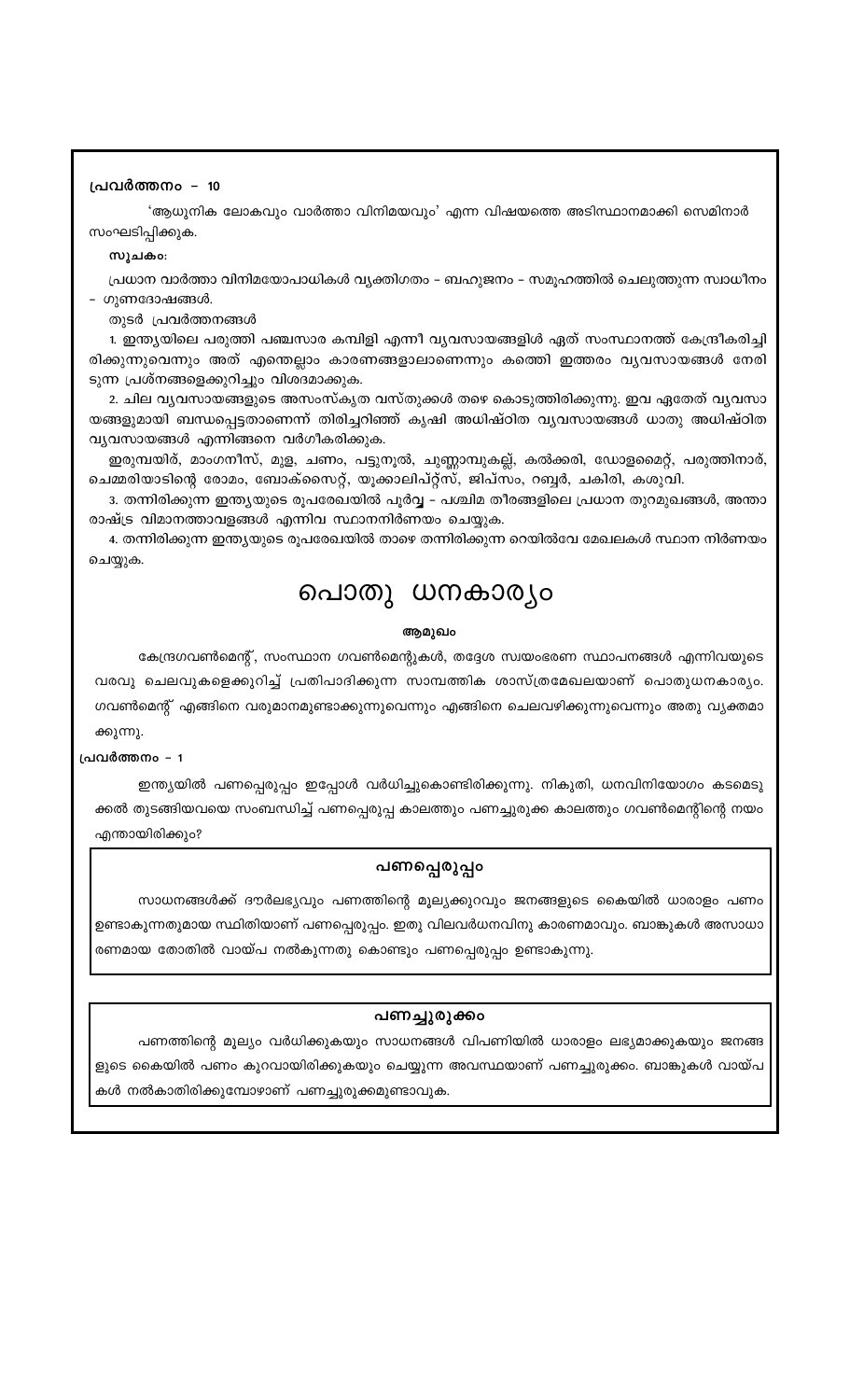നികുതി, ധനവിനിയോഗം, കടമെടുക്കൽ എന്നിവയെ സംബന്ധിച്ച സർക്കാറിന്റെ നയമാണ് ധനനയം.

| പണപ്പെരുപ്പ കാലത്ത്      | പണച്ചുരുക്ക കാലത്ത് |
|--------------------------|---------------------|
| നികുതി വർധിപ്പിക്കും     | നികുതി കുറക്കാം     |
| ധനവിനിയോഗം കുറക്കും      | ധനവിനിയോഗം കൂട്ടും  |
| കടമെടുപ്പ് വർധിപ്പിക്കും | കടമെടുപ്പ് കുറക്കും |

#### പ്രവർത്തനം - 2

പൊതുധനകാര്യവും സ്വകാര്യ ധനകാര്യവും തമ്മിൽ താരതമ്യം ചെയ്ത് താഴെ കൊടുത്തിട്ടുള്ള സൂചനകളുടെ അടിസ്ഥാനത്തിൽ പട്ടിക പൂർത്തിയാക്കുക.

| സുചന                        | പൊതുധനകാര്യം | സ്വകാര്യ ധനകാര്യം |
|-----------------------------|--------------|-------------------|
| ചെലവഴിക്കുന്നതിന്റെ ലക്ഷ്യം |              |                   |
| കടംവാങ്ങുന്ന ഉറവിടം         |              |                   |
| പരസ്യപ്പെടുത്തുന്ന രീതി     |              |                   |
| വരുമാനത്തിന്റെ അളവ്         |              |                   |

| പൊതുധനകാര്യം                        | സ്വകാര്യ ധനകാര്യം                   |
|-------------------------------------|-------------------------------------|
| സമൂഹത്തിന്റെ വികസനത്തിനും           | സ്വകാര്യ വ്യക്തികളുടെ ക്ഷേമത്തിനു   |
| ക്ഷേമത്തിനും വേണ്ടി ചിലവഴിക്കുന്നു. | വേണ്ടി ചെലവഴിക്കുന്നു               |
| സർക്കാരിന് വിദേശ രാജ്യങ്ങളിൽ        | വിദേശ രാജ്യങ്ങളിൽ നിന്ന് കടം        |
| നിന്നും കടം വാങ്ങാം                 | വാങ്ങാനുള്ള സാധ്യതകൾ പരിമിതമാണ്     |
| സർക്കാരിന്റെ വരവു ചെലവുകൾക്ക്       | വരവുകളും ചെലവുകളും പരസ്യമാക്കാറില്ല |
| പരസ്യ സ്വഭാവമാണ്                    | സ്വകാര്യ വരുമാനം നിശ്ചിതമാണ്.       |
| പൊതു വരുമാനം നിശ്ചിതമല്ല            |                                     |

#### പ്രവർത്തനം - 3

ഇന്ത്യയുടെ പൊതുകടം വർധിക്കാനുള്ള ഒരു പ്രധാന കാരണമാണല്ലോ ജനസംഖ്യാ വർധനവ് എന്നുള്ള ചോദ്യം കുട്ടികൾക്കു മുമ്പിൽ ഉന്നയിക്കുന്നു. ഗ്രൂപ്പുകളായി മറ്റു കാരണങ്ങൾ എന്തൊക്കെയാണെന്ന് ക്ലാസി ലുള്ള ചർച്ചയിലൂടെ (നൽകിയിട്ടുള്ള കുറിപ്പുകളുടെ അടിസ്ഥാനത്തിൽ) കണ്ടെത്തുന്നു. അധ്യാപകന്റെ സഹായത്തോടെ ക്രോഡീകരണം നടത്തുന്നു – ചാർട്ട് ചെയ്യുന്നു.

| സൂചന: | വർധിച്ച സൈനിക ചെലവുകൾ                 | ജനാധിപത്യ പ്രക്രിയക്കുള്ള ചെലവുകൾ |
|-------|---------------------------------------|-----------------------------------|
|       | സാമൂഹ്യ ക്ഷേമ പ്രവർത്തനങ്ങൾ           | പ്രതിരോധ ചെലവുകൾ                  |
|       | നീതിന്യായ ചെലവുകൾ                     | ഇറക്കുമതി വർധനവ്                  |
|       | ഉദ്യോഗസ്ഥന്മാർക്കുള്ള ശമ്പള ചെലവുകൾ   | ആരോഗ്യ ചെലവുകൾ                    |
|       | വിദ്യാഭ്യാസ ചെലവുകൾ                   | നഗരവത്കരണം                        |
|       | വിലക്കയറ്റം                           | പ്രകൃതിക്ഷോഭം നേരിടാൻ             |
|       | ഗവേഷണത്തിനും വികസന പ്രവർത്തനങ്ങൾക്കും |                                   |
|       | തൊഴിൽ രഹിതർക്കുള്ള സഹായം              |                                   |
|       |                                       |                                   |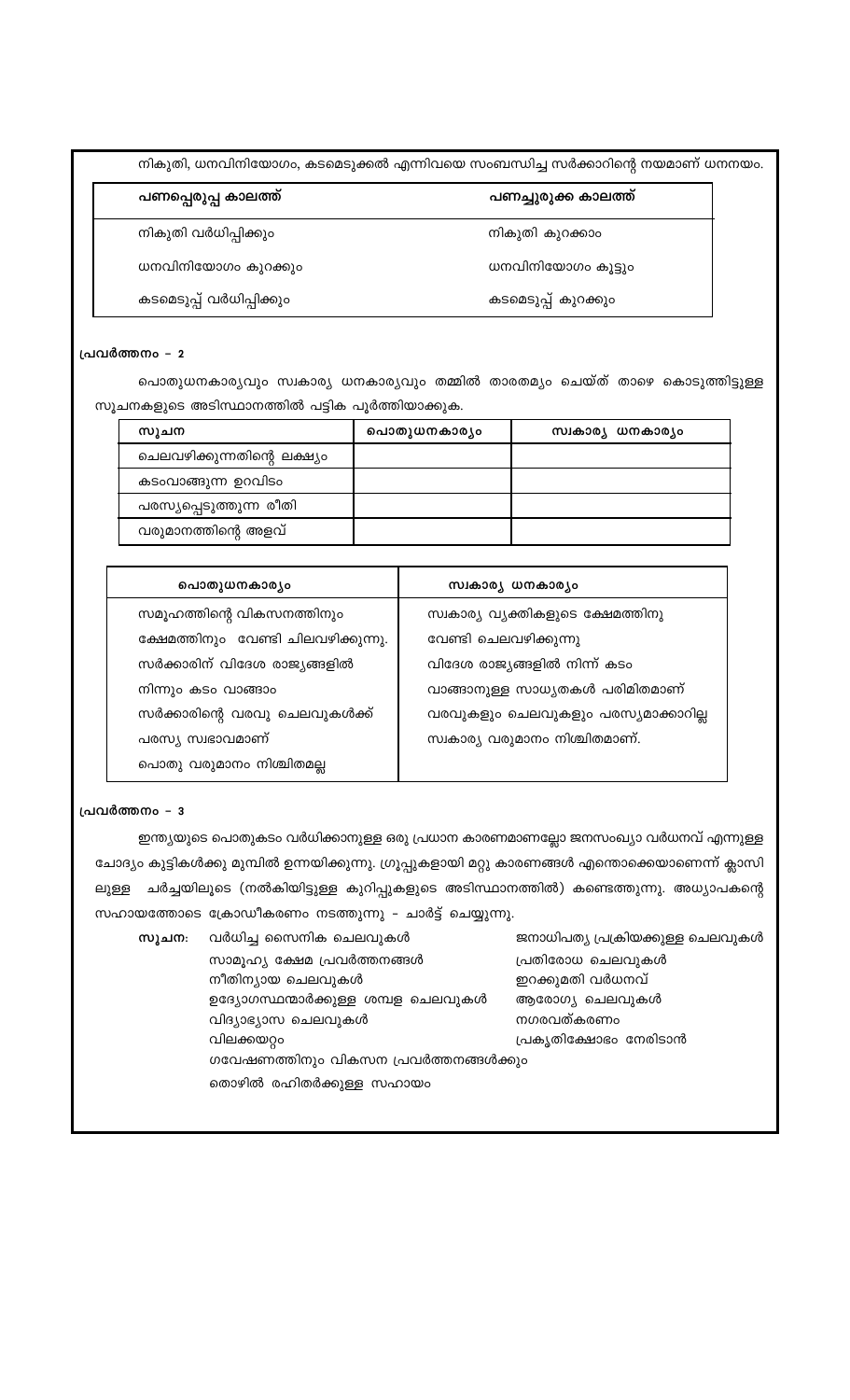| പ്രവർത്തനം 4                |                                                 |                                                                                          |
|-----------------------------|-------------------------------------------------|------------------------------------------------------------------------------------------|
|                             |                                                 | പഞ്ചായത്തിൽ അടച്ച കെട്ടിട നികുതിയുടെ രസീതും സ്റ്റേഷനറി കടയിൽ നിന്നും വാങ്ങിയ പേസ്റ്റ്    |
|                             |                                                 | കവറിലെ വിലയും ക്ലാസിൽ  താരതമ്യം ചെയ്യുവാൻ അവസരം ഒരുക്കുന്നു. ആദ്യത്തേത് നേരിട്ട് (പ്രത്യ |
|                             |                                                 | ക്ഷം) നൽകുകയും രണ്ടാമത്തേത് വിലയോടൊപ്പം (പരോക്ഷം) നൽകുകയും ചെയ്യുന്നതായി കുട്ടികൾ        |
| തിരിച്ചറിയുന്നു.            |                                                 |                                                                                          |
|                             |                                                 |                                                                                          |
|                             | നികുതി                                          |                                                                                          |
|                             | പൊതുതാത്പര്യത്തിനു വേണ്ടിയുള്ള ചെലവുകൾ വഹിക്കാൻ |                                                                                          |
|                             | വ്യക്തി നിർബന്ധമായും നൽകേണ്ട പണമാണ് നികുതി      |                                                                                          |
|                             |                                                 |                                                                                          |
|                             |                                                 |                                                                                          |
|                             | പൊതുവരുമാനം                                     |                                                                                          |
|                             |                                                 |                                                                                          |
|                             |                                                 |                                                                                          |
|                             |                                                 |                                                                                          |
| നികുതി                      |                                                 | നികുതിയേതര വരുമാനം                                                                       |
|                             |                                                 |                                                                                          |
|                             |                                                 |                                                                                          |
|                             |                                                 | പൊതുമേഖലാ സ്ഥാപനങ്ങളിൽനി                                                                 |
| പ്രത്യക്ഷ നികുതി            | പരോക്ഷ നികുതി                                   | ന്നുള്ള വരുമാനം                                                                          |
|                             |                                                 | പൊതു മുതലിൽ നിന്നുള്ള വരുമാനം                                                            |
|                             |                                                 | ഫീസ്                                                                                     |
| ആദായ നികുതി                 | വിൽപ്പന നികുതി                                  | പിഴ                                                                                      |
| കോർപ്പറേറ്റ് നികുതി         | എക്സൈസ് നികുതി                                  | പ്രത്യേക ചുമത്തൽ (Special assess-                                                        |
| വസ്തു നികുതി                | കസ്റ്റംസ് നികുതി                                | ment)                                                                                    |
| കെട്ടിട നികുതി              | വിനോദ നികുതി                                    | ലാഭവിഹിതം                                                                                |
| ഭൂനികുതി വാഹന നികുതി,       | മൂല്യവർധിത നികുതി                               | സർക്കാരിന് ലഭിക്കുന്ന ഗ്രാന്റുകൾ                                                         |
| സമ്മാന നികുതി,              |                                                 | രാജ്യത്തിനുള്ളിൽ നിന്നും വിദേശത്തു                                                       |
| കാർഷിക നികുതി, തൊഴിൽ നികുതി |                                                 | നിന്നും ലഭിക്കുന്ന വായ്പകൾ                                                               |
|                             |                                                 |                                                                                          |

## പ്രവർത്തനം - 5

പ്രത്യക്ഷ പരോക്ഷ നികുതികൾ ക്ലാസിൽ താരതമ്യം ചെയ്യുകയും സവിശേഷതകൾ ഗ്രൂപ്പടിസ്ഥാന ത്തിൽ വിലയിരുത്താനുള്ള അവസരം കുട്ടികൾക്ക് നൽകുന്നു. കുട്ടികളുടെ പ്രതികരണം അറിഞ്ഞശേഷം അധ്യാപകന്റെ സഹായത്തോടു കൂടി പ്രത്യേതകൾ കണ്ടെത്തുന്നു.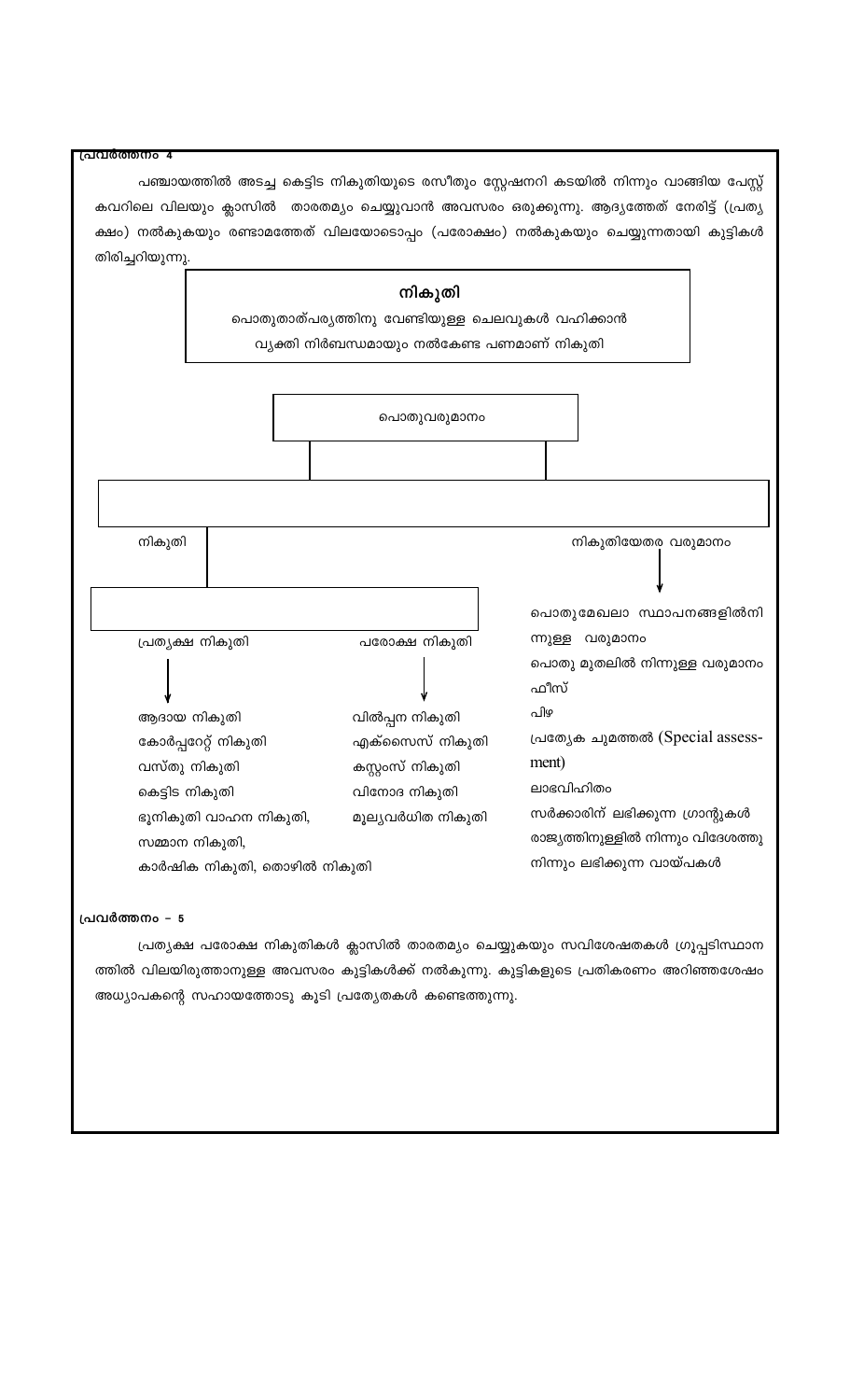| പ്രത്യക്ഷ നികുതി                           |    | പരോക്ഷ നികുതി                            |  |
|--------------------------------------------|----|------------------------------------------|--|
| നികുതി നൽകുന്ന ആൾ തന്നെ നികുതി             | 1. | നികുതി നൽകുന്നതിൽ നിന്നും ഒഴിഞ്ഞു മാറാൻ  |  |
| ഭാരവും വഹിക്കുന്നു.                        |    | സാധ്യമല്ല                                |  |
| സാമ്പത്തിക ശേഷി അടിസ്ഥാനമാക്കിയാണ്         | 2. | ഒരു സാധനത്തിൽ നിന്നുളള നികുതി ഒഴിവാക     |  |
| പ്രത്യക്ഷ നികുതി പിരിക്കുന്നത്             |    | ണമെങ്കിൽ സാധനം വാങ്ങേണ്ട എന്നു തീരു      |  |
| നികുതി പിരിവിന് ചെലവ് കൂടുതലായിരിക്കും     |    | മാനിക്കണം.                               |  |
| നികുതിയുടെ അടിസ്ഥാനം വികസിപ്പിച്ചും        | 3. | വിലയോടൊപ്പം നൽകുന്നതിനാൽ നികുതിദായ       |  |
| നികുതി നിരക്ക് വർധിപ്പിച്ചും വരവ് വർധിപ്പി |    | കന് സൗകര്യപ്രദമാണ്.                      |  |
| ക്കാം.                                     | 4. | ലഭിക്കുന്ന വരുമാനത്തെക്കുറിച്ച് കൃത്യമായ |  |
| വരവ് ചെലവുകളുടെ കണക്ക് സൂക്ഷി              |    | കണക്കുകൂട്ടലുകൾ താരതമ്യേന പ്രയാസമാണ്.    |  |
| ക്കേണ്ടതിനാൽ നികുതിദായകന് അസൗകര്യം         | 5. | നികുതി വെട്ടിപ്പിനുള്ള പഴുതുകൾ കൂടുതലാ   |  |
| ഉണ്ടാക്കുന്നു.                             |    | ണ്.                                      |  |
| പൗരബോധം വളർത്താൻ സഹായിക്കുന്നു             | 6. | സമ്പന്നർക്കും ദരിദ്രർക്കും ഒരേപോലെ ബാധ   |  |
| നികുതിയിൽ നിന്നു ലഭിക്കുന്ന വര             |    | കമായാൽ സാമൂഹ്യനീതി ഉറപ്പുവരുത്തുന്നില്ല. |  |
| വിനെക്കുറിച്ച് വ്യക്തമായ കണക്കുകൂട്ടലുകൾ   | 7. | നികുതി നൽകുന്ന ആൾക്കല്ല നികുതിയുടെ       |  |
| സാധ്യമാണ്.                                 |    | <b>GO00</b>                              |  |
| വരവ് മറച്ചുവെക്കാൻ നികുതി ദായകർ ശ്രമി      | 8. | നികുതി കൊടുക്കുന്നത് പലപ്പോഴും അറിയാ     |  |
| ച്ചേക്കാം.                                 |    | റില്ല.                                   |  |
|                                            |    |                                          |  |

## മൂല്യവർധിത നികുതി

ഉല്പാദനത്തിന്റെയും വിൽപനയുടെയും ഓരോ ഘട്ടത്തിലും വരുന്ന മൂല്യ വർധനവിനെ അടിസ്ഥാനമാക്കി നികുതി നിശ്ചയിക്കുന്നതിനെ മൂല്യവർധിത നികുതി എന്നു പറയുന്നു.

പ്രവർത്തനം - 6

ഒരു കർഷകൻ 2000 രൂപ ചെലവാക്കി വാഴ നട്ടു. കുല മൊത്ത കച്ചവടക്കാരന് 2800 രൂപക്ക് വിറ്റു. അയാൾ 3200 രൂപക്ക് ബേക്കറിക്കാരന് നൽകി. കമ്പോളത്തിൽ ബേക്കറിക്കാരൻ 3600 രൂപക്ക് വിറ്റു തീർത്തു എന്നിരിക്കട്ടെ. 10 ശതമാനം നികുതിയാണ് ഈടാക്കേണ്ടത്. ഓരോ ഘട്ടത്തിലും വർധിച്ച മൂല്യം, മൂല്യ വർധിത നികുതി എന്നിവയുടെ അടിസ്ഥാനത്തിൽ ഒരു പട്ടിക തയ്യാറാക്കി (VAT)കണക്കാക്കുക.

|                                   | മൂല്യം | വർധിച്ച മൂല്യം | നികുതി |
|-----------------------------------|--------|----------------|--------|
| അസംസ്കൃത വസ്തുവിന് ചെലവ് (കർഷകന്) | 2000   |                | 200    |
| മൊത്ത കച്ചവടക്കാരൻ                | 2800   | 800            | 80     |
| ബേക്കറിക്കാരൻ                     | 3200   | 400            | 40     |
| ഉപഭോക്താവ് വാങ്ങുമ്പോൾ            | 3600   | 400            | 40     |
| ആകെ നികൂതി                        |        |                | 360    |

സൂചന: 10 ശതമാനം നിരക്കിൽ രൂപക്ക് 360 രൂപ വിൽപന നികുതി ഈടാക്കും. വാറ്റ് അനുസരിച്ച് ഘട്ടം ഘട്ടമായി ഈ തുക 200, 80, 40, 40 ഈ ക്രമത്തിൽ ഈടാക്കുന്നു എന്നുമാത്രം.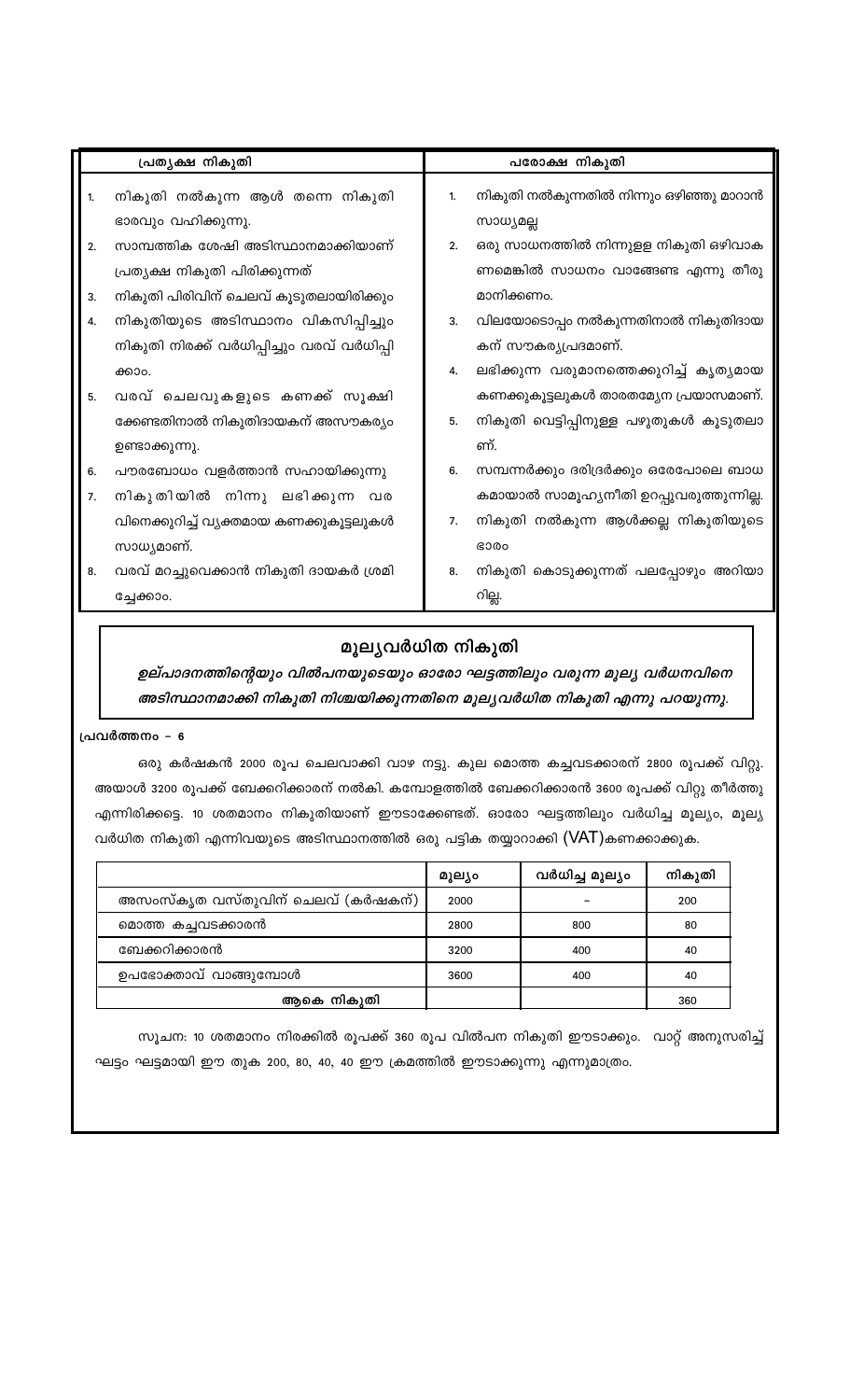| പ്രവർത്തനം 7                                                                    |                                                                                                                                                                                                                                                                                                                                                                                                                                                                                                                                                                                  |                                                                                                                                                                                                                                                                                                                                                                                                                |                |
|---------------------------------------------------------------------------------|----------------------------------------------------------------------------------------------------------------------------------------------------------------------------------------------------------------------------------------------------------------------------------------------------------------------------------------------------------------------------------------------------------------------------------------------------------------------------------------------------------------------------------------------------------------------------------|----------------------------------------------------------------------------------------------------------------------------------------------------------------------------------------------------------------------------------------------------------------------------------------------------------------------------------------------------------------------------------------------------------------|----------------|
| മൂല്യ വർധിത നികുതിയുടെ നേട്ടങ്ങളും കോട്ടങ്ങളും ചിട്ടപ്പെടുത്തുക                 |                                                                                                                                                                                                                                                                                                                                                                                                                                                                                                                                                                                  |                                                                                                                                                                                                                                                                                                                                                                                                                |                |
|                                                                                 | മൂല്യവർധിത നികുതിയുടെ നേട്ടങ്ങൾ                                                                                                                                                                                                                                                                                                                                                                                                                                                                                                                                                  |                                                                                                                                                                                                                                                                                                                                                                                                                | കോട്ടങ്ങൾ      |
| സൂചന                                                                            |                                                                                                                                                                                                                                                                                                                                                                                                                                                                                                                                                                                  |                                                                                                                                                                                                                                                                                                                                                                                                                |                |
|                                                                                 | <u>നേട്ടങ്ങൾ</u>                                                                                                                                                                                                                                                                                                                                                                                                                                                                                                                                                                 |                                                                                                                                                                                                                                                                                                                                                                                                                | <u>കോടങ്ങൾ</u> |
| $_{\odot}$<br>⊙<br>⊙<br>$_{\odot}$<br>$_{\odot}$<br>$_{\odot}$<br>⊙             | ഗവൺമെന്റിനെ സംബന്ധിച്ചിടത്തോളം അനു<br>യോജ്യമായത് വാറ്റാണ്.<br>വിവിധ<br>ഘട്ടങ്ങളിലായി<br>നികുതി<br>നൽകുന്നതിനാൽ നികുതി വെട്ടിപ്പിനുള്ള അവ<br>സരങ്ങൾ കുറയുന്നു.<br>നികിതിയുടെ ആവർത്തന സ്വഭാവം ഒഴിവാക്കാം<br>ഉൽപാദനത്തേയും വ്യാപാരത്തേയും കുറിച്ച്<br>കണക്കുകൾ ലഭ്യമാക്കാൻ സഹായിക്കുന്നു<br>കയറ്റുമതി വസ്തുക്കൾക്ക് നികുതിയിളവ്<br>നൽകാൻ സൗകര്യമുള്ളതുകൊണ്ട് കയറ്റു<br>മതിയെ പ്രോത്സാഹിപ്പിക്കുന്നു.<br>ഇതു നടപ്പാക്കാൻ എളുപ്പമാണ്. നികുതി ഒരു<br>സ്ഥലത്ത് മാത്രം കേന്ദ്രീകരിക്കുന്നില്ല. പല<br>സ്ഥാപനങ്ങളിലായി വ്യാപിച്ചു കിടക്കുന്നു.<br>നികുതി പിരിക്കുന്നതിനുള്ള ചെലവ് കുറവാണ്. | 0<br>ഇത് ലളിതമായ നികുതി സമ്പ്രദായമല്ല<br>പ്രത്യേകിച്ച് വികസ്വര രാജ്യങ്ങൾക്ക്<br>നികുതി പിരിവിന് ചെലവ് കൂടുതൽ<br>⊙<br>0<br>നികുതിദായകരുടെ സഹകരണത്തെ അടിസ്ഥാ<br>നമാക്കിയാണ് ഇതിന്റെ വിജയം. നികുതി വെട്ടി<br>പ്പിന് സാധ്യതയുണ്ട്.<br>0<br>ചെറുകിട സ്ഥാപനങ്ങൾക്ക് കണക്കുകൾ കൃത്യ<br>മായി സൂക്ഷിക്കേണ്ടി വരുമ്പോൾ ബുദ്ധിമുട്ടു<br>കൾ സൃഷ്ടിക്കും.<br>0<br>ബന്ധപ്പെട്ടവർ കൃത്യമായ കണക്ക് സൂക്ഷി<br>ക്കേണ്ടി വരുന്നു. |                |
| പ്രവർത്തനം - 8<br>ആധുനിക കാലത്ത് ഗവ. ചെലവുകൾ വർധിക്കുന്നു. കാരണങ്ങൾ കണ്ടെത്തുക. |                                                                                                                                                                                                                                                                                                                                                                                                                                                                                                                                                                                  |                                                                                                                                                                                                                                                                                                                                                                                                                |                |
|                                                                                 | 1. ക്ഷേമരാഷ്ട്രം (വിദ്യാഭ്യാസം, ആരോഗ്യം, സാമൂഹ്യ സുരക്ഷ)                                                                                                                                                                                                                                                                                                                                                                                                                                                                                                                         |                                                                                                                                                                                                                                                                                                                                                                                                                |                |
|                                                                                 | 2. ദേശരക്ഷ                                                                                                                                                                                                                                                                                                                                                                                                                                                                                                                                                                       |                                                                                                                                                                                                                                                                                                                                                                                                                |                |
|                                                                                 | 3. ജനാധിപത്യം (തിരഞ്ഞെടുപ്പ് ചെലവ്, സഭകളെ പുലർത്തൽ                                                                                                                                                                                                                                                                                                                                                                                                                                                                                                                               |                                                                                                                                                                                                                                                                                                                                                                                                                |                |
|                                                                                 | 4. നഗരവത്കരണം                                                                                                                                                                                                                                                                                                                                                                                                                                                                                                                                                                    |                                                                                                                                                                                                                                                                                                                                                                                                                |                |
|                                                                                 | 5. ജനസംഖ്യാ വർധനവ്                                                                                                                                                                                                                                                                                                                                                                                                                                                                                                                                                               |                                                                                                                                                                                                                                                                                                                                                                                                                |                |
|                                                                                 | 6. നാണ്യപ്പെരുപ്പം                                                                                                                                                                                                                                                                                                                                                                                                                                                                                                                                                               |                                                                                                                                                                                                                                                                                                                                                                                                                |                |

7. വികസന ചെലവ് (റോഡുകൾ, റെയിൽവേ, അടിസ്ഥാന സൗകര്യങ്ങൾ)

പ്രവർത്തനം - 9

ഗവ. നികുതി ഇതര വരുമാനങ്ങൾ